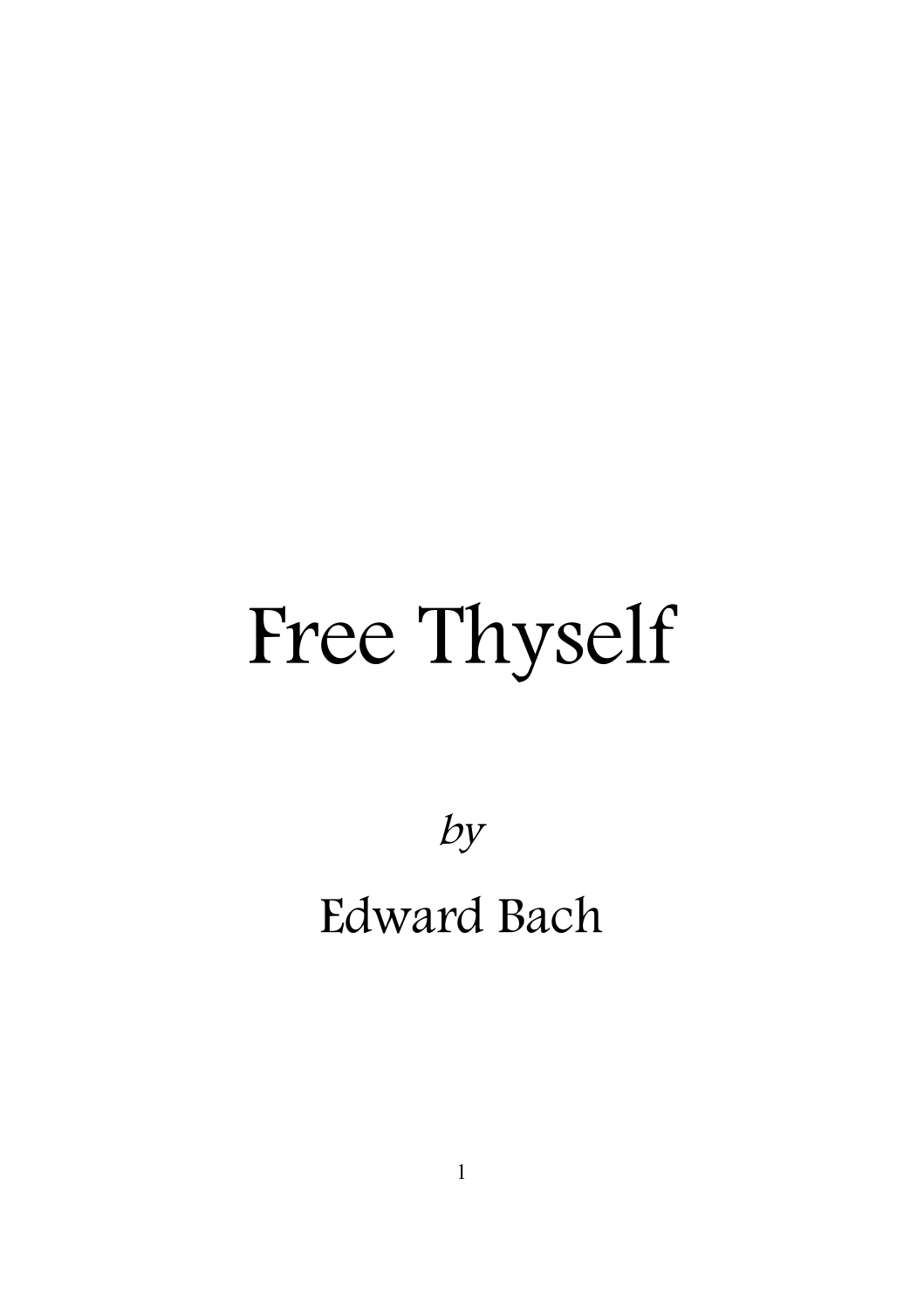First published 1932.

This edition © The Bach Centre, 2014.

Copying and distribution of this publication is allowed for non-commercial purposes provided nothing is altered. All other rights reserved.

1.0

The Dr Edward Bach Centre Mount Vernon Bakers Lane Brightwell-cum-Sotwell Oxon OX10 0PZ United Kingdom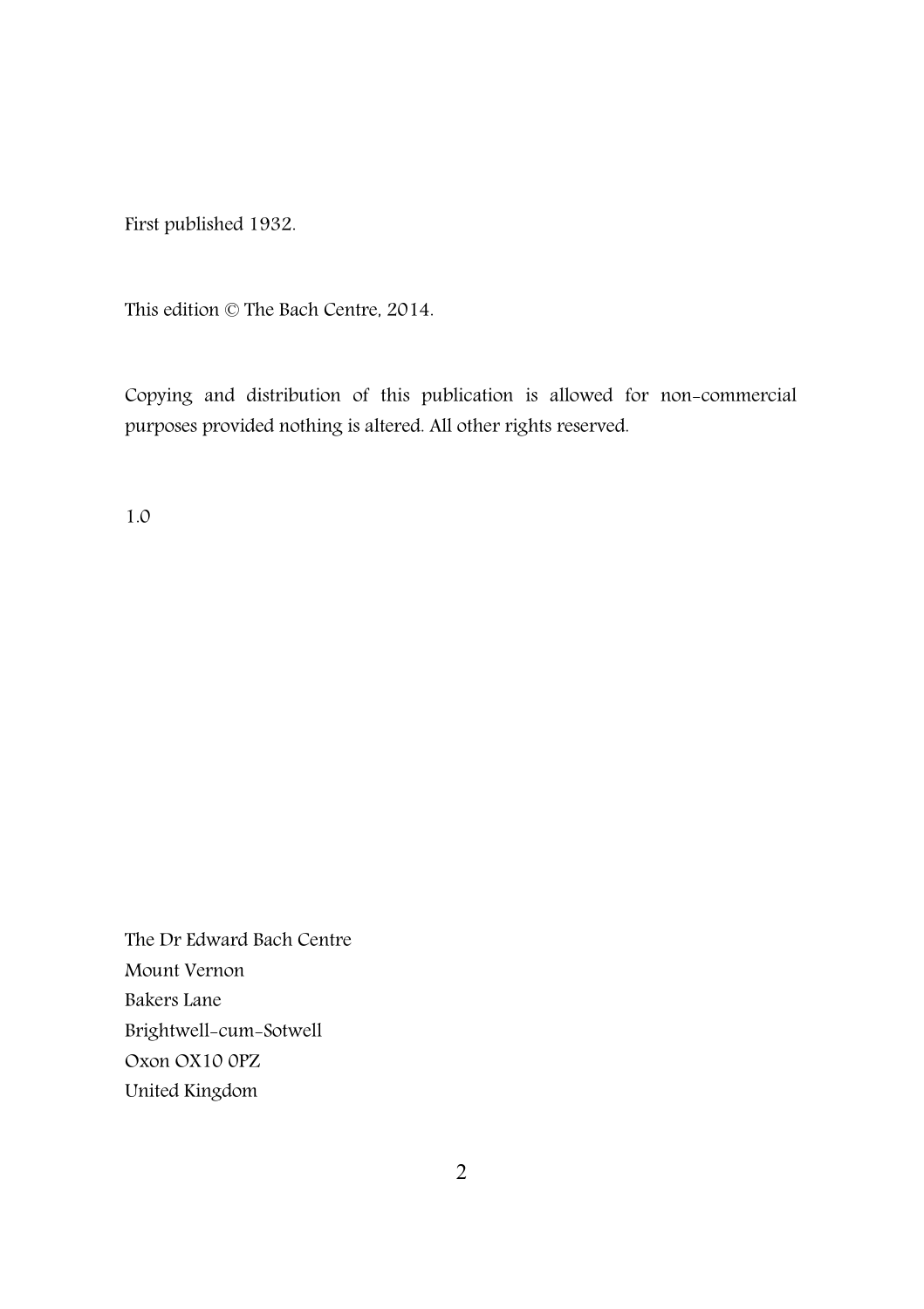## A note from the editor

Dr Edward Bach left London in 1930 to look for healing plants in the countryside of Wales and England. $^1$  $^1$  In the spring of 1932 he came back and spent some time seeing patients at consulting rooms in Wimpole Street. He found London as hard to bear as he remembered, and after a couple of months he left again to resume his search.

While in London he wrote *Free Thyself*, composing much of it in Regent's Park, where he went to escape the noise and bustle of the capital. The text was published as a pamphlet later the same year but was never reprinted during Dr Bach's lifetime. The remedy descriptions in particular were soon out of date, as more experience with patients and the finding of new remedies led him to refine his understanding of each plant's qualities.

Bach discouraged the republication of his out-of-date writings whenever there was a newer or more accurate book available, so Free Thyself was soon lost. This was a pity, because the real interest of Free Thyself is in the insight it gives us into Bach's underlying philosophy. Many of the quotes about healing that are most familiar

<span id="page-2-0"></span><sup>1</sup> The story of Bach's search for remedy plants is told in *The Medical Discoveries of Edward Bach, Physician* by Nora Weeks.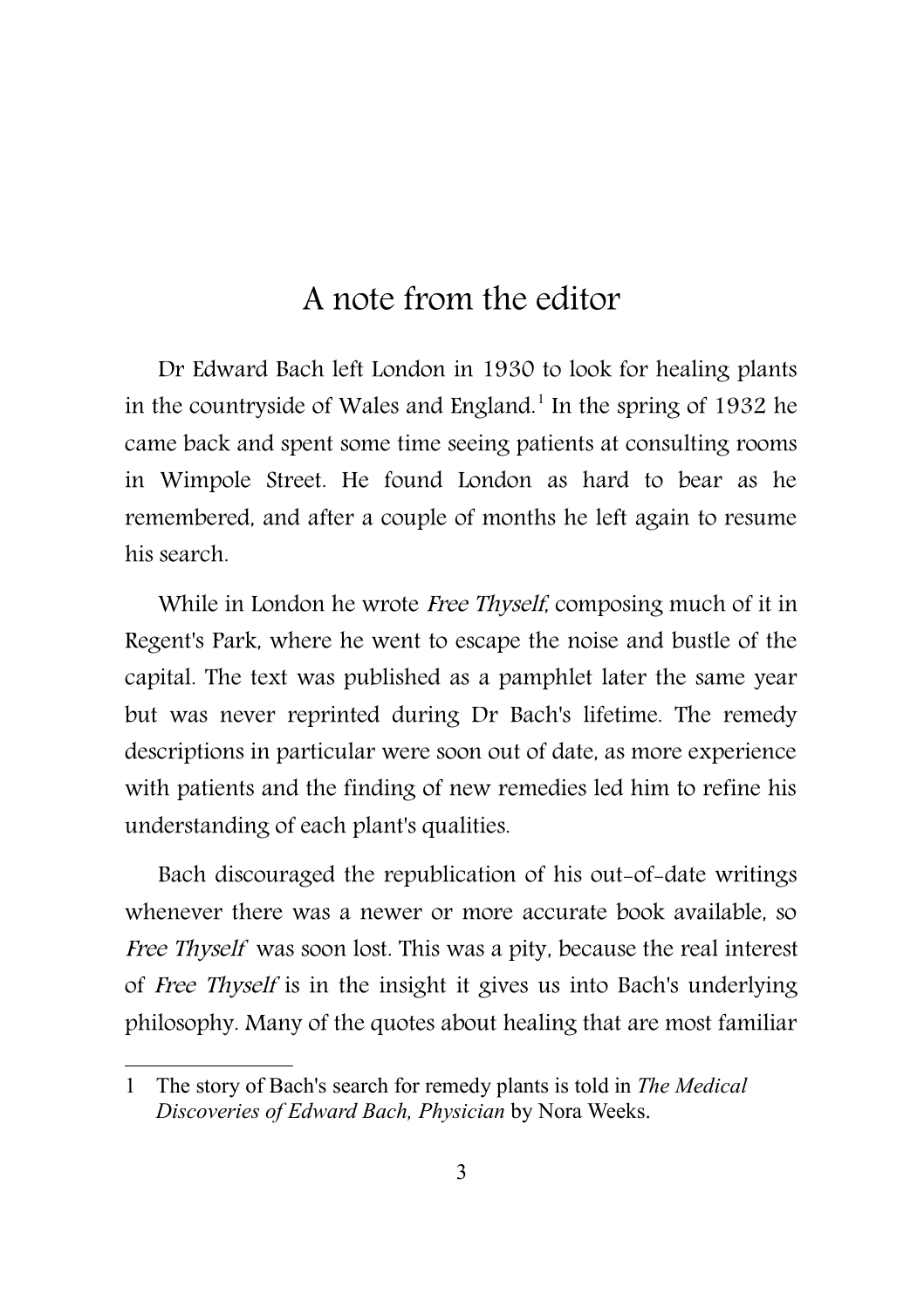to students come from this text. The subtitle to one of the short chapters could even sum up everything Bach believed and wrote: health depends on being in harmony with our souls.

In 1990 the Bach Centre republished Free Thyself as part of a collection called The Original Writings of Edward Bach, omitting the remedy descriptions in line with Bach's wishes. But both before and after Original Writings unauthorised editions of the work were printed, without any mention of the fact that the remedy descriptions were no longer accurate. For this new edition of the book, then, we have gone back to the full version, as Dr Bach first wrote it, and have added footnotes to highlight those parts of the text that Bach memorably referred to as "scaffolding": necessary steps in building the system, but a hindrance to its finished form. We hope in this way to produce a text that will be ideal for students of Bach's work, but which will not create the muddle that an unhistorical reading of old remedy descriptions can cause.

> Stefan Ball The Bach Centre, 2014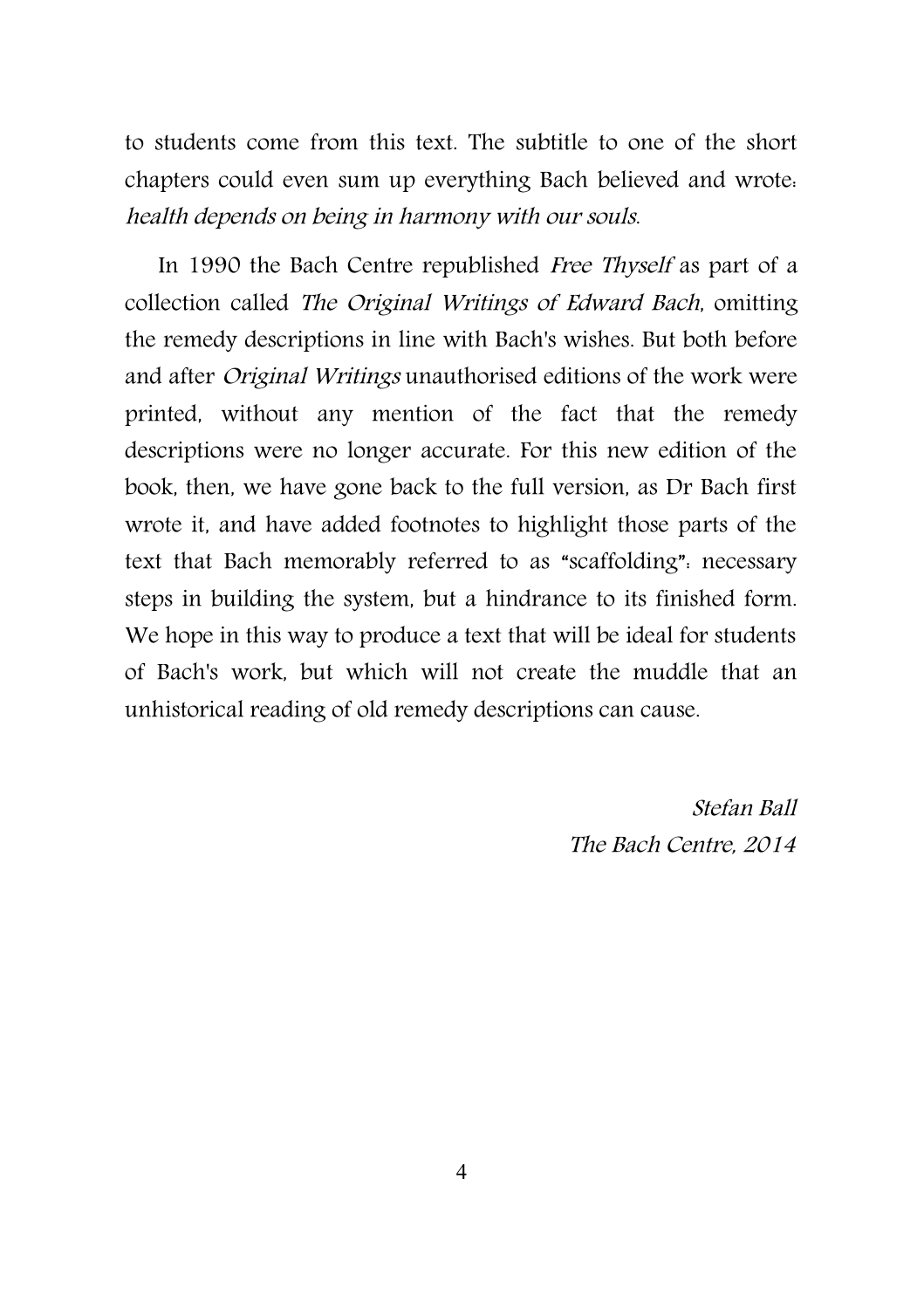## Free Thyself

by

## Edward Bach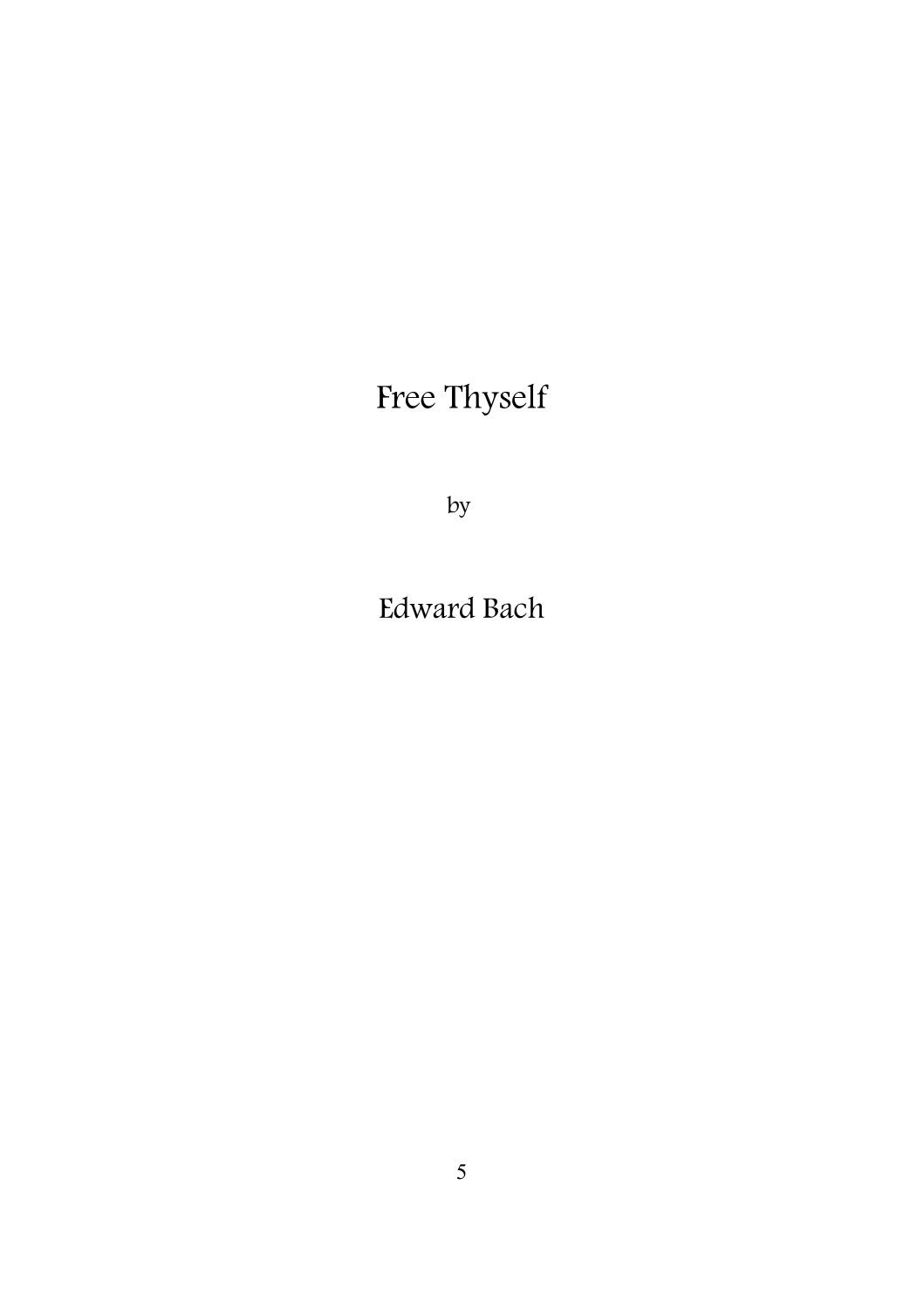## Introduction

It is impossible to put truth into words. The author of this book has no desire to preach, indeed he very greatly dislikes that method of conveying knowledge. He has tried, in the following pages, to show as clearly and simply as possible the purpose of our lives, the uses of the difficulties that beset us, and the means by which we can regain our health; and, in fact, how each of us may become our own doctor.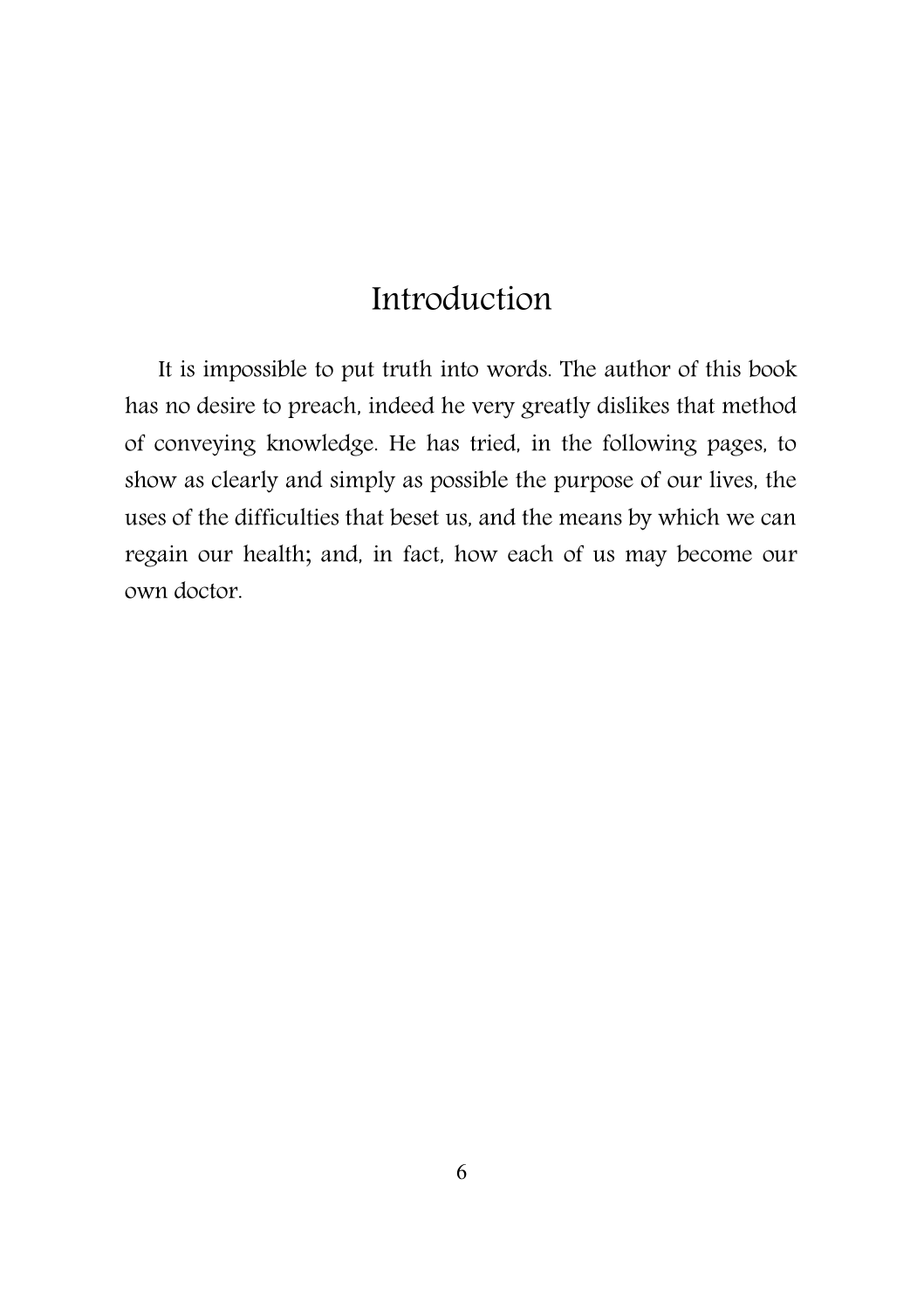## Chapter I

#### It is as simple as this, the Story of Life.

A small child has decided to paint the picture of a house in time for her mother's birthday. In her little mind the house is already painted; she knows what it is to be like down to the very smallest detail, there remains only to put it on paper.

Out comes the paint-box, the brush and the paint-rag, and full of enthusiasm and happiness she sets to work. Her whole attention and interest is centred on what she is doing - nothing can distract her from the work in hand.

The picture is finished in time for the birthday. To the very best of her ability she has put her idea of a house into form. It is a work of art because it is all her very own, every stroke done out of love for her mother, every window, every door painted in with the conviction that it is meant to be there. Even if it looks like a haystack, it is the most perfect house that has ever been painted: it is a success because the little artist has put her whole heart and soul, her whole being into the doing of it.

This is health, this is success and happiness and true service. Serving through love in perfect freedom in our own way.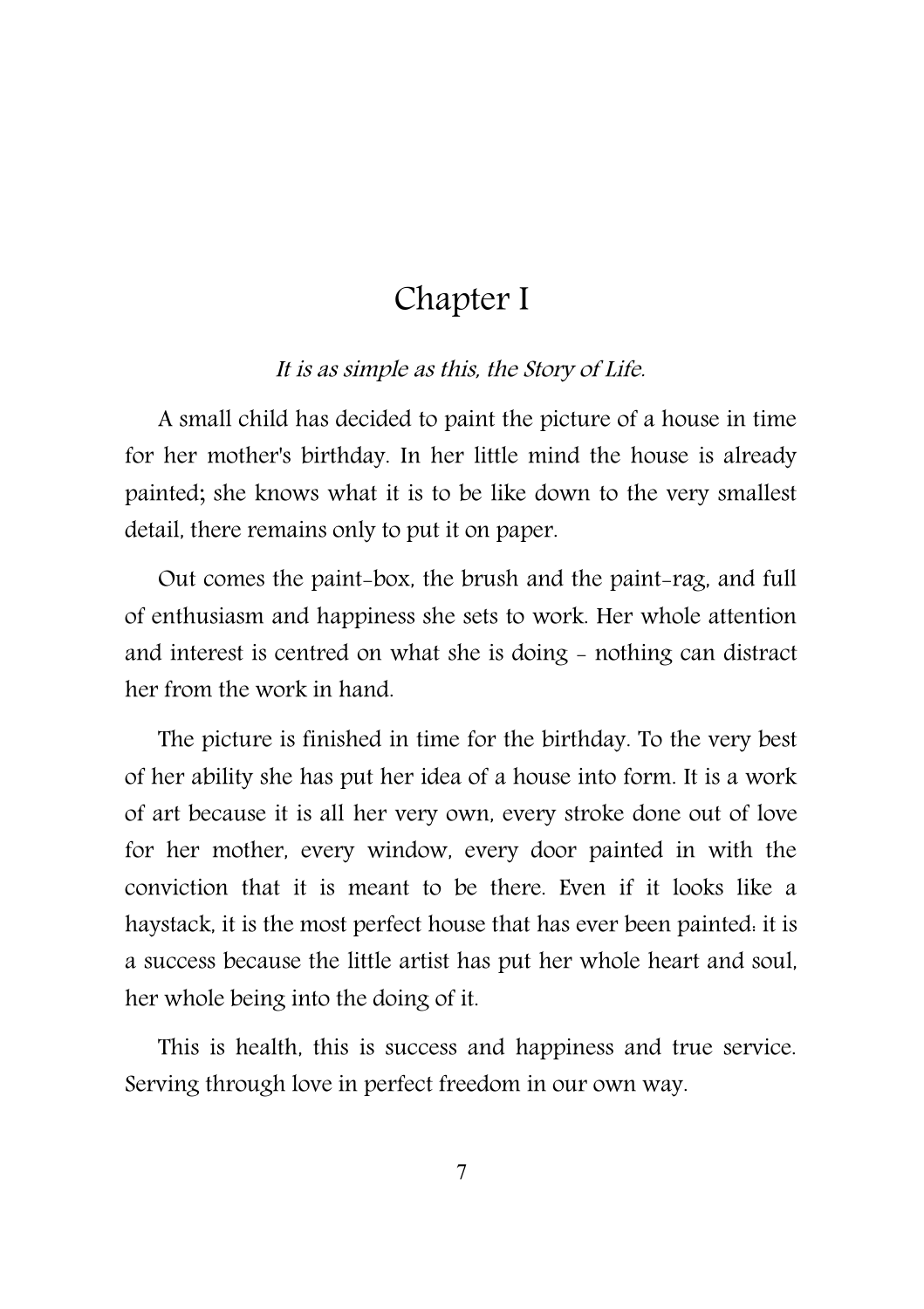So we come down into this world, knowing what picture we have to paint, having already mapped out our path through life, and all that remains for us to do is to put it into material form. We pass along full of joy and interest, concentrating all our attention upon the perfecting of that picture, and to the very best of our ability translating our own thoughts and aims into the physical life of whatever environment we have chosen.

Then, if we follow from start to finish our very own ideals, our very own desires with all the strength we possess, there is no failure, our life has been a tremendous success, a healthy and a happy one.

The same little story of the child-painter will illustrate how, if we allow them, the difficulties of life may interfere with this success and happiness and health, and deter us from our purpose.

The child is busily and happily painting when someone comes along and says, "Why not put a window here, and a door there; and of course the garden path should go this way." The result in the child will be complete loss of interest in the work; she may go on, but is now only putting someone else's ideas on paper: she may become cross, irritated, unhappy, afraid to refuse these suggestions; begin to hate the picture and perhaps tear it up: in fact, according to the type of child so will be the reaction.

The final picture may be a recognisable house, but it is an imperfect one and a failure because it is the interpretation of another's thoughts, not the child's. It is of no use as a birthday

8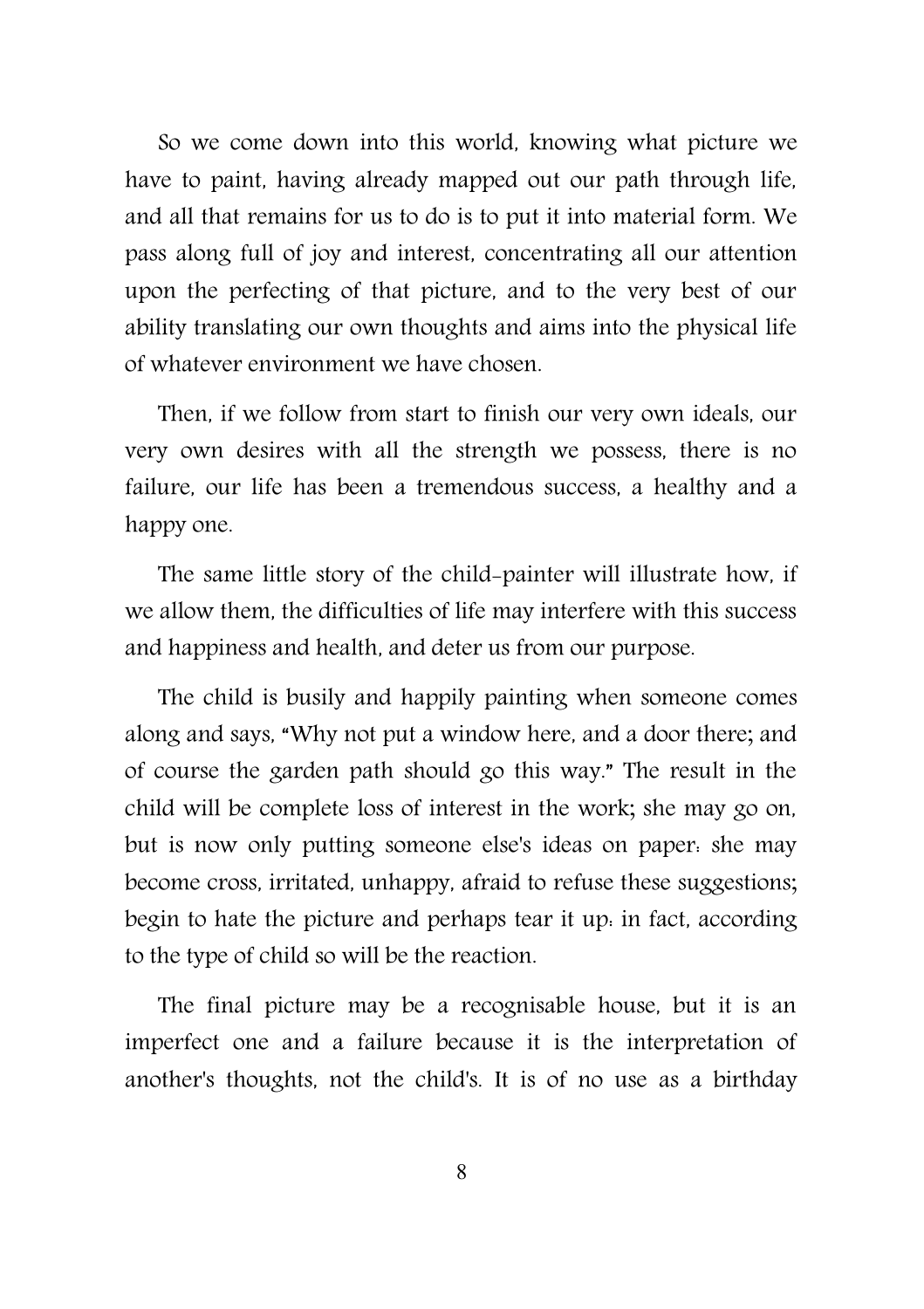present because it may not be done in time, and the mother may have to wait another whole year for her gift.

This is disease, the reaction to interference. This is temporary failure and unhappiness: and this occurs when we allow others to interfere with our purpose in life, and implant in our minds doubt, or fear, or indifference.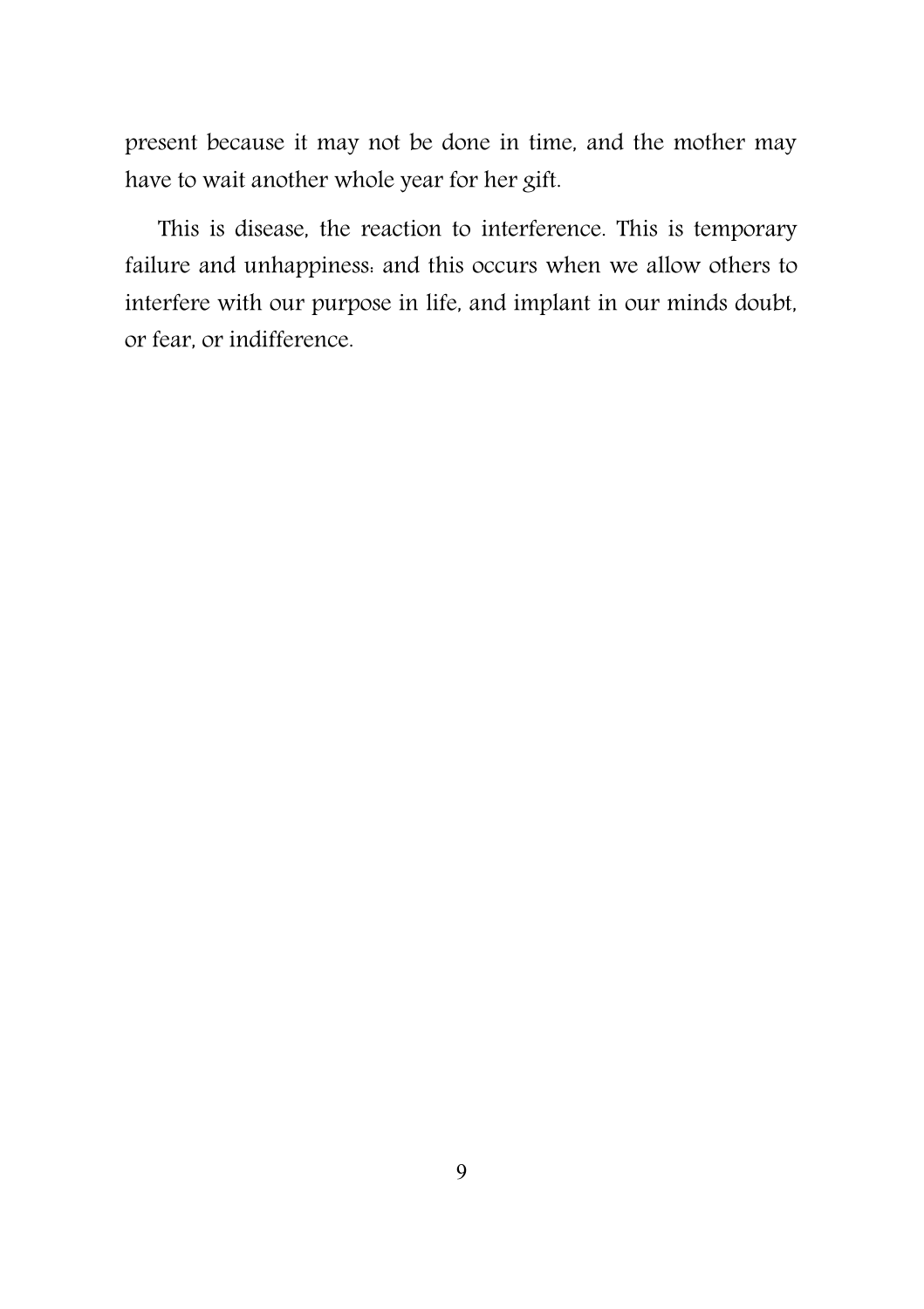## Chapter II

## Health depends on being in harmony with our souls.

It is of primary importance that the true meaning of health and of disease should be clearly understood.

Health is our heritage, our right. It is the complete and full union between soul, mind and body; and this is no difficult faraway ideal to attain, but one so easy and natural that many of us have overlooked it.

All earthly things are but the interpretation of things spiritual. The smallest most insignificant occurrence has a Divine purpose behind it.

We each have a Divine mission in this world, and our souls use our minds and bodies as instruments to do this work, so that when all three are working in unison the result is perfect health and perfect happiness.

A Divine mission means no sacrifice, no retiring from the world, no rejecting of the joys of beauty and nature; on the contrary, it means a fuller and greater enjoyment of all things: it means doing the work that we love to do with all our heart and soul, whether it be housekeeping, farming, painting, acting, or serving our fellow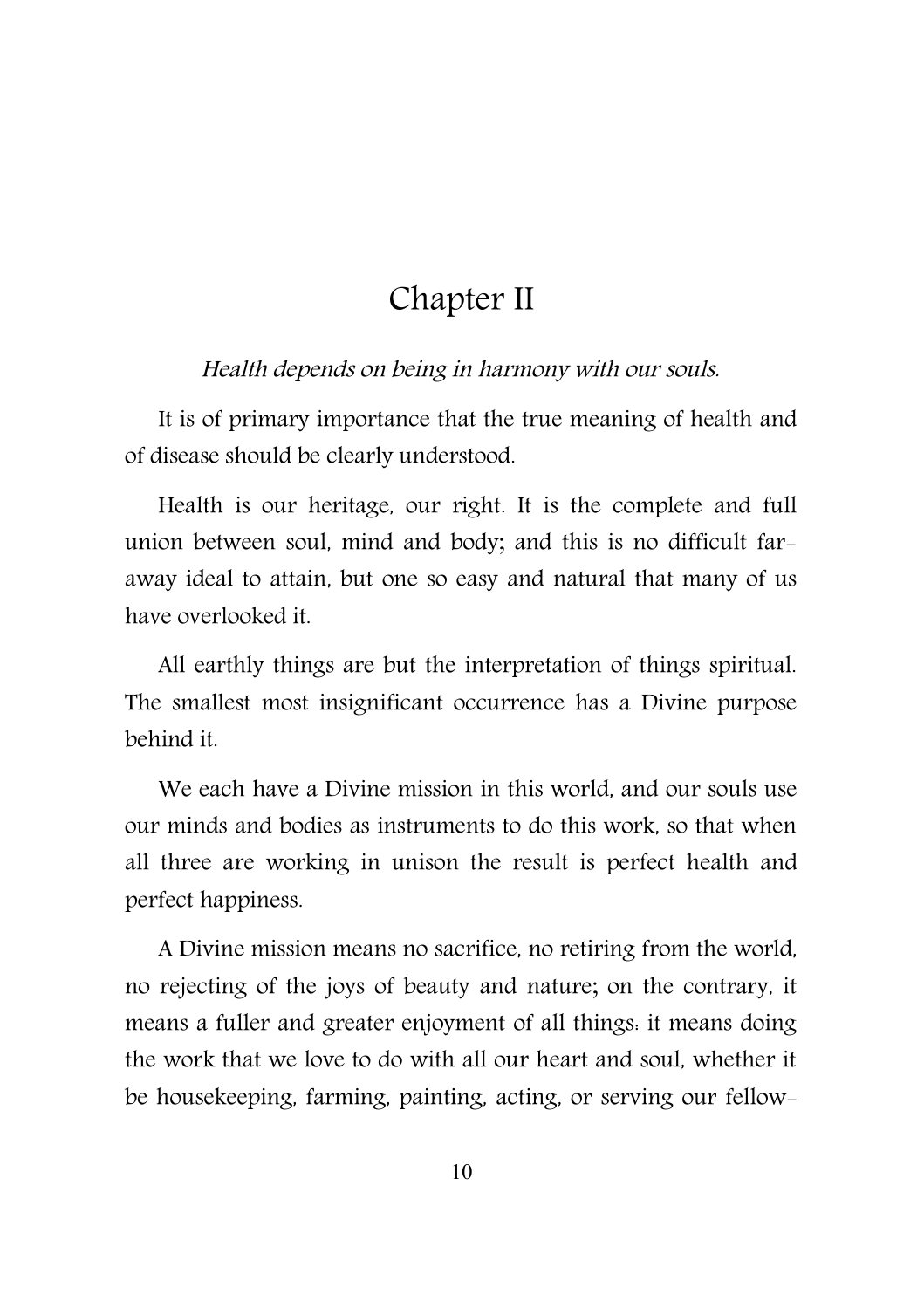men in shops or houses. And this work, whatever it may be, if we love it above all else, is the definite command of our soul, the work we have to do in this world, and in which alone we can be our true selves, interpreting in an ordinary materialistic way the message of that true self.

We can judge, therefore, by our health and by our happiness, how well we are interpreting this message.

There are all the spiritual attributes in the perfect man; and we come into this world to manifest these one at a time, to perfect and strengthen them so that no experience, no difficulty can weaken or deflect us from the fulfilment of this purpose. We chose the earthly occupation, and the external circumstances that will give us the best opportunities of testing us to the full: we come with the full realisation of our particular work: we come with the unthinkable privilege of knowing that all our battles are won before they are fought, that victory is certain before ever the test arrives, because we know that we are the children of the Creator, and as such are Divine, unconquerable and invincible. With this knowledge life is a joy; hardships and experiences can be looked upon as adventures, for we have but to realise our power, to be true to our Divinity, when these melt away like mist in the sunshine. God did indeed give His children dominion over all things.

Our souls will guide us, if we will only listen, in every circumstance, every difficulty; and the mind and body so directed will pass through life radiating happiness and perfect health, as free from all cares and responsibilities as the small trusting child.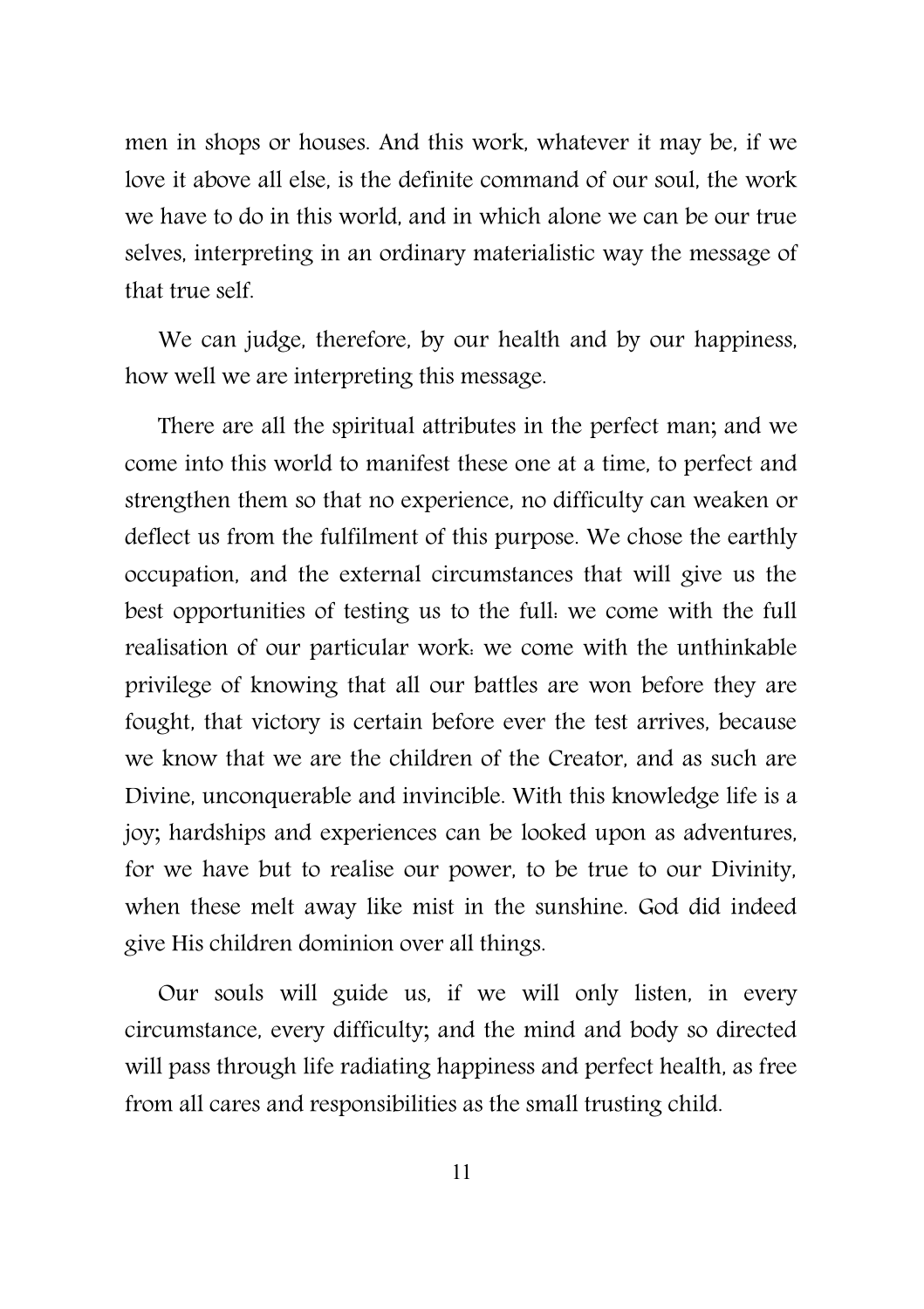## Chapter III

## Our souls are Perfect, being children of the Creator, and everything they tell us to do is for our good.

Health is, therefore, the true realisation of what we are: we are perfect: we are children of God. There is no striving to gain what we have already attained. We are merely here to manifest in material form the perfection with which we have been endowed from the beginning of all time. Health is listening solely to the commands of our souls; in being trustful as little children; in rejecting intellect (that tree of the knowledge of good and evil) with its reasonings, its 'fors' and 'againsts', its anticipatory fears: ignoring convention, the trivial ideas and commands of other people, so that we can pass through life untouched, unharmed, free to serve our fellow-men.

We can judge our health by our happiness, and by our happiness we can know that we are obeying the dictates of our souls. It is not necessary to be a monk, a nun, or hide away from the world; the world is for us to enjoy and to serve, and it is only by serving out of love and happiness that we can truly be of use, and do our best work. A thing done from a sense of duty with, perhaps,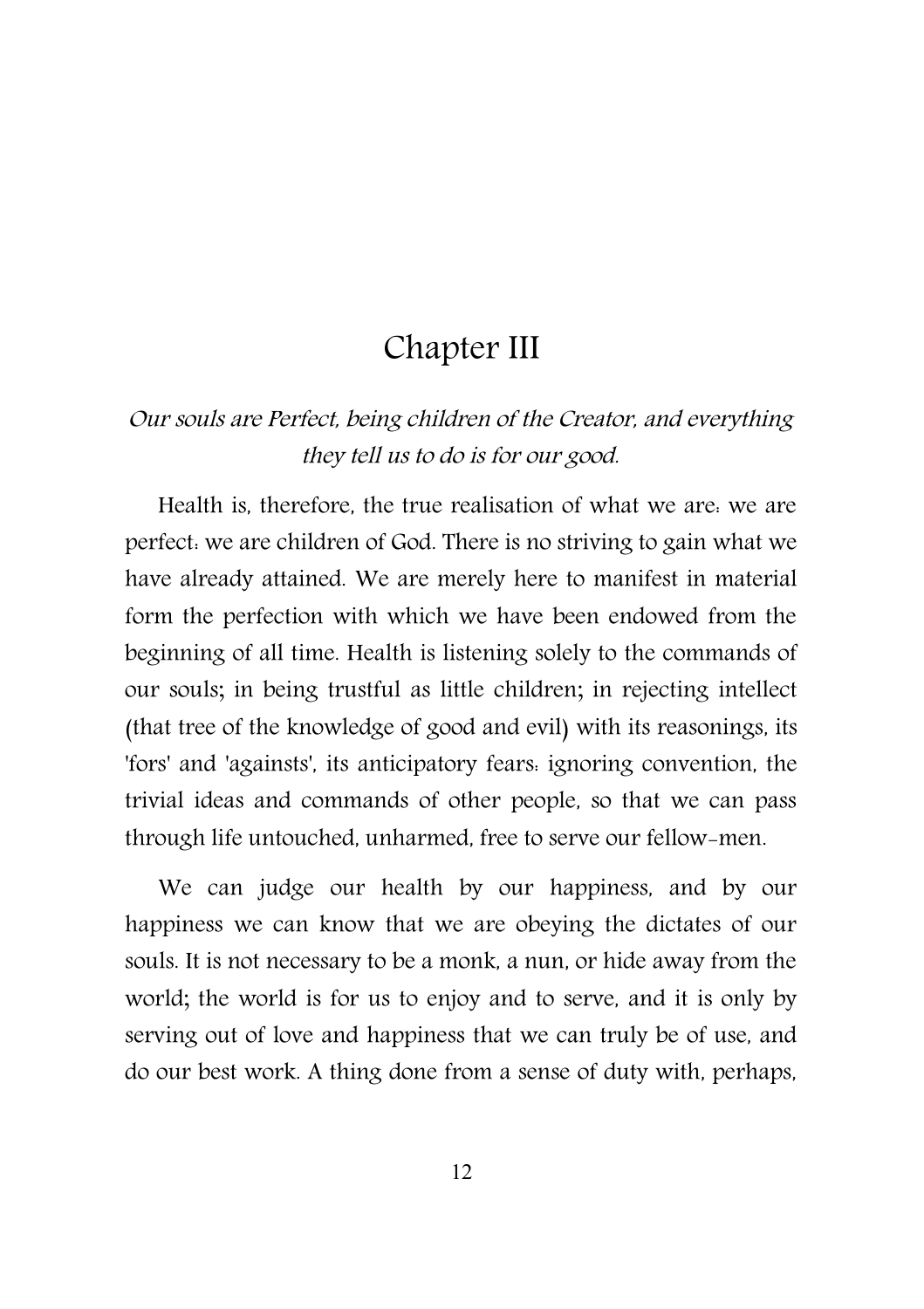a feeling of irritation and impatience is of no account at all, it is merely precious time wasted when there might be a brother in real need of our help.

Truth has no need to be analysed, argued about, or wrapped up in many words. It is realised in a flash, it is part of you. It is only about the unessential complicated things of life that we need so much convincing, and that have led to the development of the intellect. The things that count are simple, they are the ones that make you say, "why, that is true, I seem to have known that always," and so is the realisation of the happiness that comes to us when we are in harmony with our spiritual self, and the closer the union the more intense the joy. Think of the radiance one sometimes sees in a bride on her wedding morn; the rapture of a mother with a newborn babe; the ecstasy of an artist completing a masterpiece: such are the moments where there is spiritual union.

Think how wonderful life would be if we lived it all in such joy: and so it is possible when we lose ourselves in our life's work.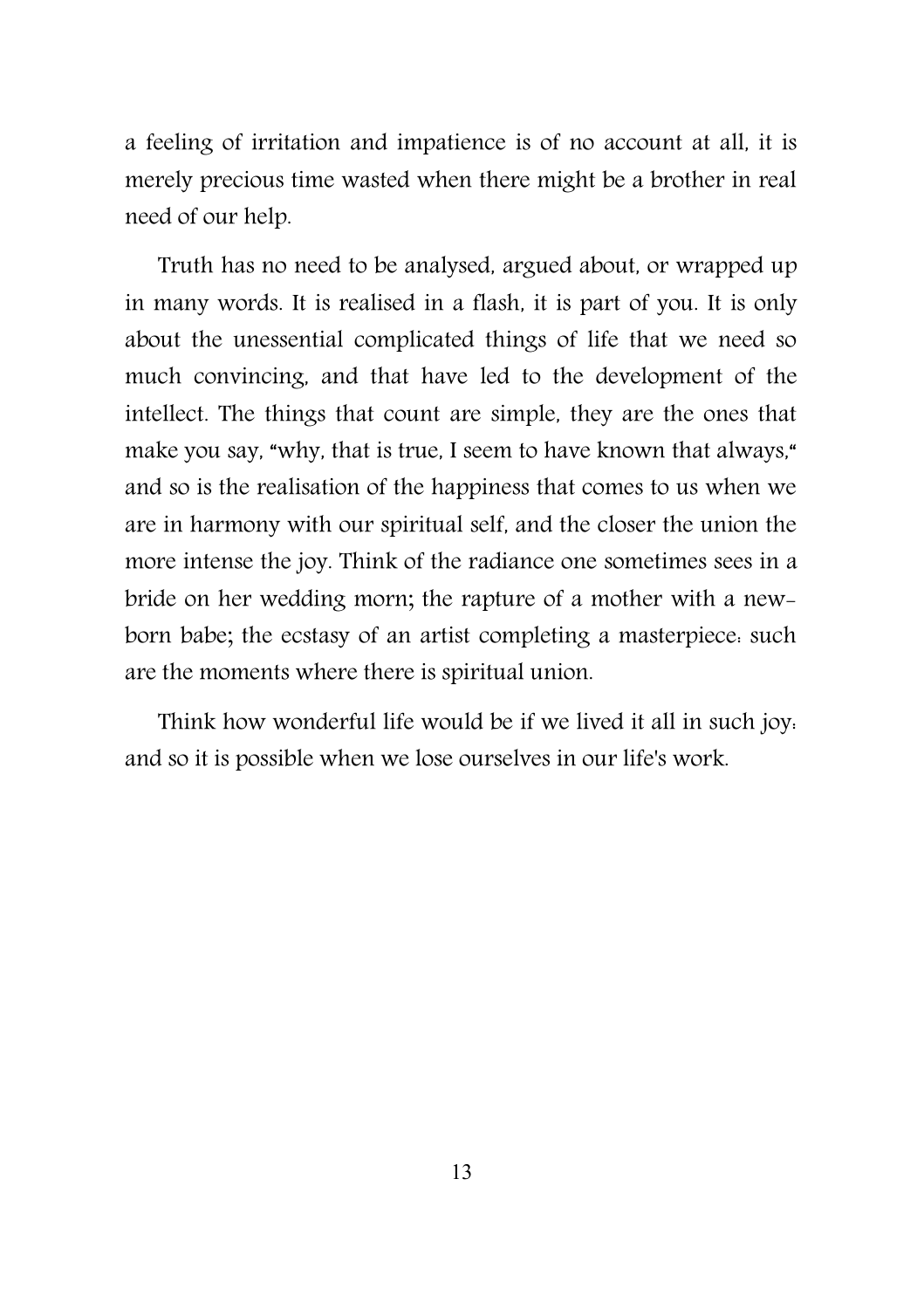## Chapter IV

## If we follow our own instincts, our own wishes, our own thoughts, our own desires, we should never know anything but joy and health.

Neither is it a difficult far-away attainment to hear the voice of our own soul; it has all been made so simple for us if we will but acknowledge it. Simplicity is the keynote of all Creation.

Our soul (the still small voice, God's own voice) speaks to us through our intuition, our instincts, through our desires, ideals, our ordinary likes and dislikes; in whichever way it is easiest for us individually to hear. How else can He speak to us? Our true instincts, desires, likes or dislikes are given us so that we can interpret the spiritual commands of our soul by means of our limited physical perceptions, for it is not possible for many of us yet to be in direct communion with our Higher Self. These commands are meant to be followed implicitly, because the soul alone knows what experiences are necessary for that particular personality. Whatever the command may be, trivial or important, the desire for another cup of tea, or a complete change of the whole of one's life's habits, it should be willingly obeyed. The soul knows that satisfaction is the one real cure for all that we, in this world,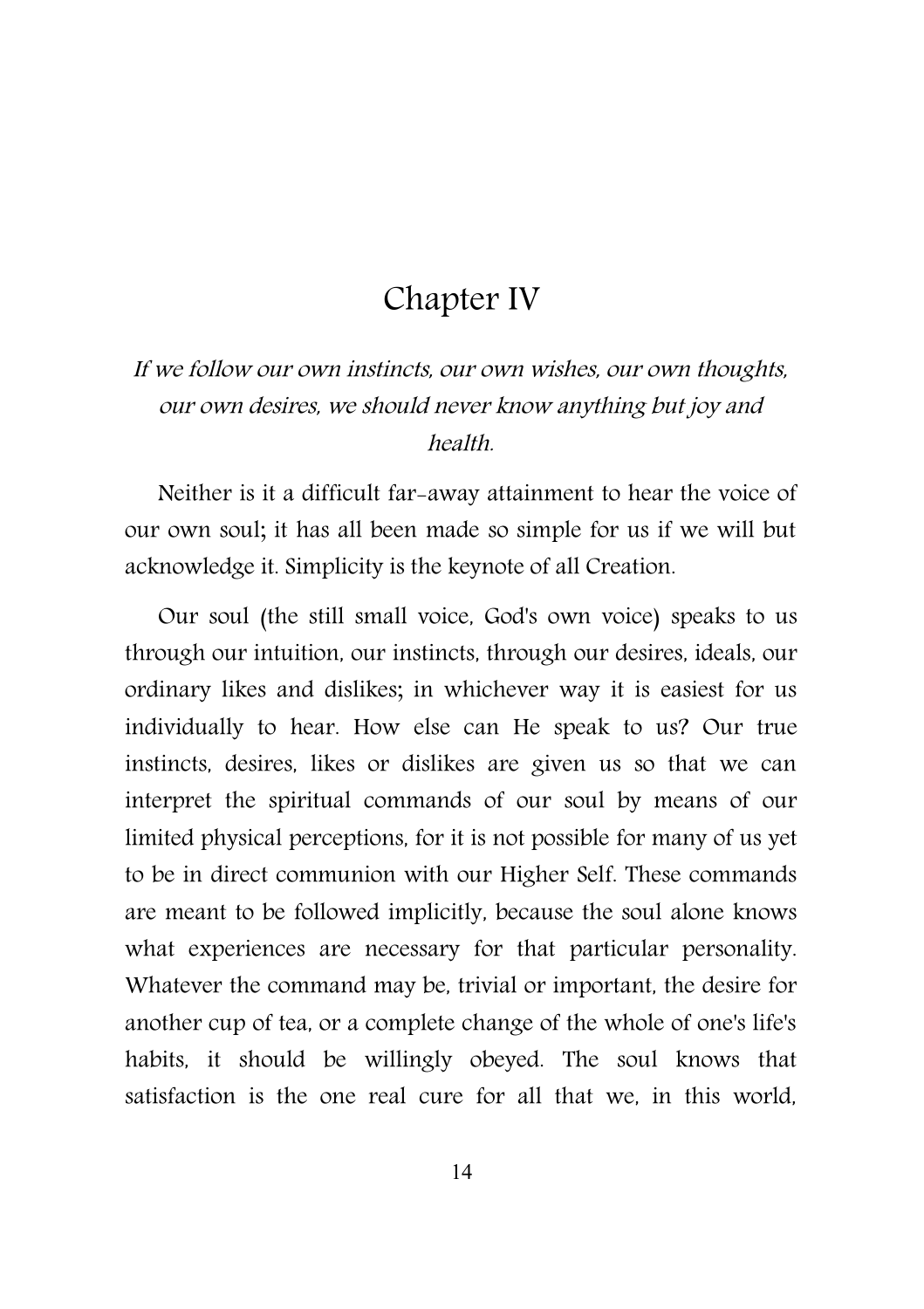consider as sin and wrong, for until the whole being revolts against a certain act, that fault is not eradicated but simply dormant, just as it is much better and quicker to go on sticking one's fingers into the jam-pot until one is so sick that jam has no further attraction.

Our true desires, the wishes of our true selves, are not to be confused with the wishes and desires of other people so often implanted in our minds, or of conscience, which is another word for the same thing. We must pay no heed to the world's interpretation of our actions. Our own soul alone is responsible for our good, our reputation is in His keeping; we can rest assured that there is only one sin, that of not obeying the dictates of our own Divinity. That is the sin against God and our neighbour. These wishes, intuitions, desires are never selfish; they concern ourselves alone and are always right for us, and bring us health in body and mind.

Disease is the result in the physical body of the resistance of the personality to the guidance of the soul. It is when we turn a deaf ear to the 'still small voice', and forget the Divinity within us; when we try to force our wishes upon others, or allow their suggestions, thoughts, and commands to influence us.

The more we become free from outside influences, from other personalities, the more our soul can use us to do His work.

It is only when we attempt to control and rule someone else that we are selfish. But the world tries to tell us that it is selfishness to follow our own desires. That is because the world wishes to enslave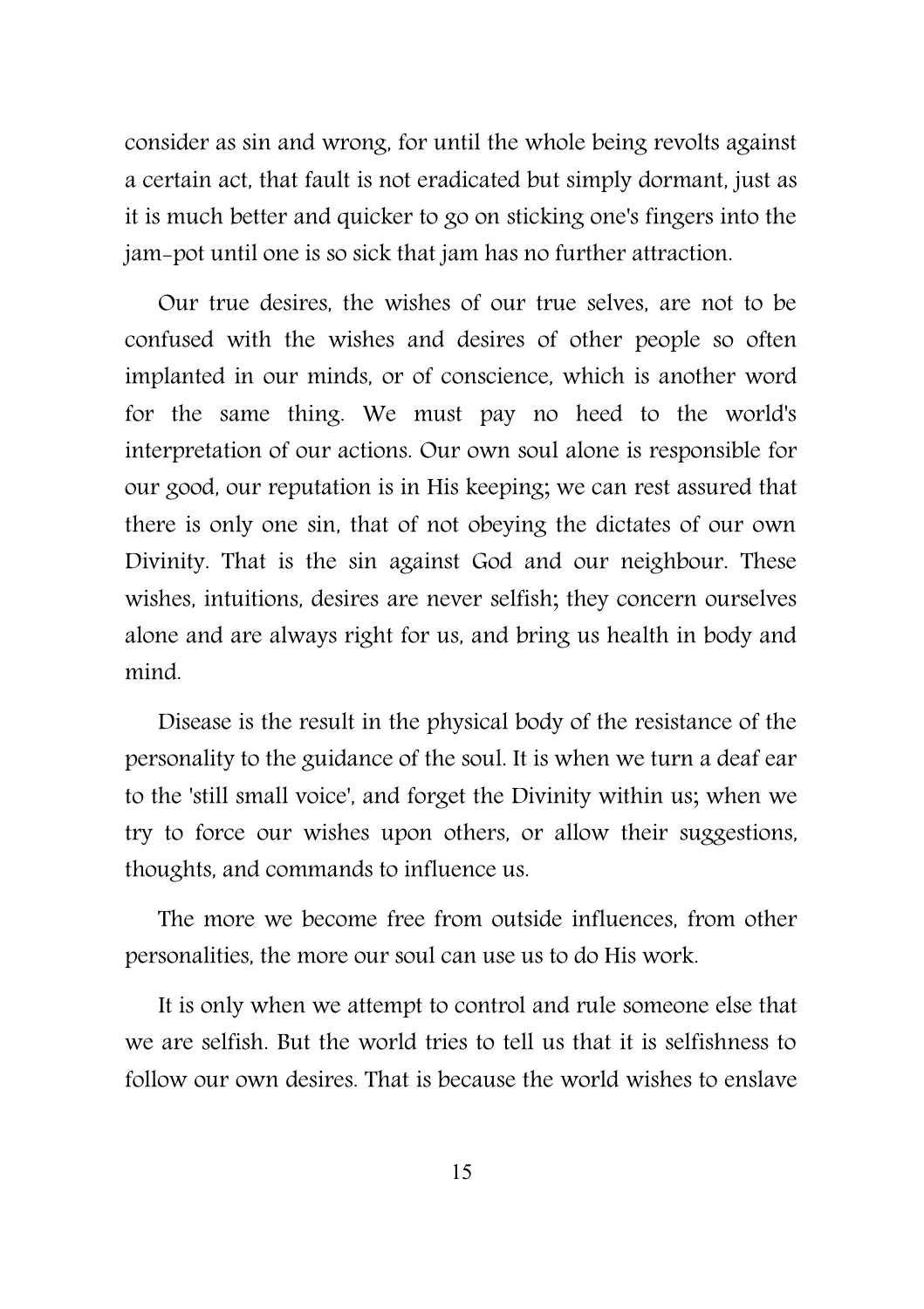us, for truly it is only when we can realise and be unhampered our real selves that we can be used for the good of mankind. It is the great truth of Shakespeare, "To thine own self be true, and it must follow, as the night the day, thou canst not then be false to any man."

The bee, by its very choice of a particular flower for its honey, is the means used to bring it the pollen necessary for the future life of its young plants.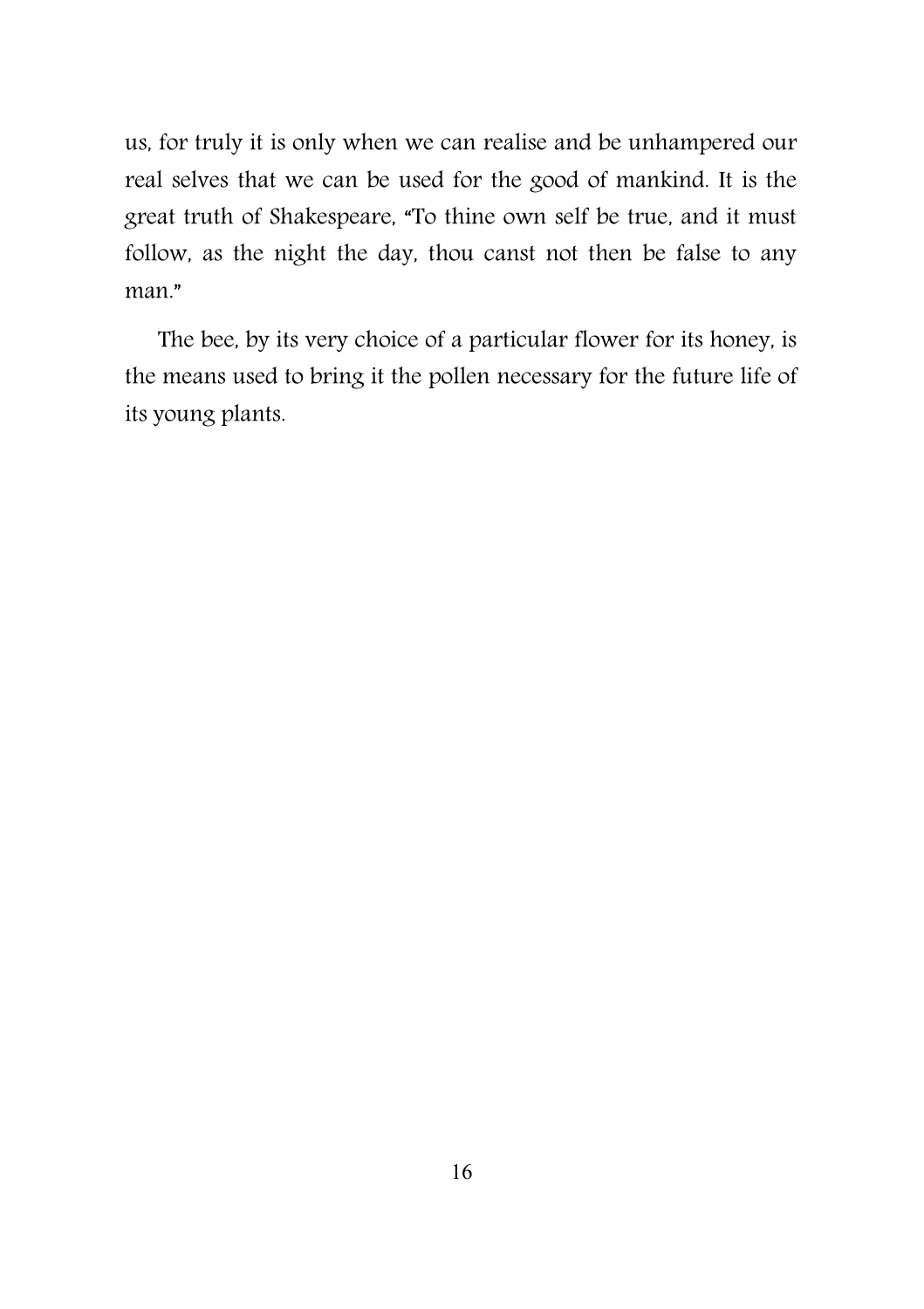## Chapter V

It is allowing the interference of other people that stops our listening to the dictates of our soul, and that brings disharmony and disease. The moment the thought of another person enters our minds, it deflects us from our true course.

God gave us each our birthright, an individuality: of our very own: He gave us each our own particular work to do, which only we can do: He gave us each our own particular path to follow with which nothing must interfere. Let us see to it that not only do we allow no interference, but, and even more important, that we in no way whatsoever interfere with any other single human being. In this lies true health, true service, and the fulfilment of our purpose on earth.

Interferences occur in every life, they are part of the Divine Plan, they are necessary so that we can learn to stand up to them: in fact, we can look upon them as really useful opponents, merely there to help us gain in strength, and realise our Divinity and our invincibility. And we can also know that it is only when we allow them to affect us that they gain in importance and tend to check our progress. It rests entirely with us how quickly we progress: whether we allow interference in our Divine mission; whether we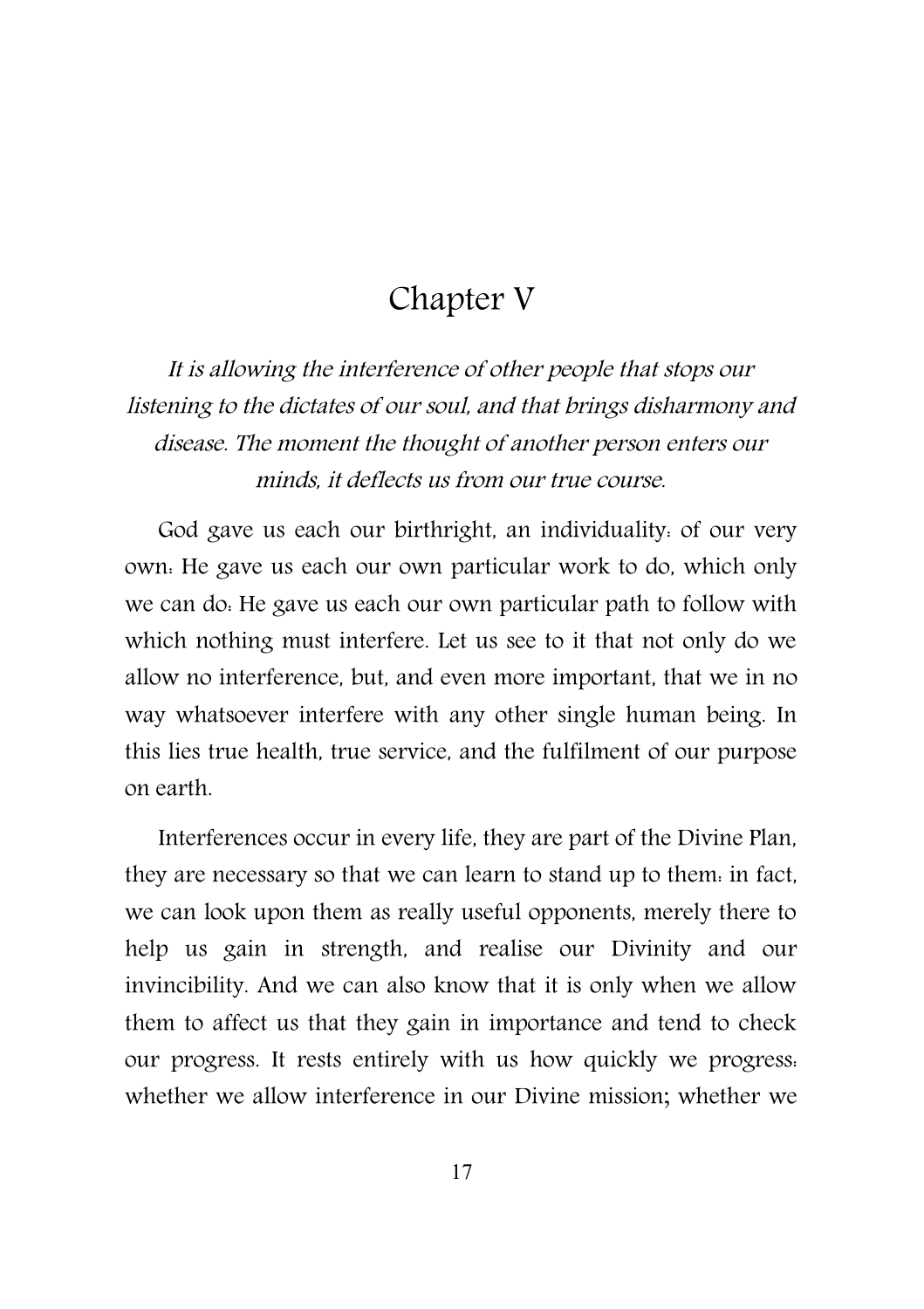accept the manifestation of interference (called disease) and let it limit and injure our bodies; or whether we, as children of God, use these to establish us the more firmly in our purpose.

The more the apparent difficulties in our path the more we may be certain that our mission is worth while. Florence Nightingale reached her ideal in the face of a nation's opposition: Galileo believed the world was round in spite of the entire world's disbelief, and the ugly duckling became the swan although his whole family scorned him.

We have no right whatever to interfere with the life of any one of God's children. Each of us has our own job, in the doing of which only we have the power and knowledge to bring it to perfection. It is only when we forget this fact, and try and force our work on others, or let them interfere with ours that friction and disharmony occur in our being.

This disharmony, disease, makes itself manifest in the body for the body merely serves to reflect the workings of the soul; just as the face reflects happiness by smiles, or temper by frowns. And so in bigger things; the body will reflect the true causes of disease (which are such as fear, indecision, doubt, etc.) in the disarrangement of its systems and tissues.

Disease, therefore, is the result of interference: interfering with someone else or allowing ourselves to be interfered with.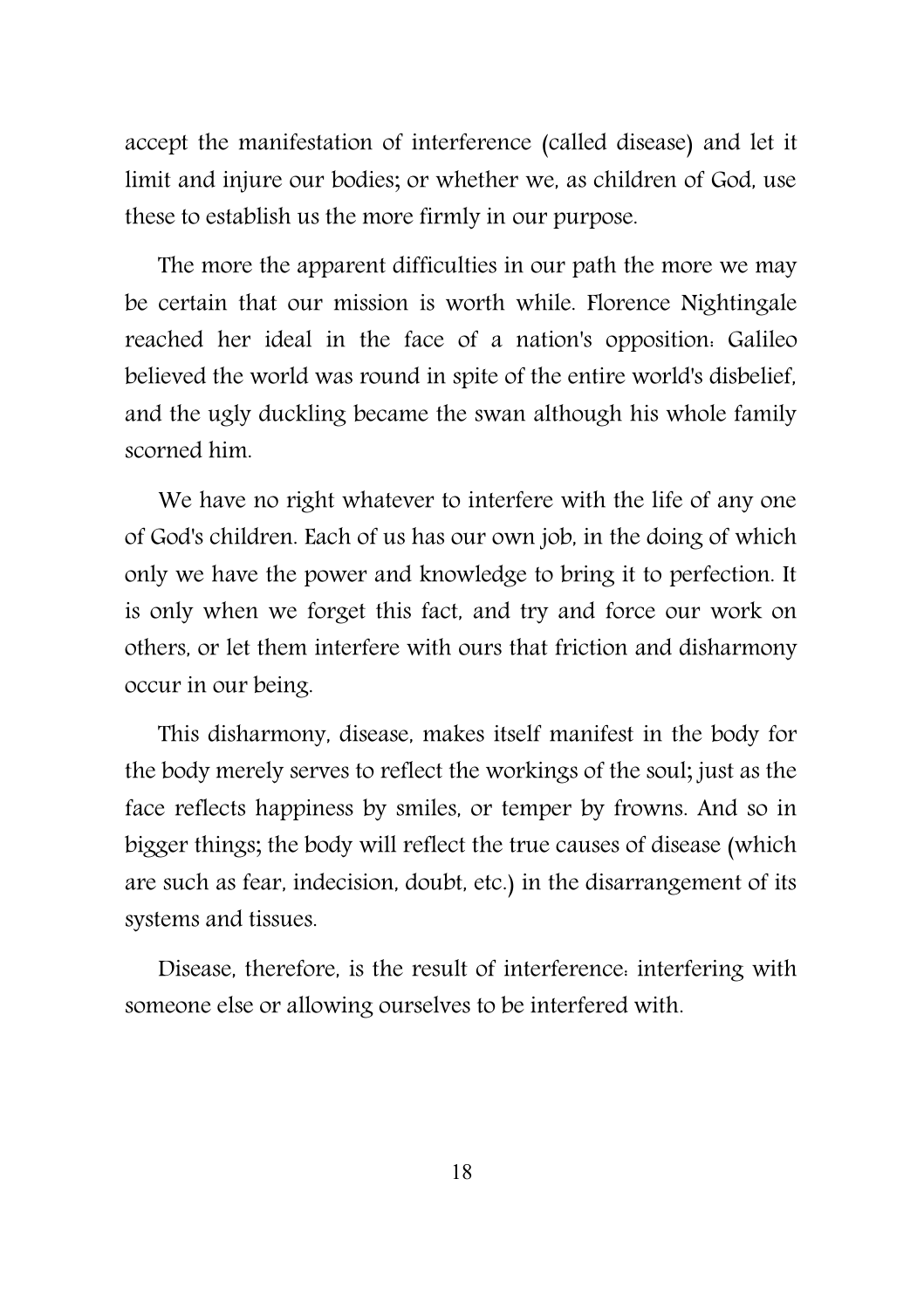## Chapter VI

## All we have to do is to preserve our personality, to live our own life, to be captain of our own ship, and all will be well.

There are great qualities in which all men are gradually perfecting themselves, possibly concentrating upon one or two at a time. They are those which have been manifested in the earthly lives of all the Great Masters who have, from time to time, come into the world to teach us, and help us to see the easy and simple way of overcoming all our difficulties.

These are such as:

| LOVE                 | <b>UNDERSTANDING</b> |
|----------------------|----------------------|
| SYMPATHY             | <b>TOLERANCE</b>     |
| PEACE                | WISDOM               |
| <b>STEADFASTNESS</b> | <b>FORGIVENESS</b>   |
| <b>GENTLENESS</b>    | COURAGE              |
| STRENGTH             | JOY                  |

And it is by perfecting these qualities in ourselves that each one of us is raising the whole world a step nearer to its final unthinkably glorious goal. We realise then that we are seeking no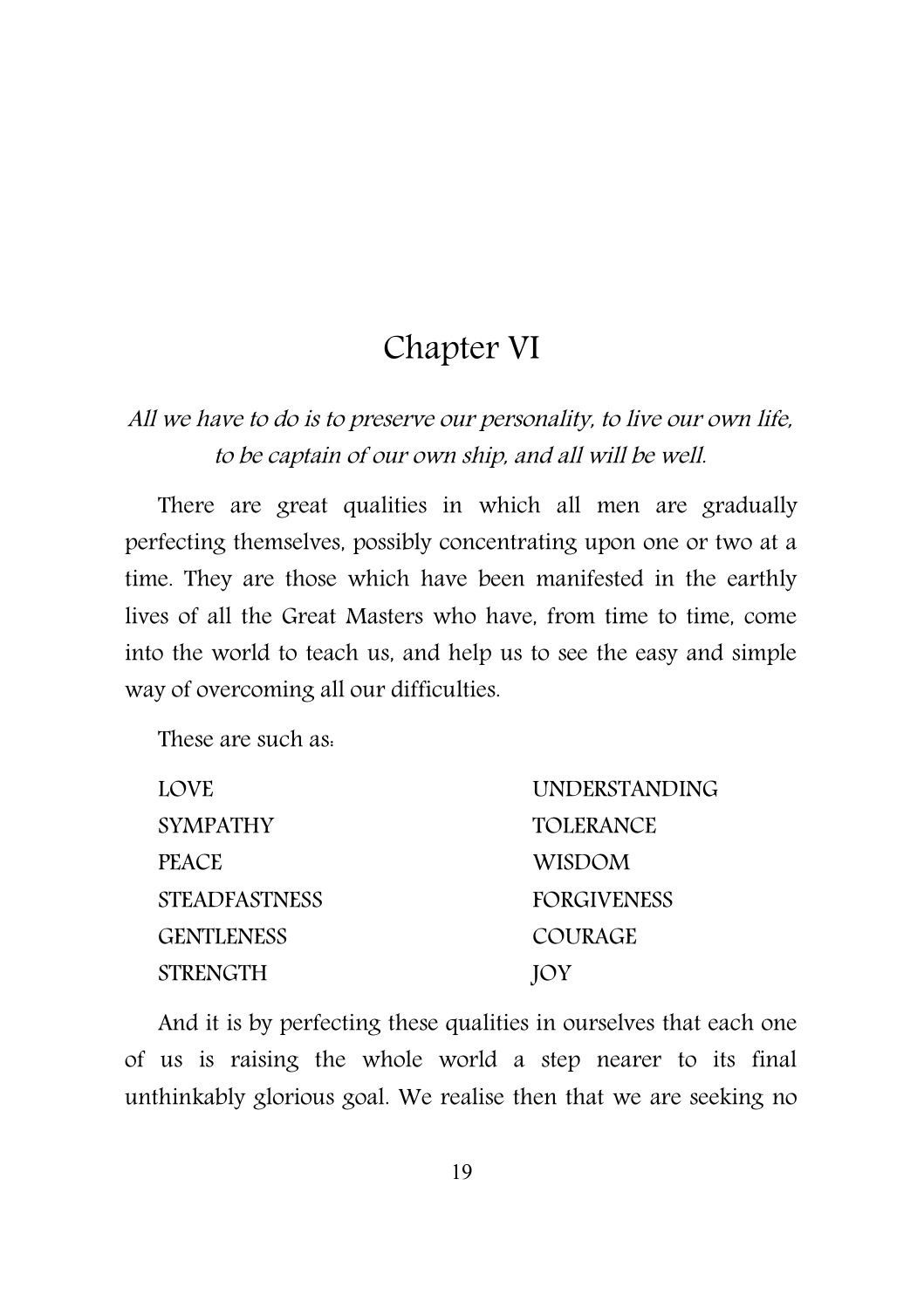selfish gain of personal merit, but that every single human being, rich or poor, high or low, is of the same importance in the Divine Plan, and is given the same mighty privilege of being a saviour of the world simply by knowing that he is a perfect child of the Creator.

As there are these qualities, these steps to perfection, so there are hindrances, or interferences which serve to strengthen us in our determination to stand firm.

These are the real causes of disease, and are of such as:

| <b>RESTRAINT</b>    | <b>DOUBT</b>      |
|---------------------|-------------------|
| <b>FEAR</b>         | OVER-ENTHUSIASM   |
| <b>RESTLESSNESS</b> | <b>IGNORANCE</b>  |
| <b>INDECISION</b>   | <b>IMPATIENCE</b> |
| <b>INDIFFERENCE</b> | <b>TERROR</b>     |
| <b>WEAKNESS</b>     | <b>GRIEF</b>      |

These, if we allow them, will reflect themselves in the body causing what we call disease. Not understanding the real causes we have attributed disharmony to external influences, germs, cold, heat, and have given names to the results, arthritis, cancer, asthma, etc.: thinking that disease begins in the physical body.

There are then definite groups of mankind, each group performing its own function, that is, manifesting in the material world the particular lesson he has learnt. Each individual in these groups has a definite personality of his own, a definite work to do, and a definite individual way of doing that work. These are also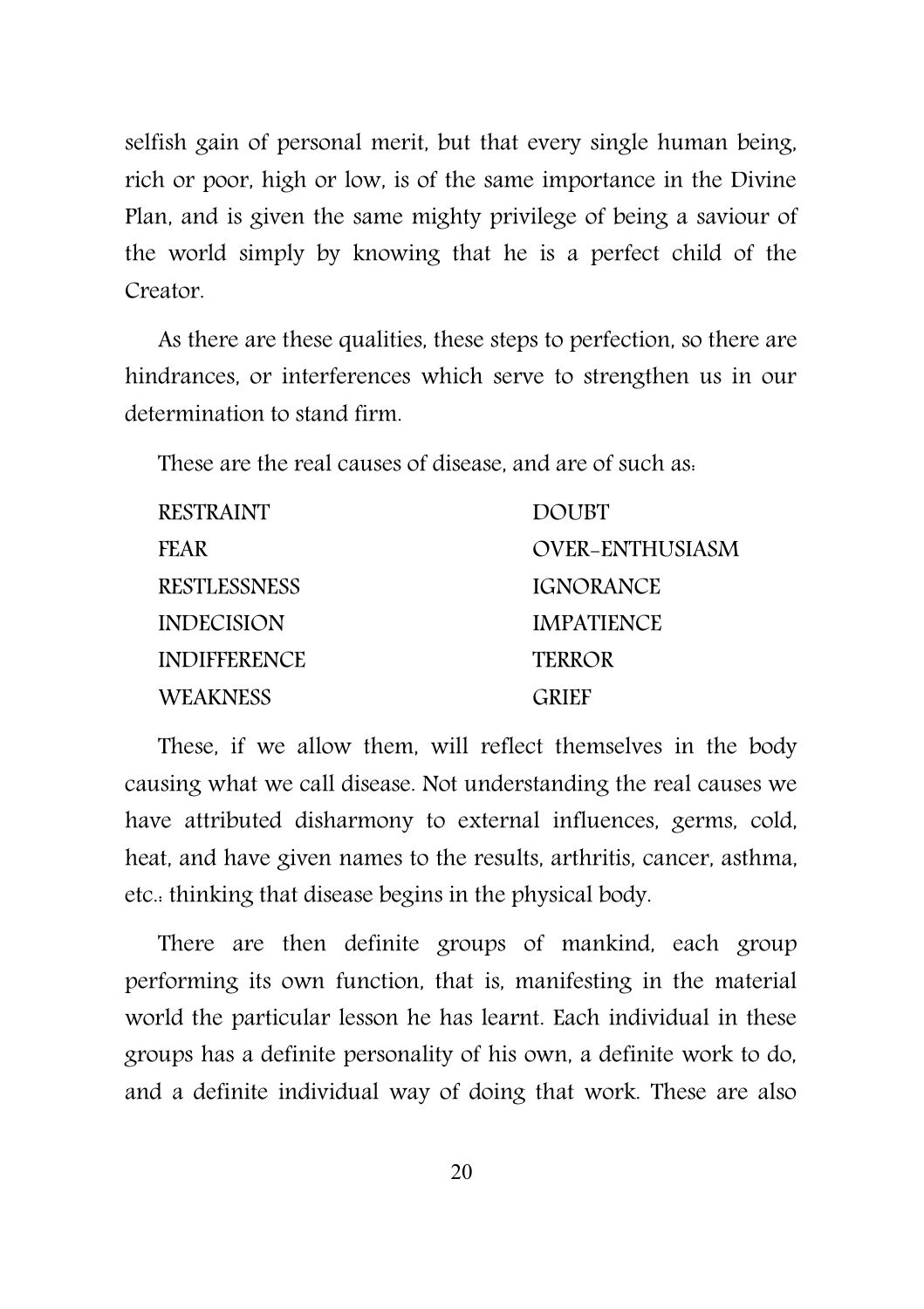causes of disharmony, which unless we hold to our definite personality and our work, may react upon the body in the form of disease.

Real health is happiness, and a happiness so easy of attainment because it is a happiness in small things; doing the things that we really do love to do, being with the people that we truly like. There is no strain, no effort, no striving for the unattainable, health is there for us to accept any time we like. It is to find out and do the work that we are really suited for. So many suppress their real desires and become square pegs in round holes: through the wishes of a parent a son may become a solicitor, a soldier, a business man, when his true desire is to become a carpenter: or through the ambitions of a mother to see her daughter well married, the world may lose another Florence Nightingale. This sense of duty is then a false sense of duty, and a disservice to the world; it results in unhappiness and, probably, the greater part of a lifetime wasted before the mistake can be rectified.

There was a Master once Who said, "Know ye not that I must be about My Father's business?" meaning that He must obey His Divinity and not His earthly parents.

Let us find the one thing in life that attracts us most and do it. Let that one thing be so part of us that it is as natural as breathing; as natural as it is for the bee to collect honey, and the tree to shed its old leaves in the autumn and bring forth new ones in the spring. If we study nature we find that every creature, bird, tree and flower has its definite part to play, its own definite and peculiar work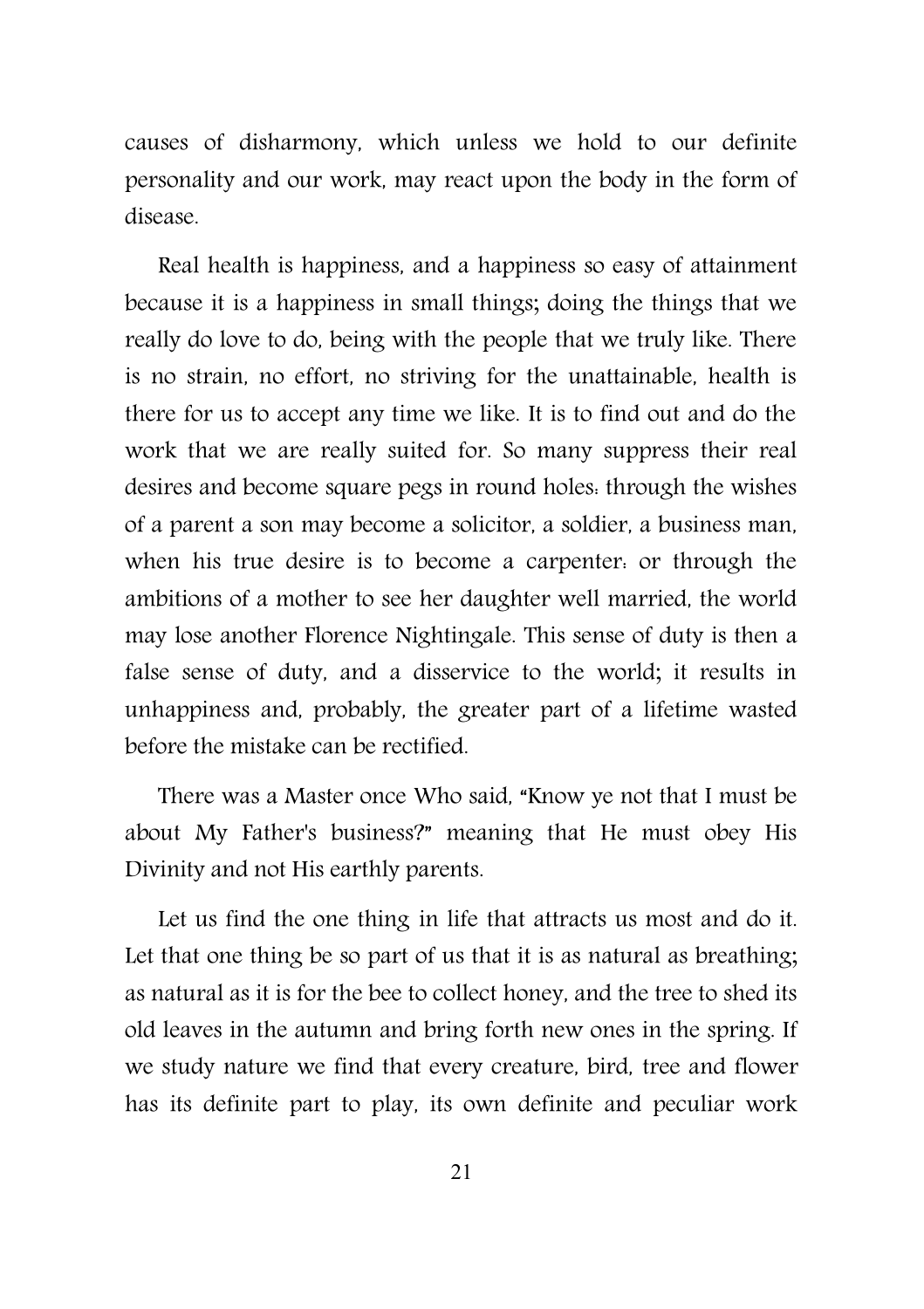through which it aids and enriches the entire Universe. The very worm, going about its daily job, helps to drain and purify the earth: the earth provides for the nutriment of all green things; and, in turn, vegetation sustains mankind and every living creature, returning in due course to enrich the soil. Their life is one of beauty and usefulness, their work is so natural to them that it is their life.

And our own work, when we find it, so belongs to us, so fits us, that it is effortless, it is easy, it is a joy: we never tire of it, it is our hobby. It brings out in us our true personality, all the talents and capabilities waiting within each one of us to be manifested: in it we are happy and at home; and it is only when we are happy (which is obeying the commands of our soul) that we can do our best work.

We may have already found our right work, then what fun life is! Some from childhood have the knowledge of what they are meant to do, and keep to it throughout their lives: and some know in childhood, but are deterred by contra-suggestions and circumstances, and the discouragement of others. Yet we can all get back to our ideals, and even though we cannot realise them immediately we can go on seeking to do so, then the very seeking will bring us comfort, for our souls are very patient with us. The right desire, the right motive, no matter what the result, is the thing that counts, the real success.

So if you would rather be a farmer than a lawyer; if you would rather be a barber than a bus-driver, or a cook than a greengrocer, change your occupation, be what you want to be: and then you will be happy and well, then you will work with zest, and then you will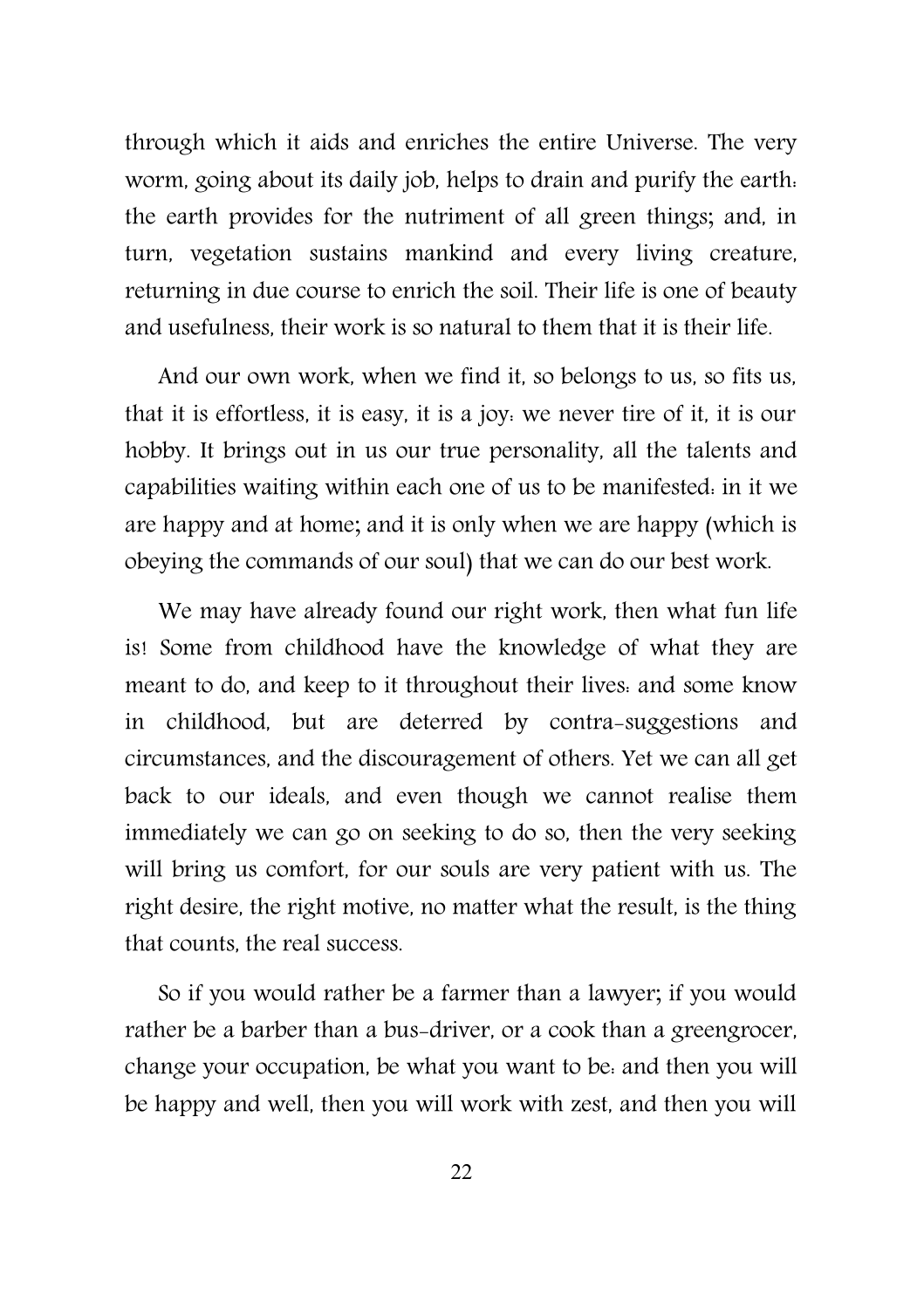be doing finer work as a farmer, a barber, a cook, than you could ever achieve in the occupation that never belonged to you.

And then you will be obeying the dictates of your Spiritual self.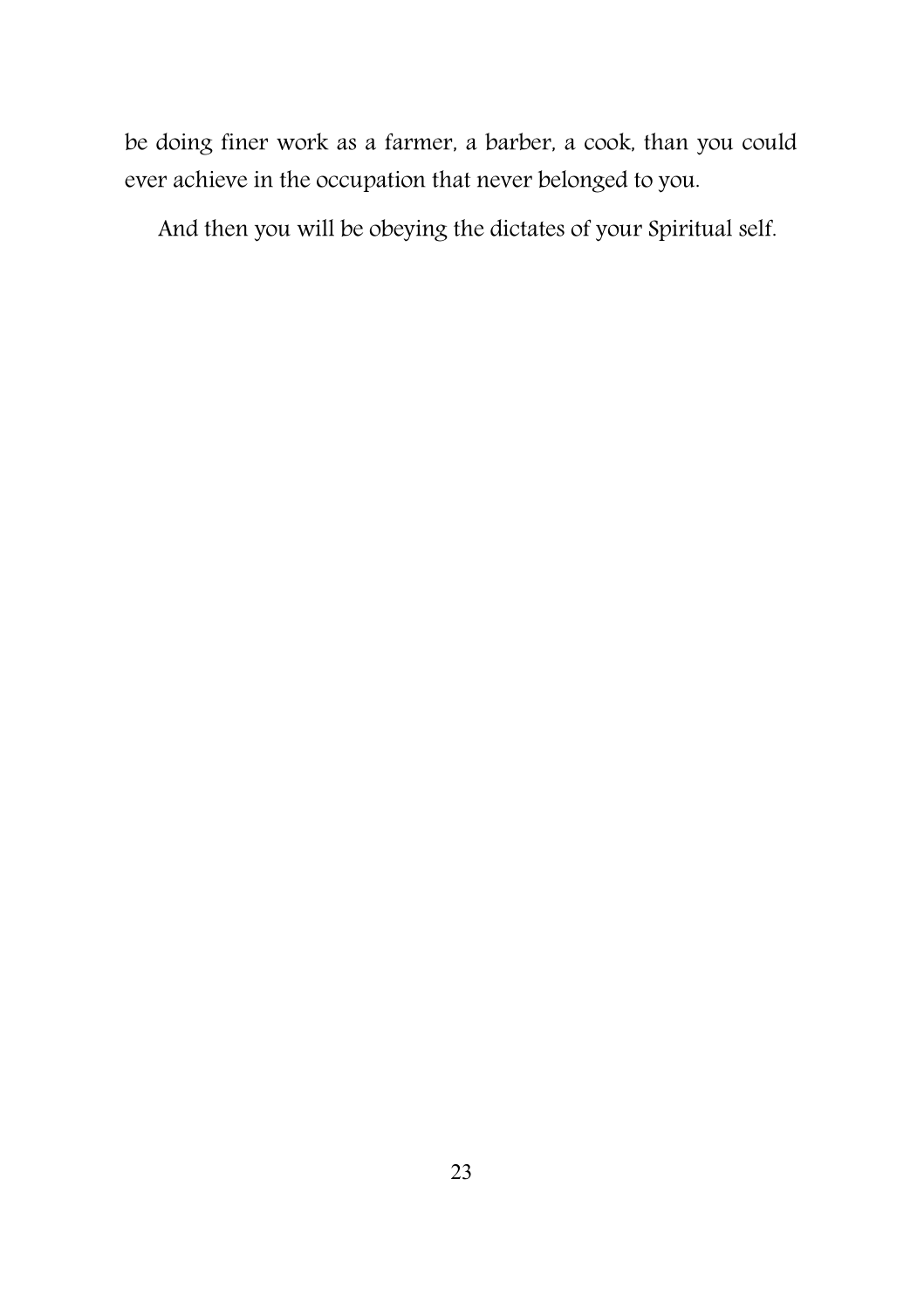## Chapter VII

#### Once we realise our own Divinity the rest is easy.

In the beginning God gave man dominion over all things. Man, the child of the Creator, has a deeper reason for his disharmony than the draught from an open window. "Our fault lies not in our stars, but in ourselves," and how full of gratitude and hope can we be when we realise that the cure also lies within ourselves! Remove the disharmony, the fear, the terror, or the indecision, and we regain harmony between soul and mind, and the body is once more perfect in all its parts.

Whatever the disease, the result of this disharmony, we may be quite sure that the cure is well within our powers of accomplishment, for our souls never ask of us more than we can very easily do.

Everyone of us is a healer, because everyone of us at heart has a love for something, for our fellow-men, for animals, for nature, for beauty in some form, and we every one of us wish to protect and help it to increase. Everyone of us also has sympathy with those in distress, and naturally so, because we have all been in distress ourselves at some time in our lives. So that not only can we heal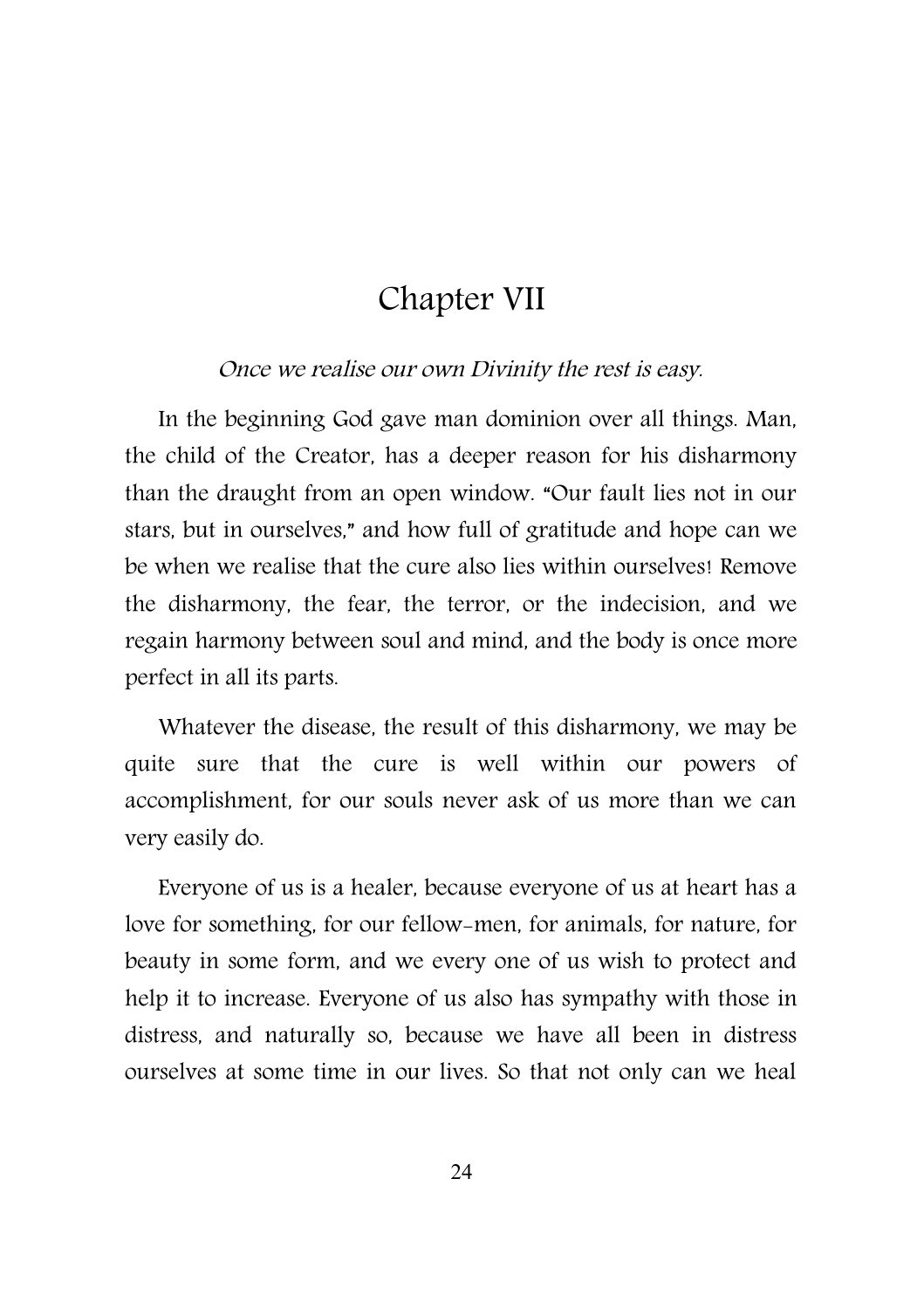ourselves, but we have the great privilege of being able to help others to heal themselves, and the only qualifications necessary are love and sympathy.

We, as children of the Creator, have within us all perfection, and we come into this world merely that we may realise our Divinity; so that all tests and all experiences will leave us untouched, for through that Divine Power all things are possible to us.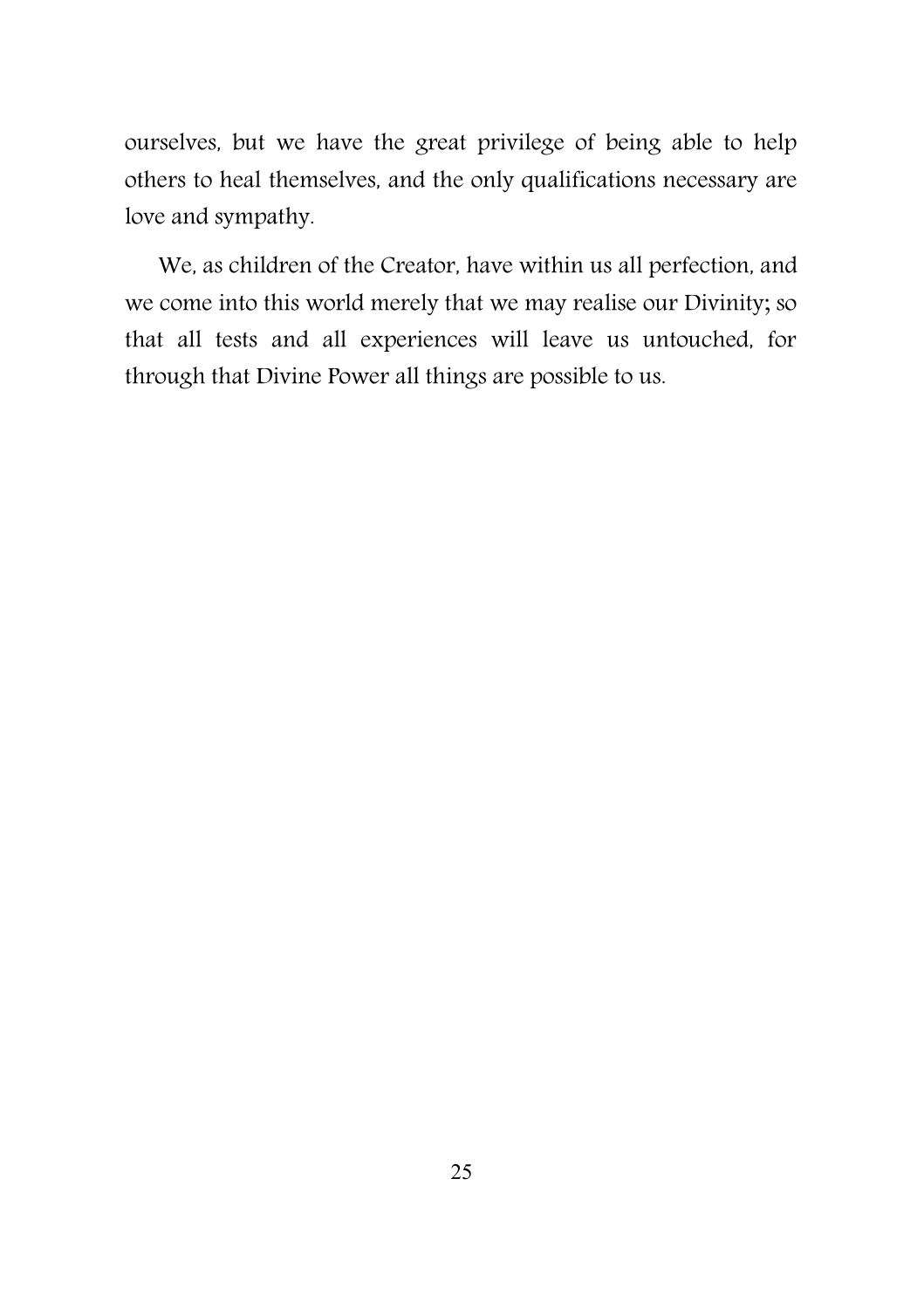## Chapter VIII

The healing herbs are those which have been given the power to help us preserve our personality.

Just as God in His mercy has given us food to eat, so has He placed amongst the herbs of the fields beautiful plants to heal us when we are sick. These are there to extend a helping hand to man in those dark hours of forgetfulness when he loses sight of his Divinity, and allows the cloud of fear or pain to obscure his vision.

Such herbs are:

CHICORY *Chicorium intybus* MIMULUS *Mimulus luteus* AGRIMONY *Agrimonia eupatoria* SCLERANTHUS *Scleranthus annuus* CLEMATIS *Clematis vitalba* CENTAURY *Erythroea centaurium*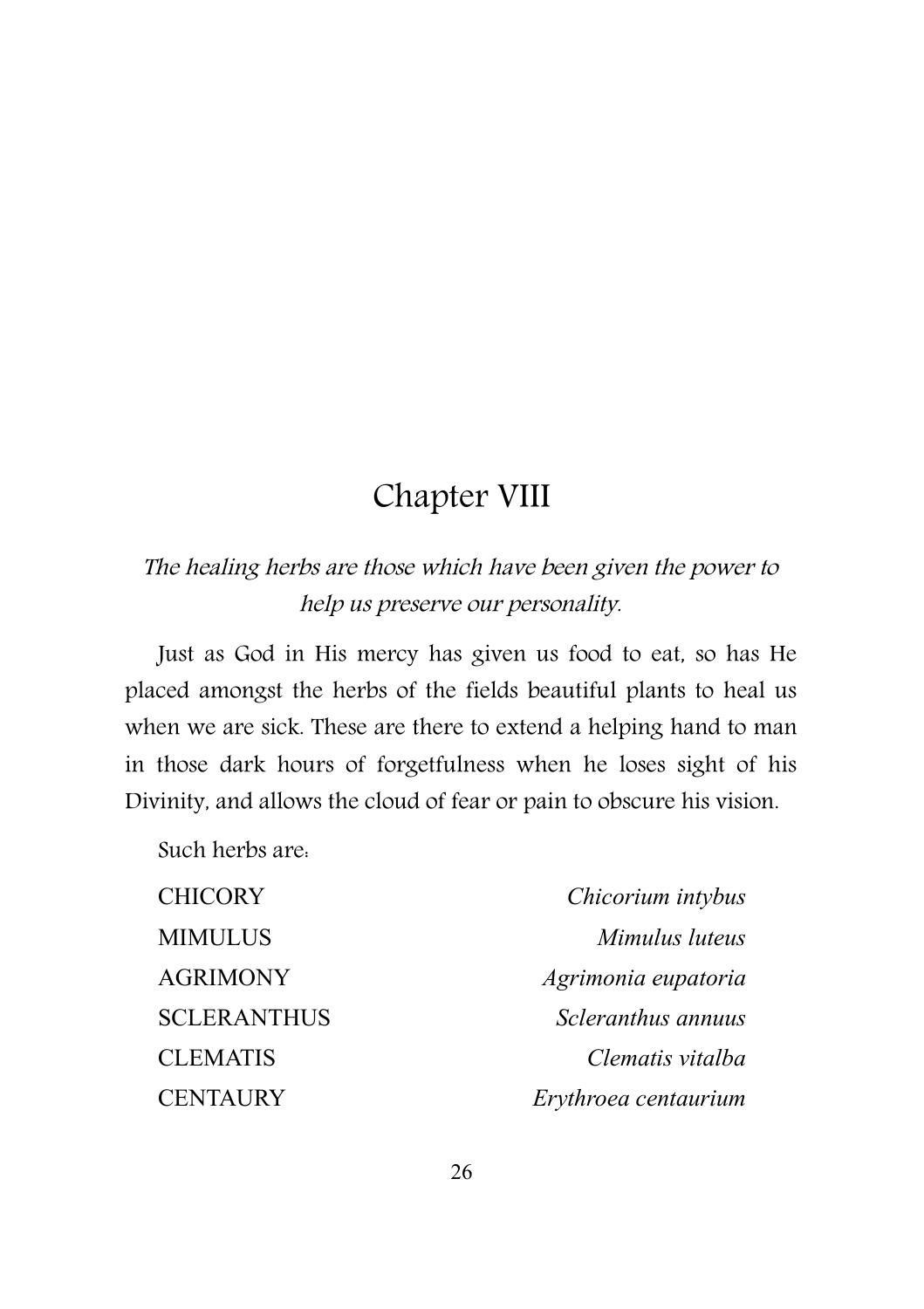| <b>GENTIAN</b>   | Gentiana amarella         |
|------------------|---------------------------|
| VERVAIN          | Verbena officinalis       |
| <b>CERATO</b>    | Ceratostigma willmottiana |
| <b>IMPATIENS</b> | Impatiens royalei         |
| <b>ROCK ROSE</b> | Helianthemum vulgare      |
| WATERVIOLET      | Hottonia palustris        |
|                  |                           |

Each herb corresponds with one of the qualities, and its purpose is to strengthen that quality so that the personality may rise above the fault that is the particular stumbling block.

The following table $^2$  $^2$  will indicate the quality, the fault, and the remedy which aids the personality to dispel that fault.

| Failing         | Herb        | Virtue        |
|-----------------|-------------|---------------|
| Restraint       | Chicory     | Love          |
| Fear            | Mimulus     | Sympathy      |
| Restlessness    | Agrimony    | Peace         |
| Indecision      | Scleranthus | Steadfastness |
| Indifference    | Clematis    | Gentleness    |
| Weakness        | Centaury    | Strength      |
| Doubt           | Gentian     | Understanding |
| Over-enthusiasm | Vervain     | Tolerance     |

<span id="page-26-0"></span><sup>2</sup> In 1932, when this table was drawn up, Bach had discovered twelve remedies. Between 1933 and 1935 he found a further 26 and revised the structure of the system and the remedy indications several times. It is useful to compare this table – and the outdated indications for Water Violet in particular – with the system and remedy descriptions as Bach presented them in the final *Twelve Healers and Other Remedies*. See [www.bachcentre.com/healers](http://www.bachcentre.com/healers) and in particular the Editors' Introduction.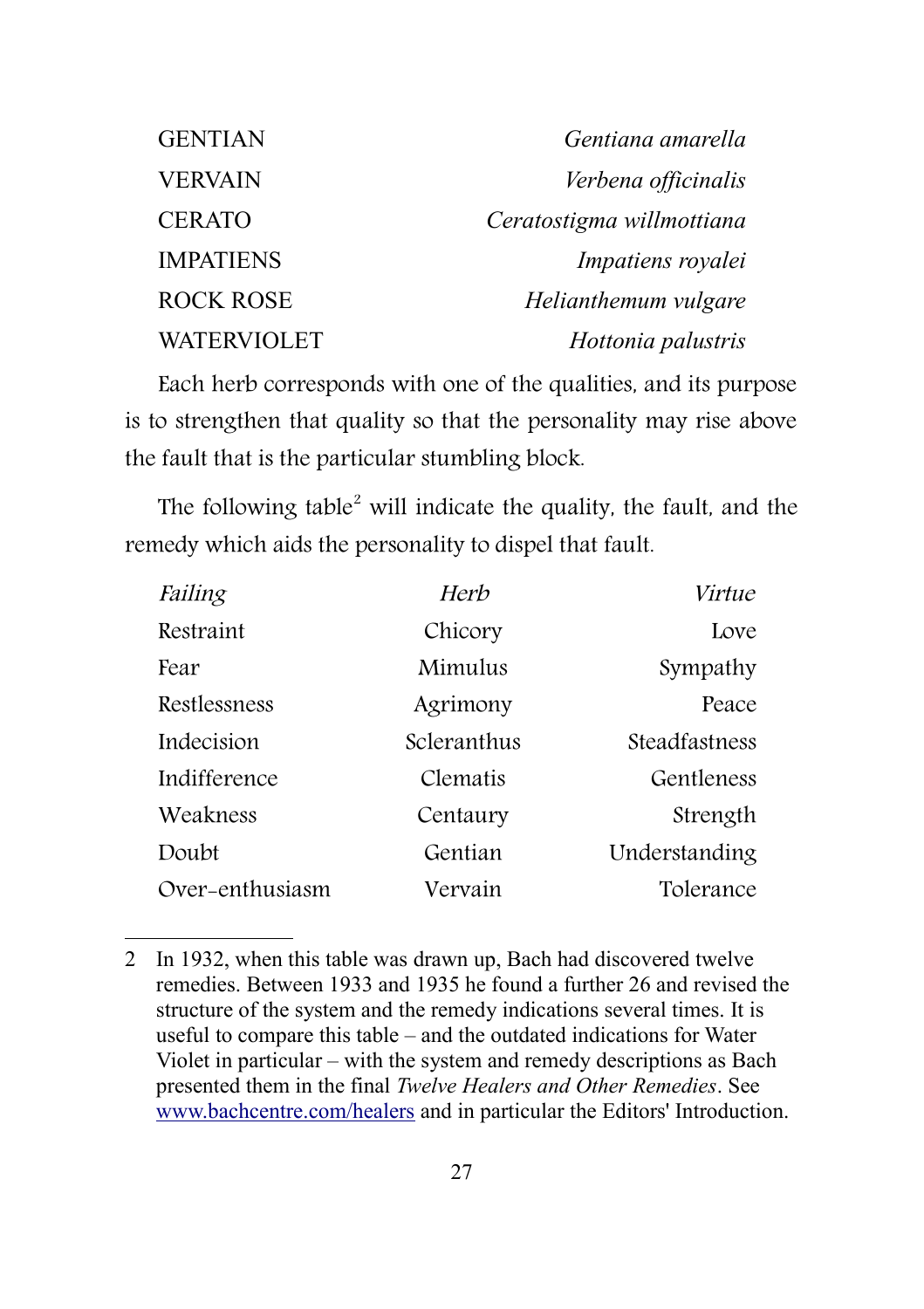| Ignorance  | Cerato       | Wisdom      |
|------------|--------------|-------------|
| Impatience | Impatiens    | Forgiveness |
| Terror     | Rock Rose    | Courage     |
| Grief      | Water Violet | Joy         |

The remedies are endowed with a definite healing power quite apart from faith, neither does their action depend upon the one who administers them, just as a sedative sends a patient to sleep whether given by the nurse or the doctor.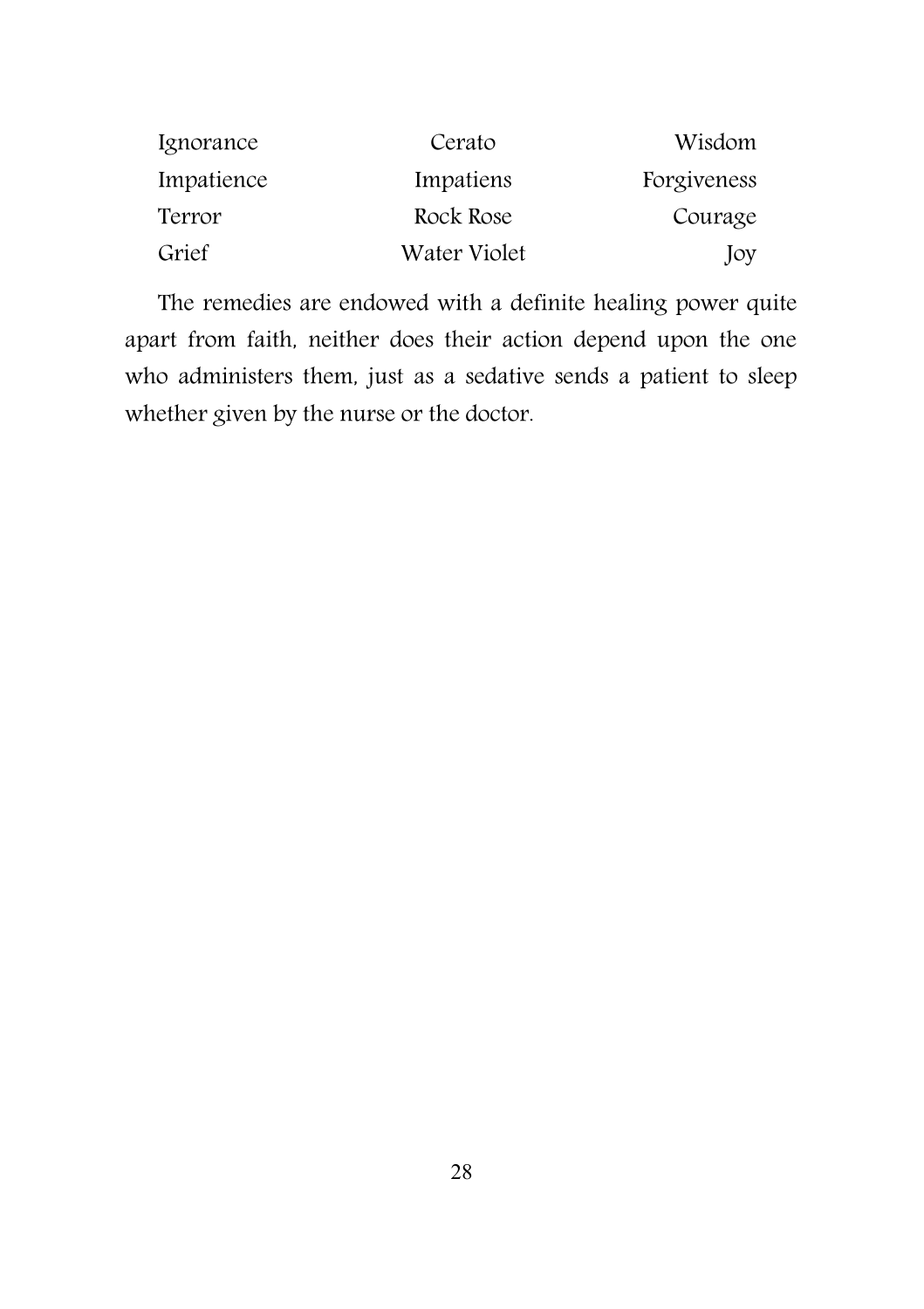## Chapter IX

#### The real nature of disease.

In true healing the nature and the name of the physical disease is of no consequence whatever. Disease of the body itself is nothing but the result of the disharmony between soul and mind. It is only a symptom of the cause, and as the same cause will manifest itself differently in nearly every individual, seek to remove this cause, and the after results, whatever they may be, will disappear automatically.

We can understand this more clearly by taking as an example the suicide. All suicides do not drown themselves. Some throw themselves from a height, some take poison, but behind it all is despair: help them to overcome their despair and find someone or something to live for, and they are cured permanently: simply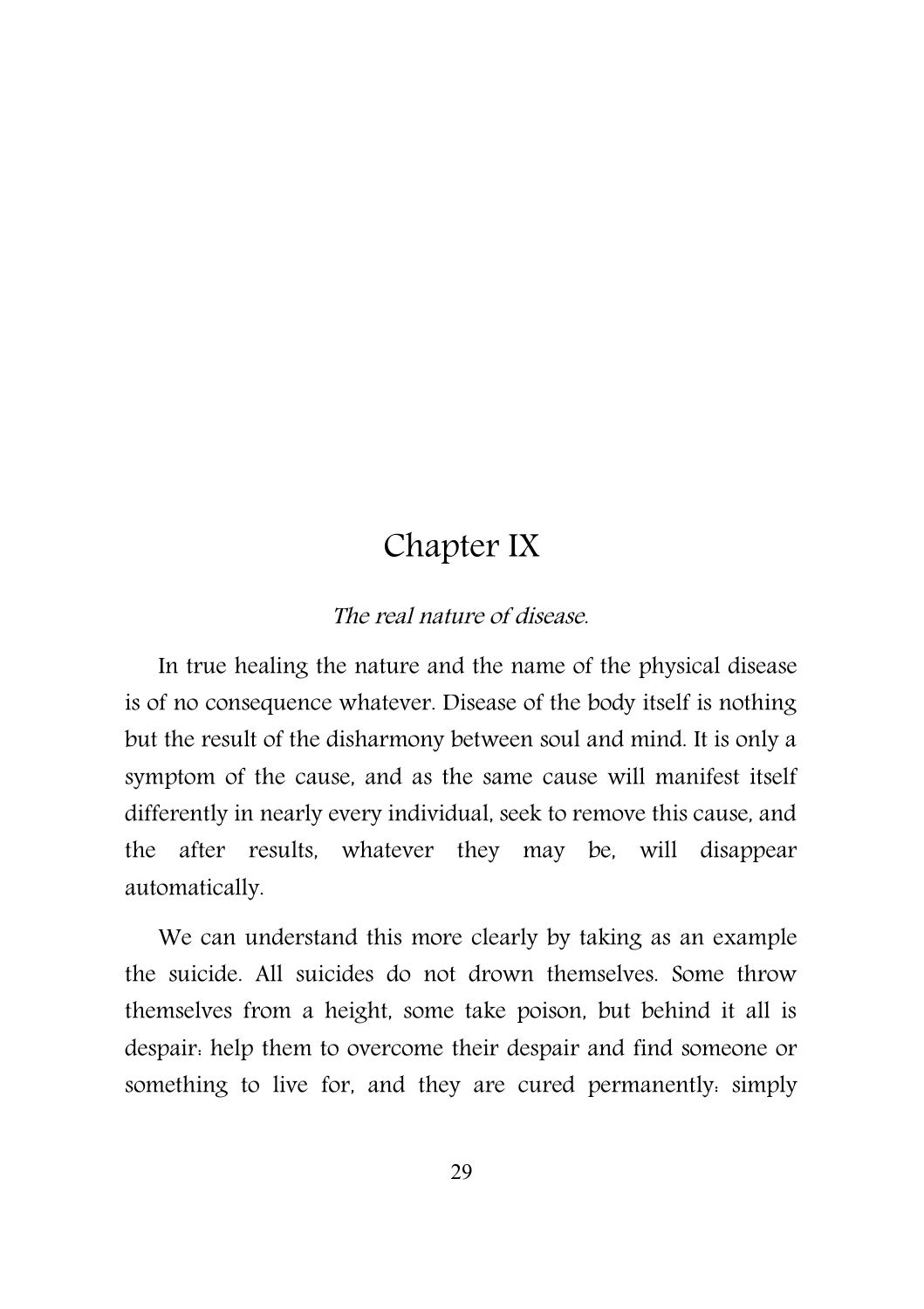taking away the poison will only save them for the time being, they may later make another attempt. Fear also reacts upon people in quite different ways: some will turn pale, some will flush, some become hysterical and some speechless. Explain the fear to them, show them that they are big enough to overcome and face anything, then nothing can frighten them again. The child will not mind the shadows on the wall if he is given the candle and shown how to make them dance up and down.

We have so long blamed the germ, the weather, the food we eat as the causes of disease; but many of us are immune in an influenza epidemic; many love the exhilaration of a cold wind, and many can eat cheese and drink black coffee late at night with no ill effects. Nothing in nature can hurt us when we are happy and in harmony, on the contrary all nature is there for our use and our enjoyment. It is only when we allow doubt and depression, indecision or fear to creep in that we are sensitive to outside influences.

It is, therefore, the real cause behind the disease, which is of the utmost importance; the mental state of the patient himself, not the condition of his body.

Any disease, however serious, however long-standing, will be cured by restoring to the patient happiness, and desire to carry on with his work in life. Very often it is only some slight alteration in his mode of life, some little fixed idea that is making him intolerant of others, some mistaken sense of responsibility that keeps him in slavery when he might be doing such good work.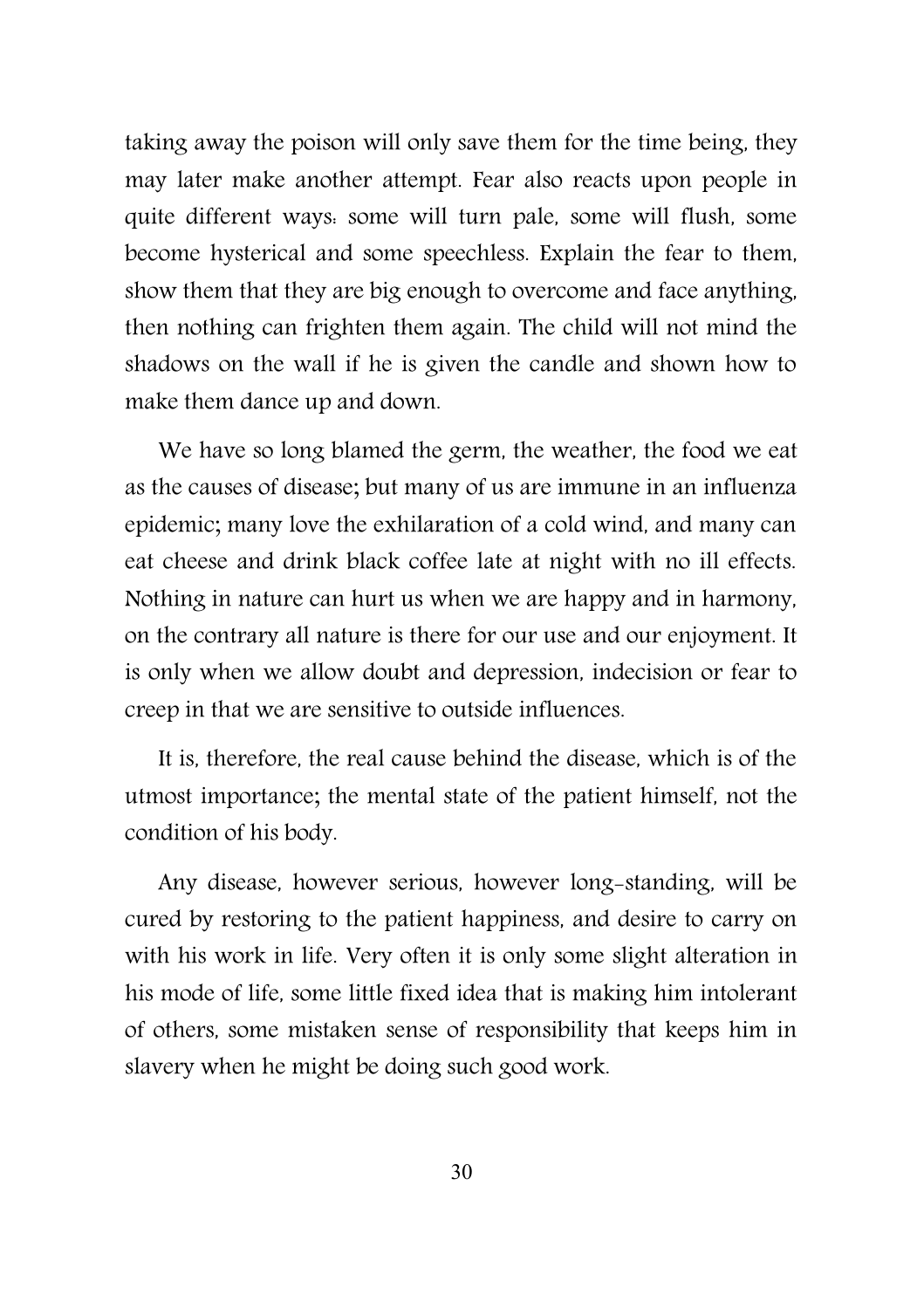There are seven beautiful stages in the healing of disease, these are:

PEACE HOPE JOY FAITH **CERTAINTY** WISDOM LOVE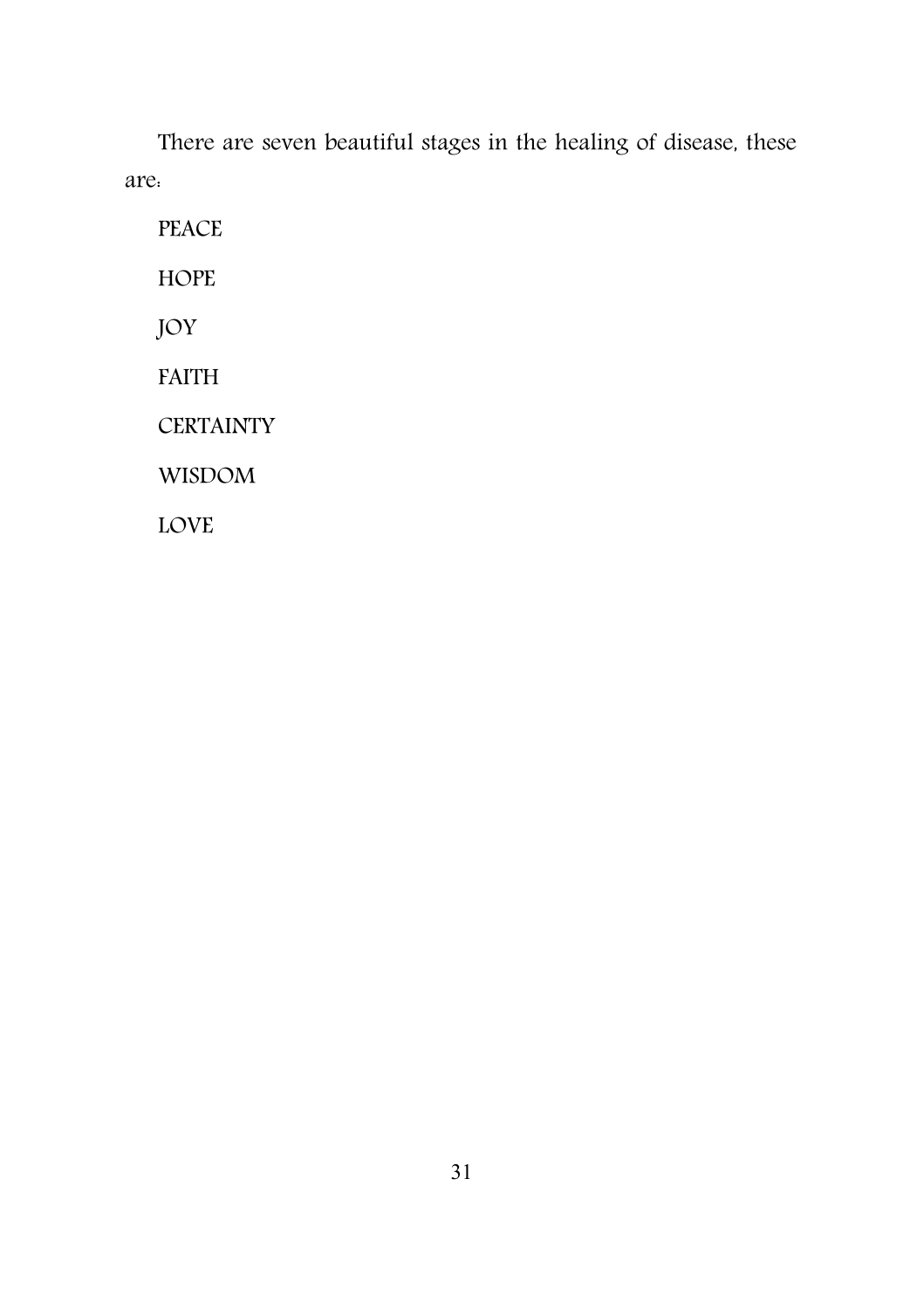## Chapter X

#### To gain freedom, give freedom.

The ultimate goal of all mankind is perfection, and to gain this state man must learn to pass through all experiences unaffected; he must encounter all interferences and temptations without being deflected from his course: then he is free of all life's difficulties, hardships and sufferings: he has stored up in his soul the perfect love, wisdom, courage, tolerance and understanding that is the result of knowing and seeing everything, for the perfect master is he who has been through every branch of his trade.

We can make this journey a short joyful adventure if we realise that freedom from bondage is only gained by giving freedom; we are set free if we set others free, for it is only by example we can teach. When we have given freedom to every human being with whom we are in contact; when we have given freedom to every creature, everything around us, then we are free ourselves: when we see that we do not, even in the minutest detail, attempt to dominate, control, or influence the life of another, we shall find that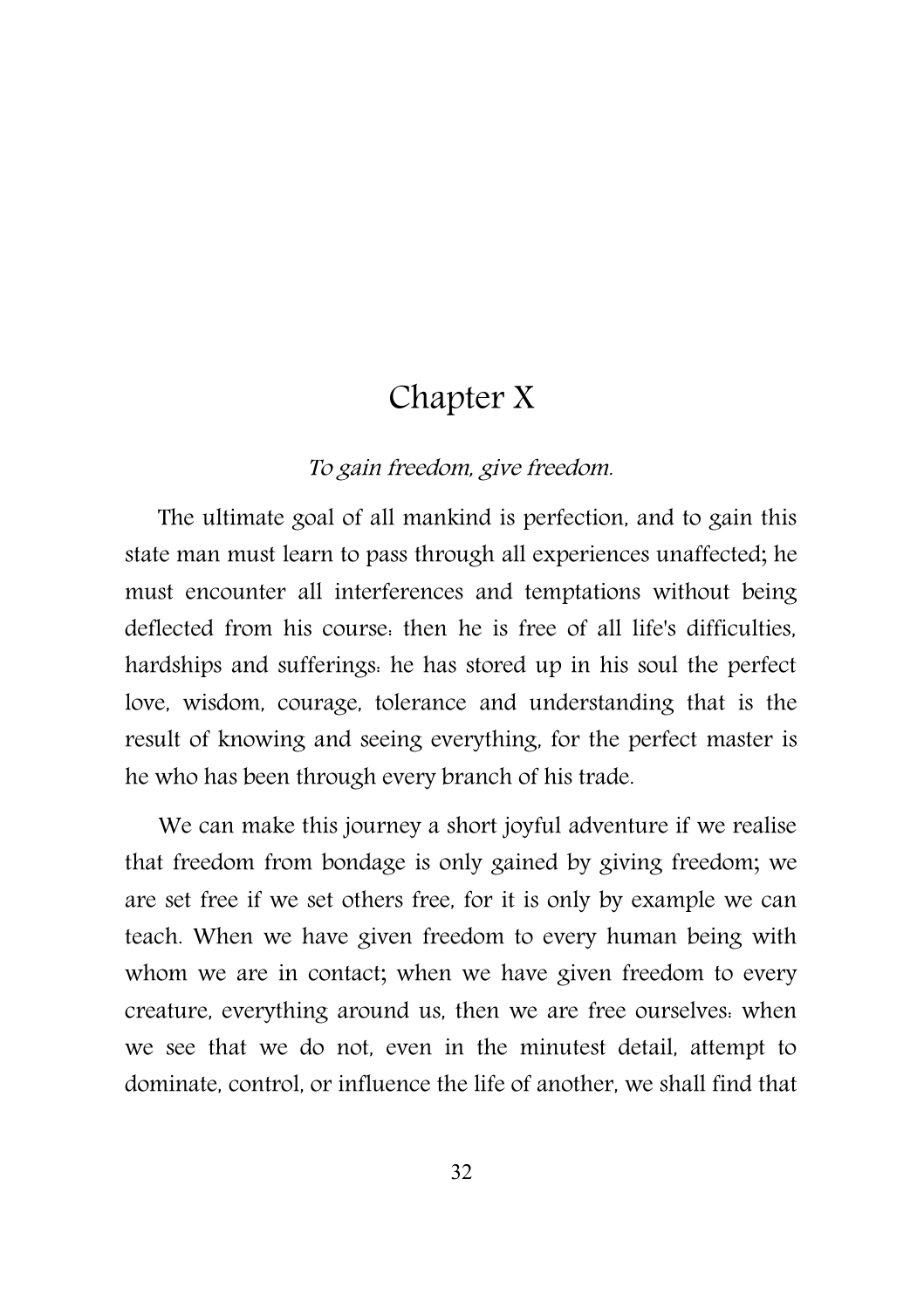interference has passed out of our own lives, because it is those we bind who bind us. There was a certain young man who was so bound to his possessions that he could not accept a Divine gift.

And we can free ourselves from the domination of others so easily, firstly by giving them absolute freedom, and secondly, by very gently, very lovingly, refusing to be dominated by them. Lord Nelson was very wise in placing his blind eye to the telescope on one occasion. No force, no resentment, no hatred, and no unkindness. Our opponents are our friends, they make the game worth while, and we shall all shake hands at the end of the match.

We must not expect others to do what we want, their ideas are the right ideas for them, and though their pathway may lead in a different direction from ours, the goal at the end of the journey is the same for us all. We do find that it is when we want others to 'fall in with our wishes' that we fall out with them.

We are like cargo-ships bound for the different countries of the world, some for Africa, some for Canada, some for Australia, then returning to the same home port. Why follow another ship to Canada when our destination is Australia? It means such a delay.

Again, we perhaps do not realise what small things may bind us, the very things that we wish to hold are the things that are holding us: it may be a house, a garden, a piece of furniture; even they have their right to freedom. Worldly possessions, after all are transient, they give rise to anxiety and worry because inwardly we know of their inevitable and ultimate loss. They are there to be enjoyed and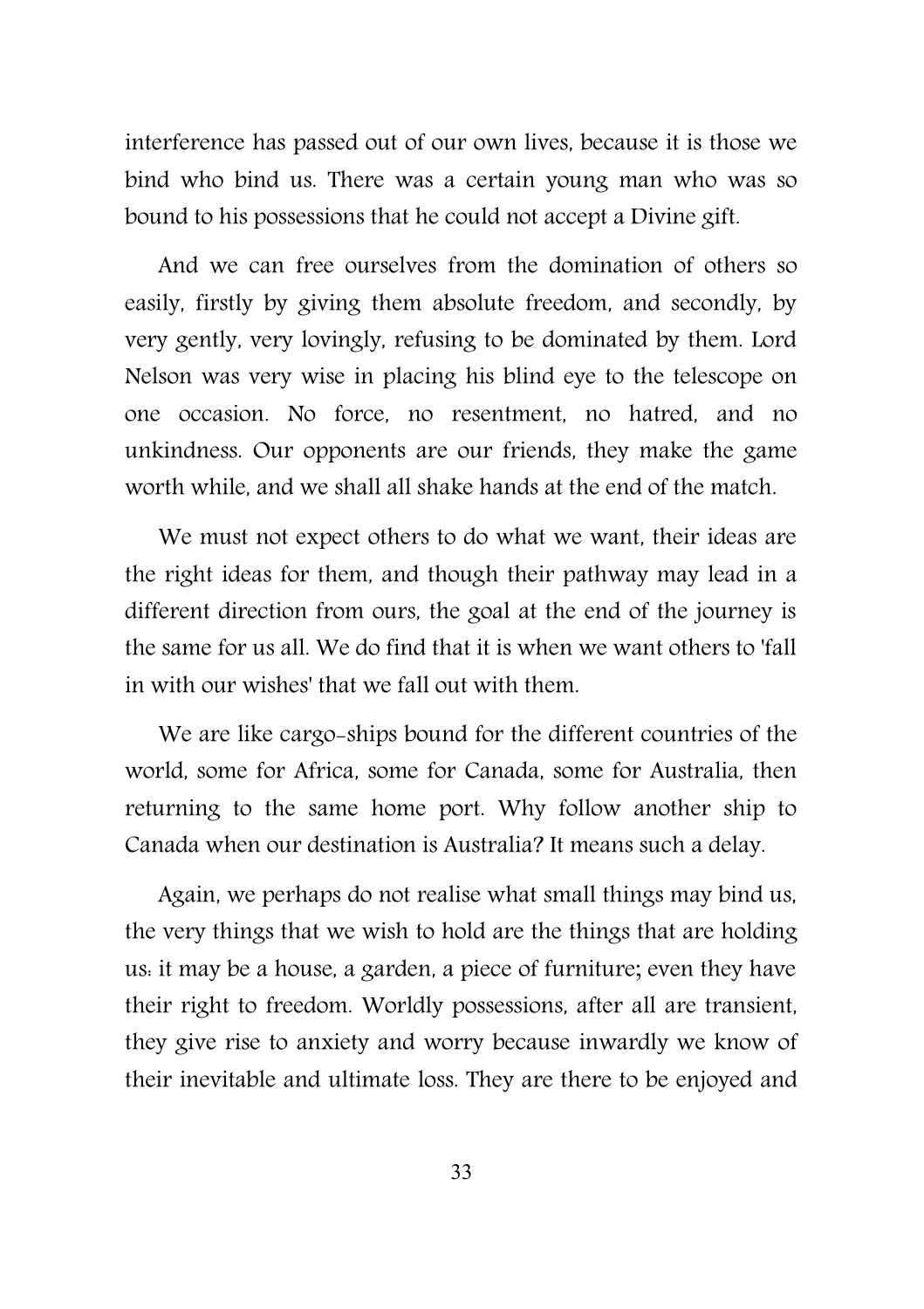admired and used to their full capacity, but not to gain so much importance that they become chains to bind us.

If we set everybody and everything around us at liberty, we find that in return we are richer in love and possessions than ever we were before, for the love that gives freedom is the great love that binds the closer.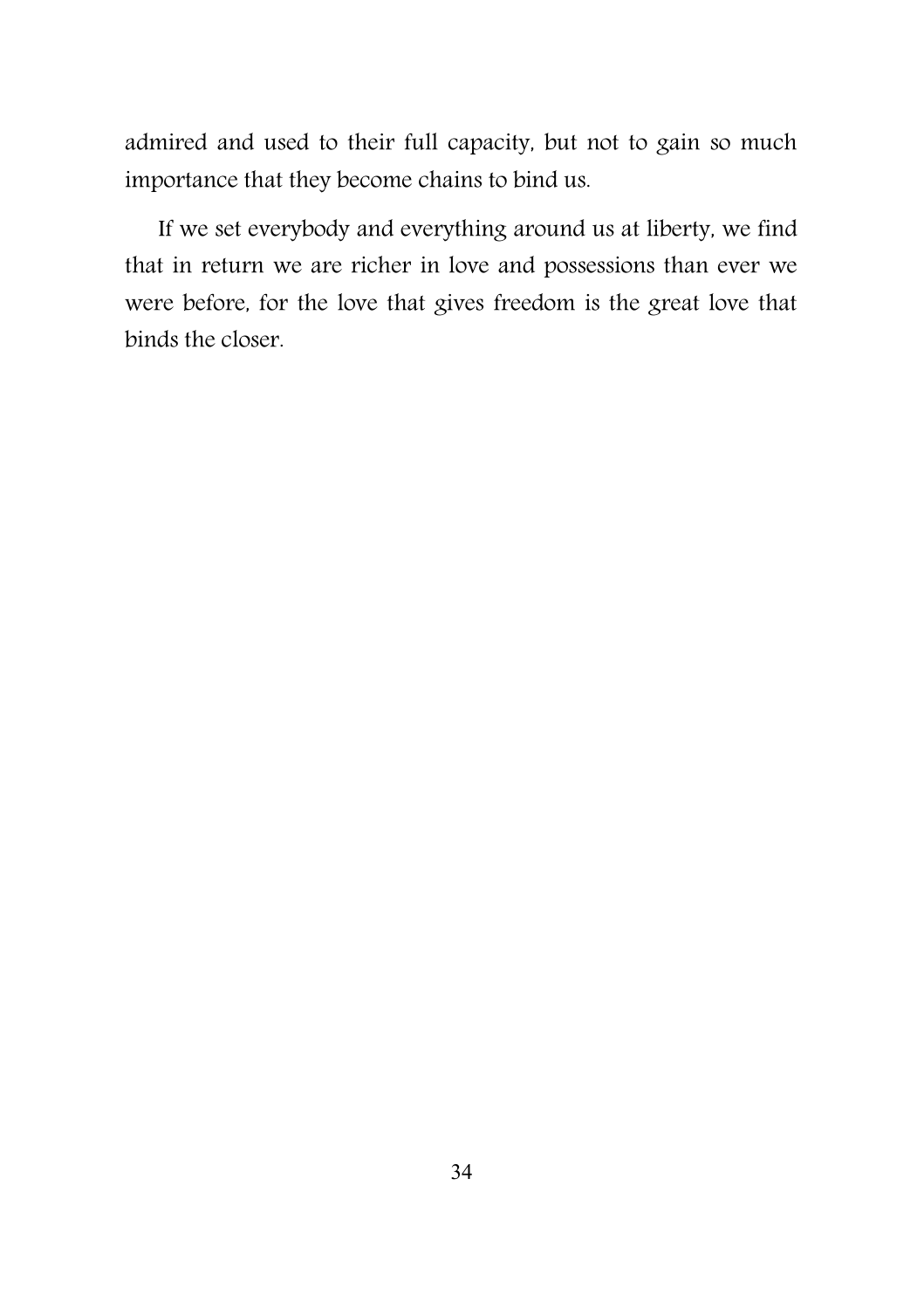## Chapter XI

### Healing.

From time immemorial humanity has recognised that our Creator in His love for us has placed herbs in the field for our healing, just as He has provided the corn and the fruit for our sustenance.

Astrologers, those who have studied the stars, and herbalists, those who have studied the plants, have ever been seeking those remedies which will help us to keep our health and joy.

To find the herb that will help us we must find the object of our life, what we are striving to do, and also understand the difficulties in our path. The difficulties we call faults or failings, but let us not mind these faults and failings, because they are the very proof to us that we are attaining bigger things: our faults should be our encouragements, because they mean that we are aiming high. Let us find for ourselves which of the battles we are particularly fighting, which adversary we are especially trying to overcome, and then take with gratitude and thankfulness that plant which has been sent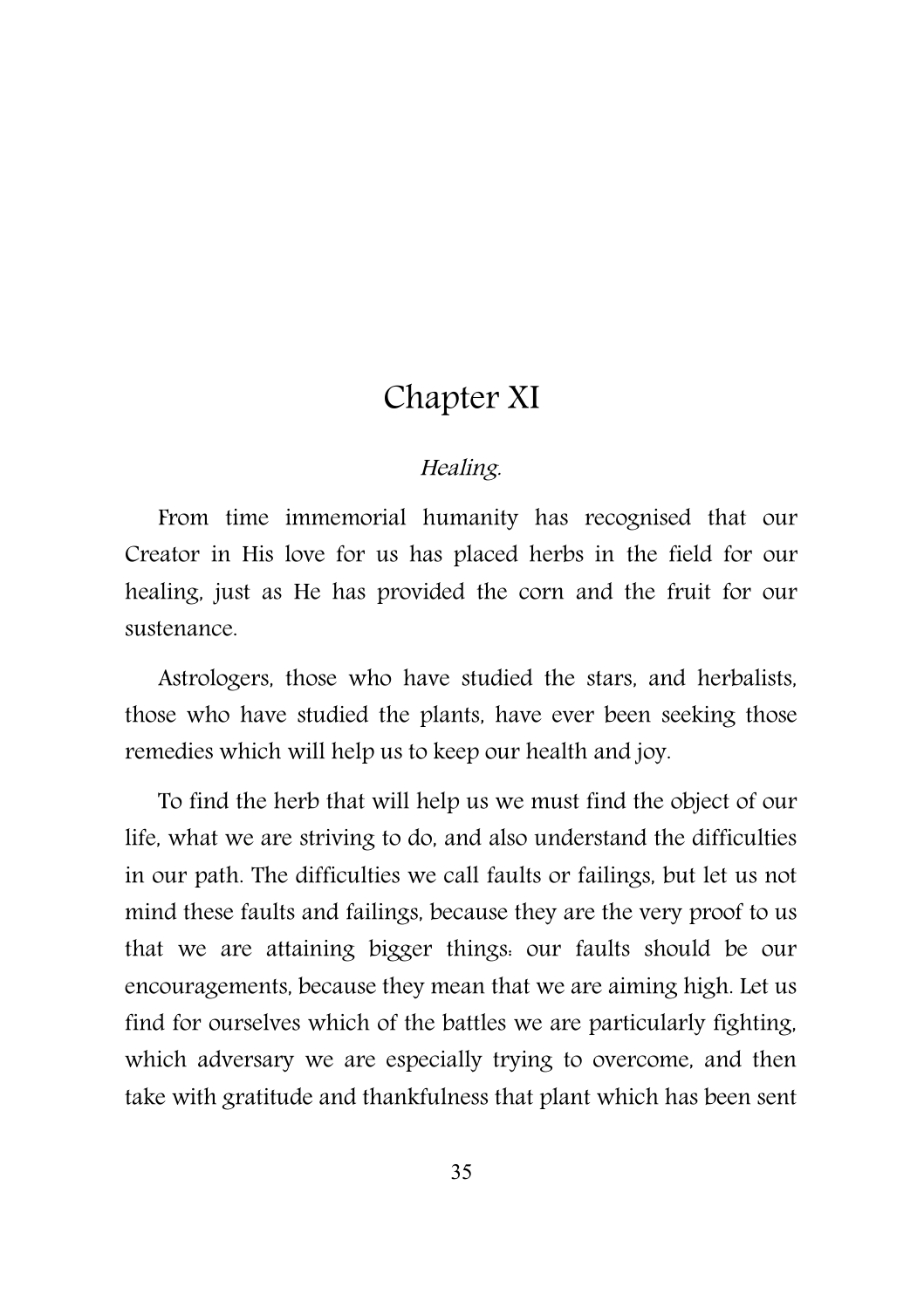to help us to victory. We should accept these beautiful herbs of the fields as a sacrament, as our Creator's Divine gift to aid us in our troubles.

In true healing there is no thought whatever of the disease: it is the mental state, the mental difficulty alone, to be considered: it is where we are going wrong in the Divine Plan that matters. This disharmony with our Spiritual Self may produce a hundred different failings in our bodies (for our bodies after all merely reproduce the condition of our minds), but what matters that? If we put our mind right the body will soon be healed. It is as Christ said to us, "Is it easier to say, thy sins he forgiven thee or take up thy bed and walk?"

So again let us clearly understand that our physical illness is of no consequence whatsoever: it is the state of our minds, and that, and that alone, which is of importance. Therefore, ignoring entirely the illness from which we are suffering, we need consider only to which of the following types we belong.<sup>[3](#page-35-0)</sup>

Should any difficulty be found in selecting your own remedy, it will help to ask yourself which of the virtues you most admire in other people; or which of the failings is, in others, your pet aversion, for any fault of which we may still have left a trace and are especially attempting to eradicate, that is the one we most hate to

<span id="page-35-0"></span><sup>3</sup> At this early stage of his work Bach believed that the first twelve remedies represented twelve basic types of human personality. By the time he completed his work this understanding had been revised. See [www.bachcentre.com/centre/type\\_remedies.php](http://www.bachcentre.com/centre/type_remedies.php) for the development of the concept of "type" in Bach's work.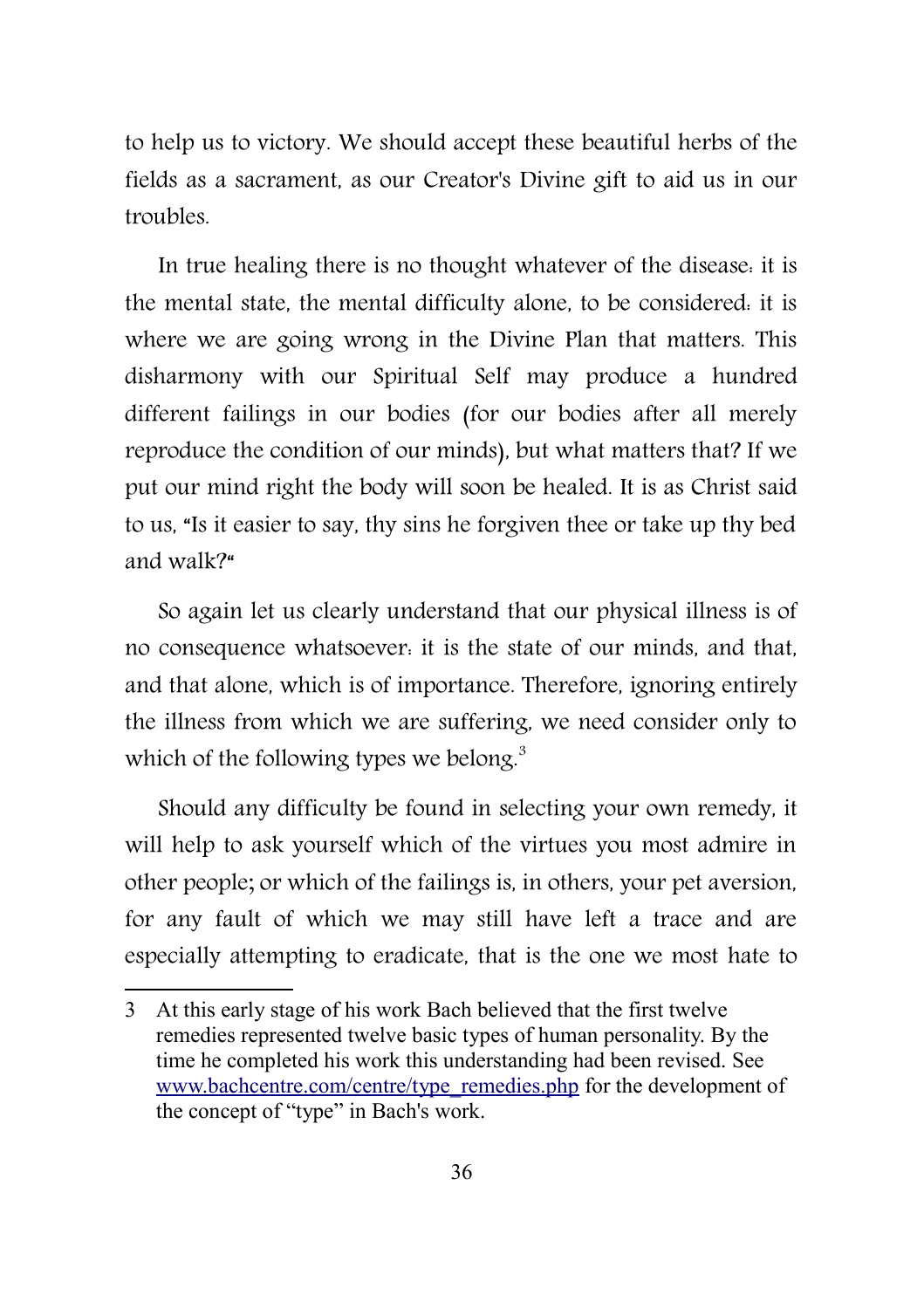see in other people. It is the way we are encouraged to wipe it out in ourselves.

We are all healers, and with love and sympathy in our natures we are also able to help anyone who really desires health. Seek for the outstanding mental conflict in the patient, give him the remedy that will assist him to overcome that particular fault, and all the encouragement and hope you can, then the healing virtue within him will of itself do all the rest.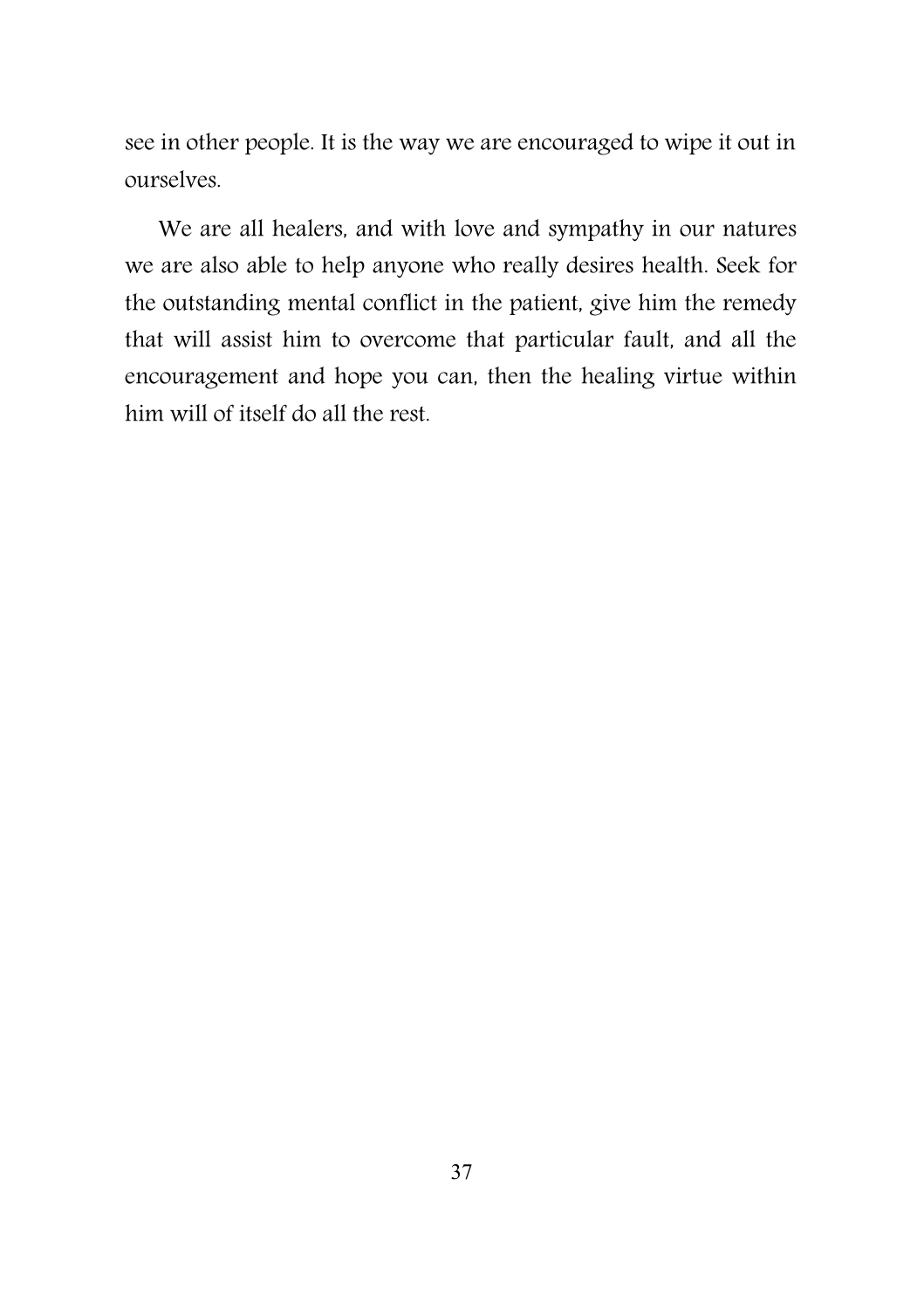## Chapter  $XII<sup>4</sup>$  $XII<sup>4</sup>$  $XII<sup>4</sup>$

The Remedies.

## CHICORY<sup>[5](#page-37-1)</sup>

Restraint – Love

Are you one of those who long to serve the world: who long to open out both arms and bless all around you; who wish to help and comfort and sympathise, and yet for some reason circumstances or people stop

<span id="page-37-0"></span><sup>4</sup> See page 4. This whole chapter was omitted when *Free Thyself* was published in the collection *The Original Writings of Edward Bach*.

<span id="page-37-1"></span><sup>5</sup> Bach's description of Chicory is very close to the indications for Centaury (see page 42 below). By the time all 38 remedies had been researched, in 1936, Bach described Chicory as a stronger person, more controlling than controlled: "Those who are very mindful of the needs of others; they tend to be over-full of care for children, relatives, friends, always finding something that should be put right. They are continually correcting what they consider wrong, and enjoy doing so. They desire that those for whom they care should be near them." (This and other remedy descriptions given in footnotes in this chapter are from the definitive 1941 edition of *The Twelve Healers and Other Remedies*; see [www.bachcentre.com/healers.](http://www.bachcentre.com/healers))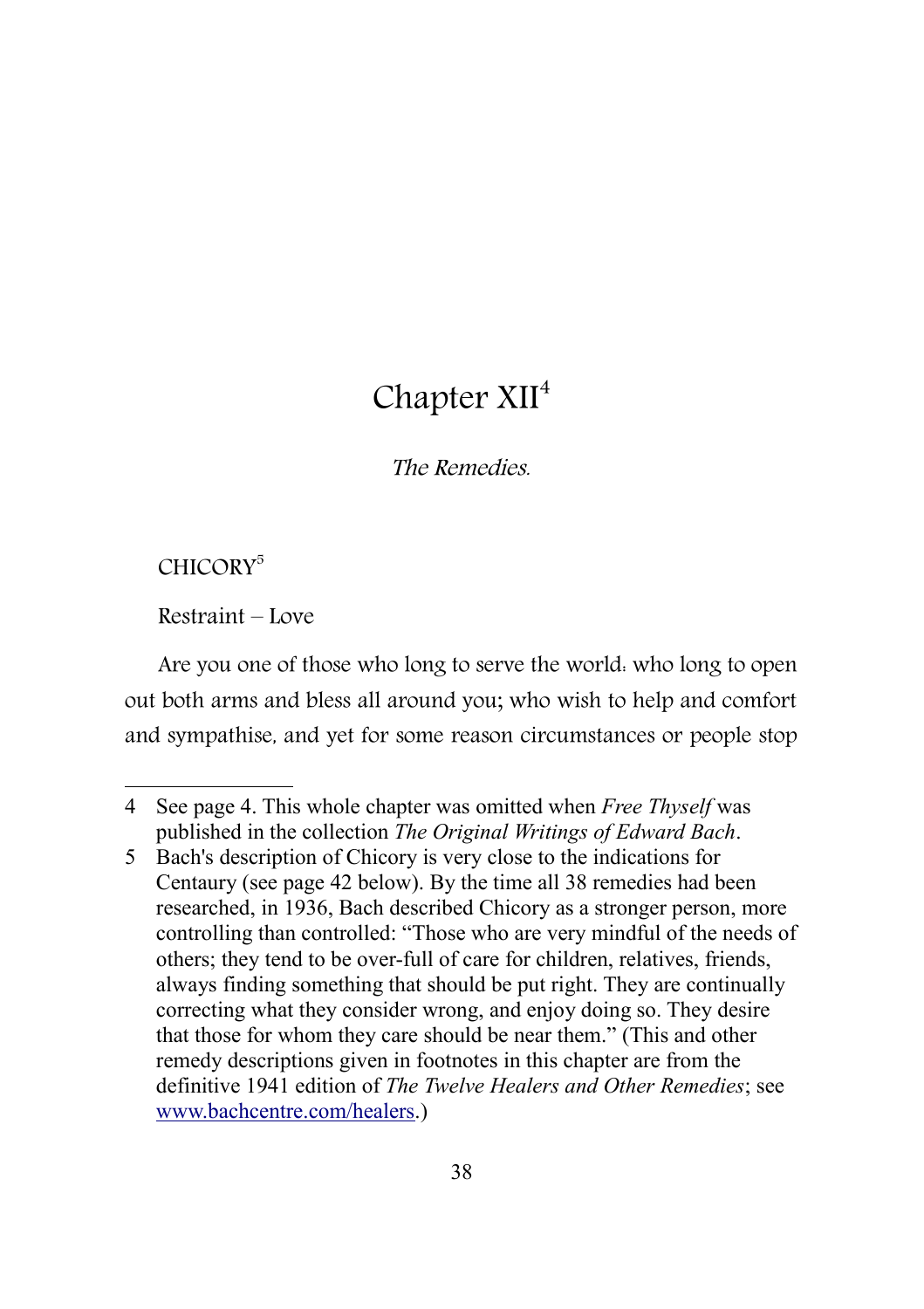you? Do you find that instead of serving many you are held in the grip of but a few, so that your opportunity of giving as fully as you wish is limited: are you getting to that stage when you wish to realise that it is, "when all men count with you, but none too much?"[6](#page-38-0)

Then that beautiful blue Chicory of the cornfields will help you to your freedom, the freedom so necessary to us all before we can serve the world.

#### MIMULUS<sup>[7](#page-38-1)</sup>

## Fear – Sympathy $^8$  $^8$

Are you one of those who are afraid; afraid of people or of circumstances: who go bravely on and yet your life is robbed of joy through fear; fear of those things that never happen; fear of people who really have no power over you; fear of tomorrow and what it may bring; fear of being ill or of losing friends; fear of convention; fear of a hundred things?

Do you wish to make a stand for your freedom, and yet have not the courage to break away from your bonds; if so Mimulus, found growing

<span id="page-38-0"></span><sup>6</sup> A line from Rudyard Kipling's poem *If*, one of Bach's favourites.

<span id="page-38-1"></span><sup>7</sup> The final indications for Mimulus did not change very much from this early draft: "Fear of worldly things, illness, pain, accidents, poverty, of dark, of being alone, of misfortune. The fears of everyday life. These people quietly and secretly bear their dread, they do not freely speak of it to others."

<span id="page-38-2"></span><sup>8</sup> Bach later associated the positive quality of sympathy more with other remedies. For example, Beech, he wrote, would help us "be more tolerant, lenient and understanding of the different way each individual and all things are working to their own final perfection".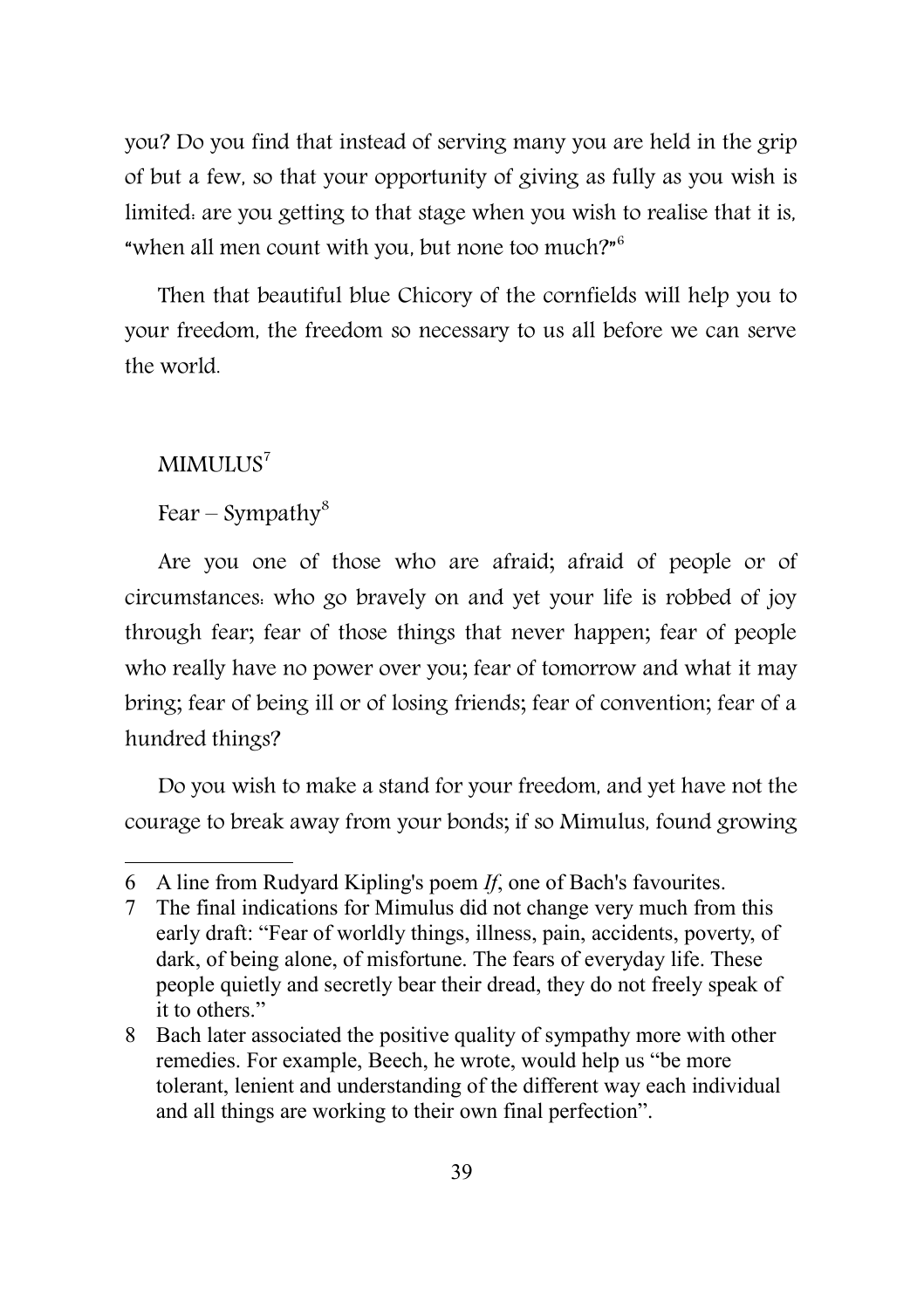on the sides of the crystal streams, will set you free to love your life, and teach you to have the tenderest sympathy for others.

#### AGRIMONY[9](#page-39-0)

#### Restlessness – Peace

Are you one of those who suffer torments; whose soul is restless: who can find no peace, and yet bravely face the world and hide your torture from your fellow-men: who laugh and smile and jest, and help those around you to keep a cheery heart whilst you are suffering. Do you seek to soothe your sorrows by taking wine and drugs to help you face your trials: do you feel that you must have some stimulant in life to keep you going?

If so, that beautiful plant Agrimony, growing along the sides of our lanes and in our meadows, with its church-like spire, and its seeds like bells, will bring you peace, the peace that "passeth understanding".<sup>[10](#page-39-1)</sup> The lesson of this plant is to enable you to hold peace in the presence of all trials and difficulties until no one has the power to cause you irritation.

<span id="page-39-1"></span>10 A biblical reference: see Philippians 4:7.

<span id="page-39-0"></span><sup>9</sup> Compare Bach's final indications for this remedy: "The jovial, cheerful, humorous people who love peace and are distressed by argument or quarrel, to avoid which they will agree to give up much. Though generally they have troubles and are tormented and restless and worried in mind or in body, they hide their cares behind their humour and jesting and are considered very good friends to know. They often take alcohol or drugs in excess, to stimulate themselves and help themselves bear their trials with cheerfulness."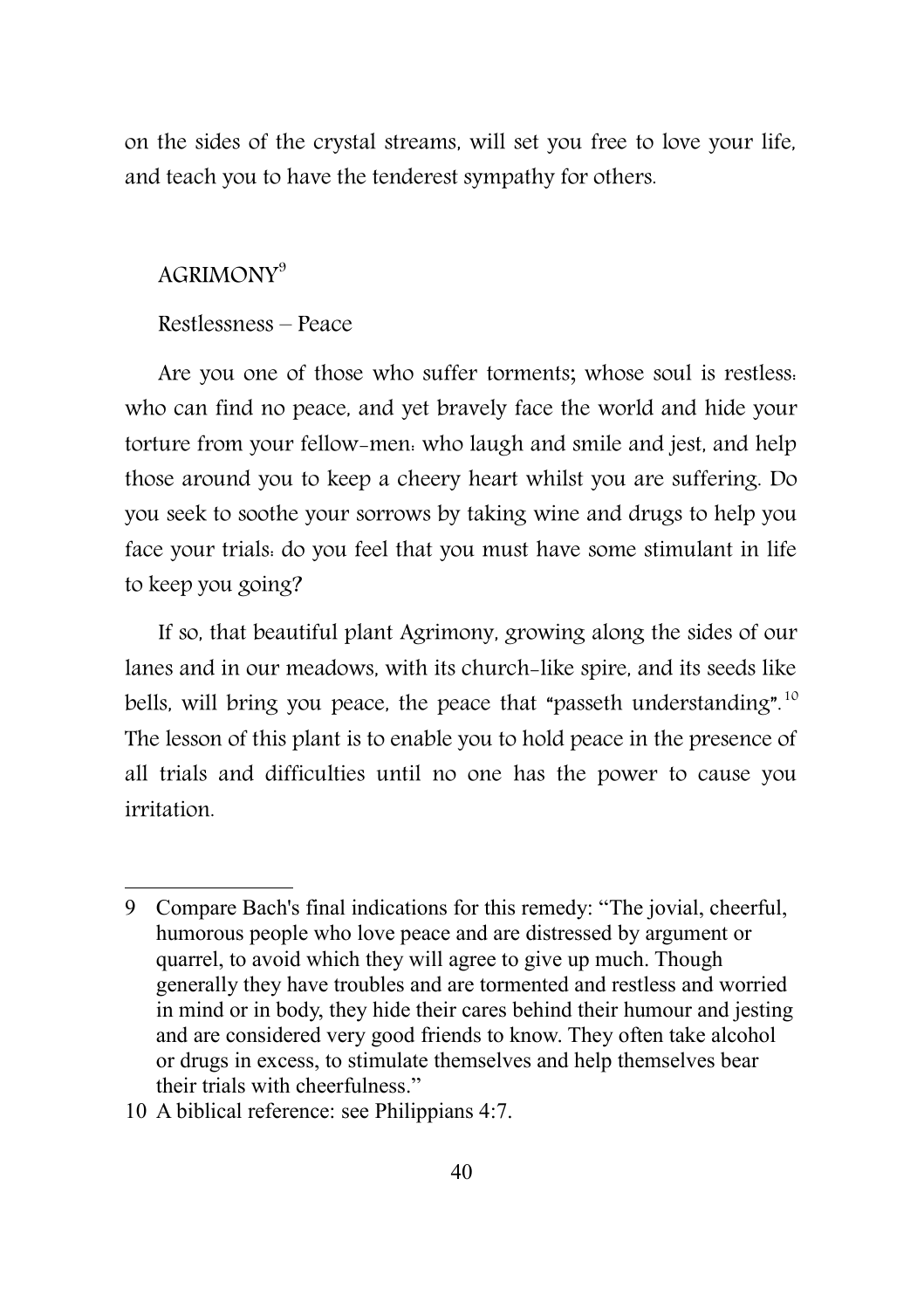## Indecision – Steadfastness<sup>[12](#page-40-1)</sup>

Are you one of those who find it difficult to make decisions; to form opinions when conflicting thoughts enter your mind so that it is hard to decide on the right course: when indecision dogs your path and delays your progress: does first one thing seem right and then another?

If so you are learning prompt action under trying circumstances; to form correct opinions and be steadfast in following them; and the little green Scleranthus of the cornfields will help you to this end.

#### $CLEMATIS<sup>13</sup>$  $CLEMATIS<sup>13</sup>$  $CLEMATIS<sup>13</sup>$

#### Indifference – Gentleness

Are you one of those who find that life has not much interest: who wake almost wishing there were not another day to face: that life is so difficult, so hard, and has so little joy: that nothing really seems worth

<span id="page-40-0"></span><sup>11</sup> Bach's final description is very similar: "Those who suffer much from being unable to decide between two things, first one seeming right then the other. They are usually quiet people, and bear their difficulty alone, as they are not inclined to discuss it with others."

<span id="page-40-1"></span><sup>12</sup> Bach would eventually associate the positive quality of steadfastness in keeping to one's ideas with other remedies, including Walnut and Cerato.

<span id="page-40-2"></span><sup>13</sup> Bach's final description: "Those who are dreamy, drowsy, not fully awake, no great interest in life. Quiet people, not really happy in their present circumstances, living more in the future than in the present; living in hopes of happier times, when their ideals may come true. In illness some make little or no effort to get well, and in certain cases may even look forward to death, in the hope of better times; or maybe, meeting again some beloved one whom they have lost."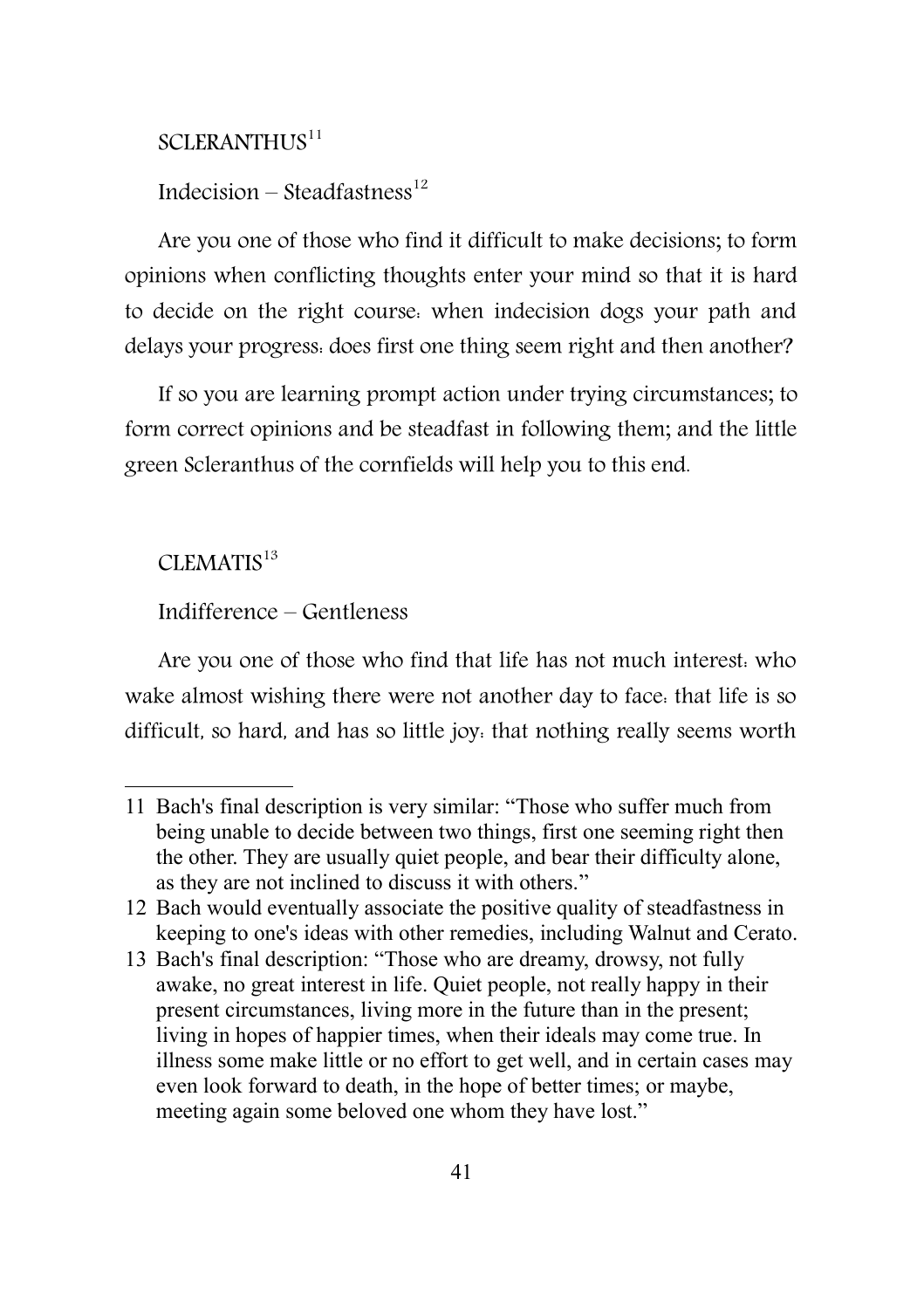while, and how good it would be just to go to sleep: that it is scarcely worth the effort to try and get well?<sup>[14](#page-41-0)</sup> Have your eyes that far-away look as though you live in dreams and find the dreams so much more beautiful than life itself: or are your thoughts, perhaps, more often with someone who has passed out of this life? If you feel this way you are learning "to hold on when there is nothing in you except the will which says to you - hold on!"<sup>[15](#page-41-1)</sup> and it is a very great victory to win through.

That beautiful plant which adorns our hedges where there is chalk, the Clematis, better known as Traveller's Joy, and whose feathery seeds are, always longing to be blown away and start again, will help you so much to come back and face life and find your work, and bring you joy.

#### $CENTAI$  IRV<sup>[16](#page-41-2)</sup>

Weakness – Strength

Are you one of those people whom everybody uses, because in the kindness of your heart you do not like to refuse them anything: do you

<span id="page-41-0"></span><sup>14</sup> Bach would later identify other remedies that applied to some of the states described in this first sentence: compare for example the descriptions for Hornbeam, Olive, Wild Rose and Willow in the 1936 descriptions in [www.bachcentre.com/healers.](http://www.bachcentre.com/healers)

<span id="page-41-1"></span><sup>15</sup> Another line from Kipling's *If*.

<span id="page-41-2"></span><sup>16</sup> Bach's final description: "Kind, quiet, gentle people who are overanxious to serve others. They overtax their strength in their endeavours. Their wish so grows upon them that they become more servants than willing helpers. Their good nature leads them to do more than their own share of work, and in so doing they may neglect their own particular mission in life."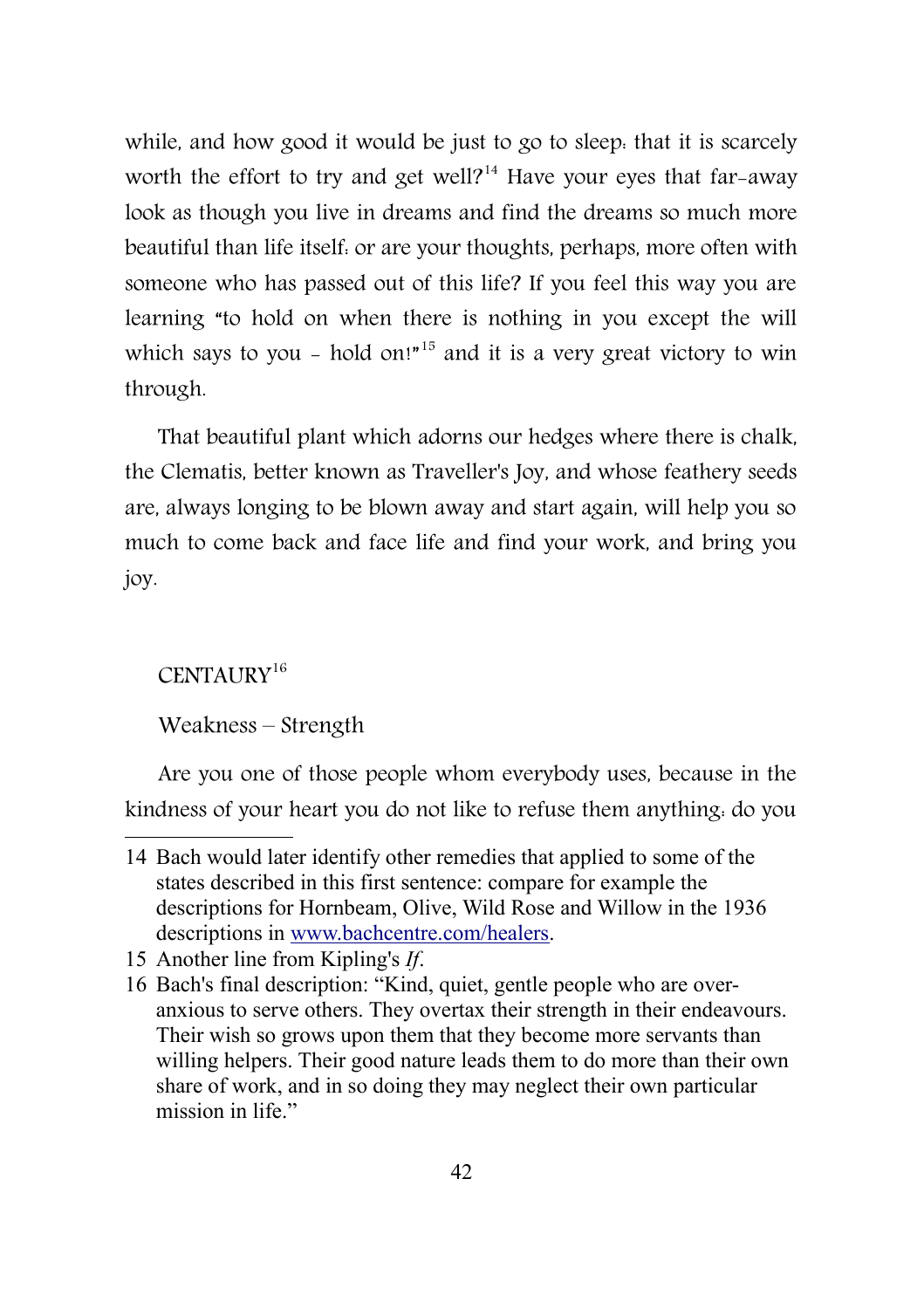just give in for the sake of peace rather than do what you know is right, because you do not wish to struggle: whose motive is good, but who are being passively used instead of actively choosing your own work. Those of you who are door-mats are a very long way along the road to being of great service once you can realise that you must be a little more positive in your life.

Centaury, that grows in our pastures, will help you to find your real self, so that you may become an active, positive worker instead of a passive agent.

 $GENTIAN<sup>17</sup>$  $GENTIAN<sup>17</sup>$  $GENTIAN<sup>17</sup>$ 

Doubt – Understanding

Are you one of those with high ideals, with hopes of doing good; who find yourself discouraged when your ambitions are not quickly realised?<sup>[18](#page-42-1)</sup> When success is in your path are you elated, but when difficulties occur easily depressed?

If so, the little Gentian of our hilly pastures will help you to keep your firmness of purpose, and a happier and more hopeful outlook even when the sky is over-cast. It will bring you encouragement at all

<span id="page-42-0"></span><sup>17</sup> Bach's final description: "Those who are easily discouraged. They may be progressing well in illness or in the affairs of their daily life, but any small delay or hindrance to progress causes doubt and soon disheartens them"

<span id="page-42-1"></span><sup>18</sup> Personality characteristics to do with high ideals, ambitions and hopes of doing good are not present in the final description – cf. the previous footnote. In the finished system they are associated more with remedies like Vervain, Walnut, Elm etc.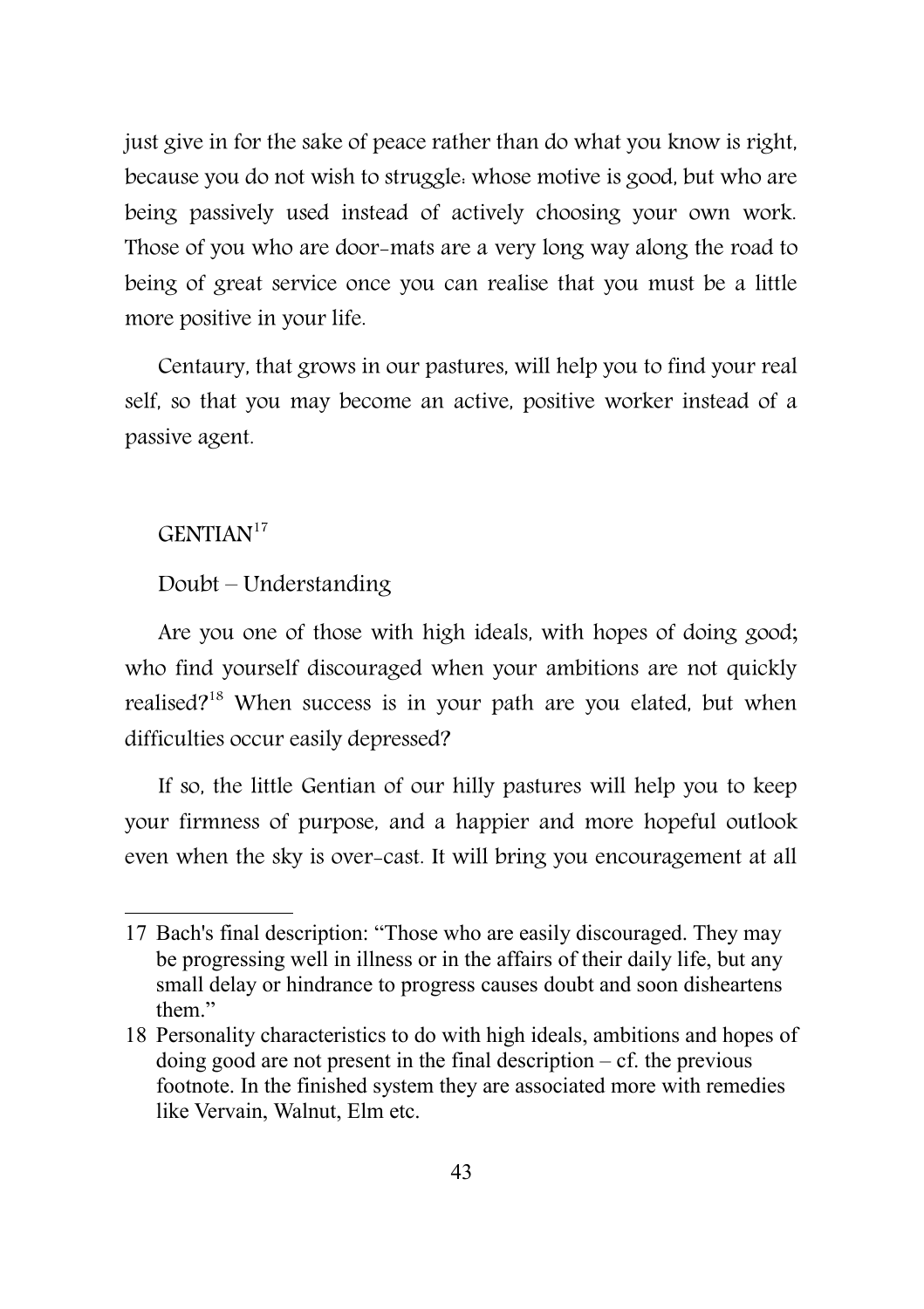times, and the understanding that there is no failure when you are doing your utmost, whatever the apparent result.

#### VERVAIN[19](#page-43-0)

## Over-enthusiasm – Tolerance<sup>[20](#page-43-1)</sup>

Are you one of those burning with enthusiasm: longing to do big things, and wishing all done in a moment of time? Do you find it difficult patiently to work out your scheme because you want the result as soon as you start? Do you find your very enthusiasm making you strict with others; wishing them to see things as you see them; trying to force them to your own opinions, and being impatient when they do not follow $2^{21}$  $2^{21}$  $2^{21}$ 

If so, you have within you the power of being a leader and a teacher of men. Vervain, the little mauve flower of the hedge-banks, will help you to the qualities you need, kindness for your brothers, and tolerance for the opinions of others: it will help you to realise that the

<span id="page-43-0"></span><sup>19</sup> Bach's final description: "Those with fixed principles and ideas, which they are confident are right, and which they very rarely change. They have a great wish to convert all around them to their own views of life. They are strong of will and have much courage when they are convinced of those things that they wish to teach. In illness they struggle on long after many would have given up their duties."

<span id="page-43-1"></span><sup>20</sup> This is an example of how positive indications are often slippery, because the same positive quality can be the flip-side of many different negative states. Tolerance is a positive that is also associated in the finished system with the remedy Beech.

<span id="page-43-2"></span><sup>21</sup> This early description includes some indications that in the finished system are more associated with other remedies, in particular Vine and Impatiens.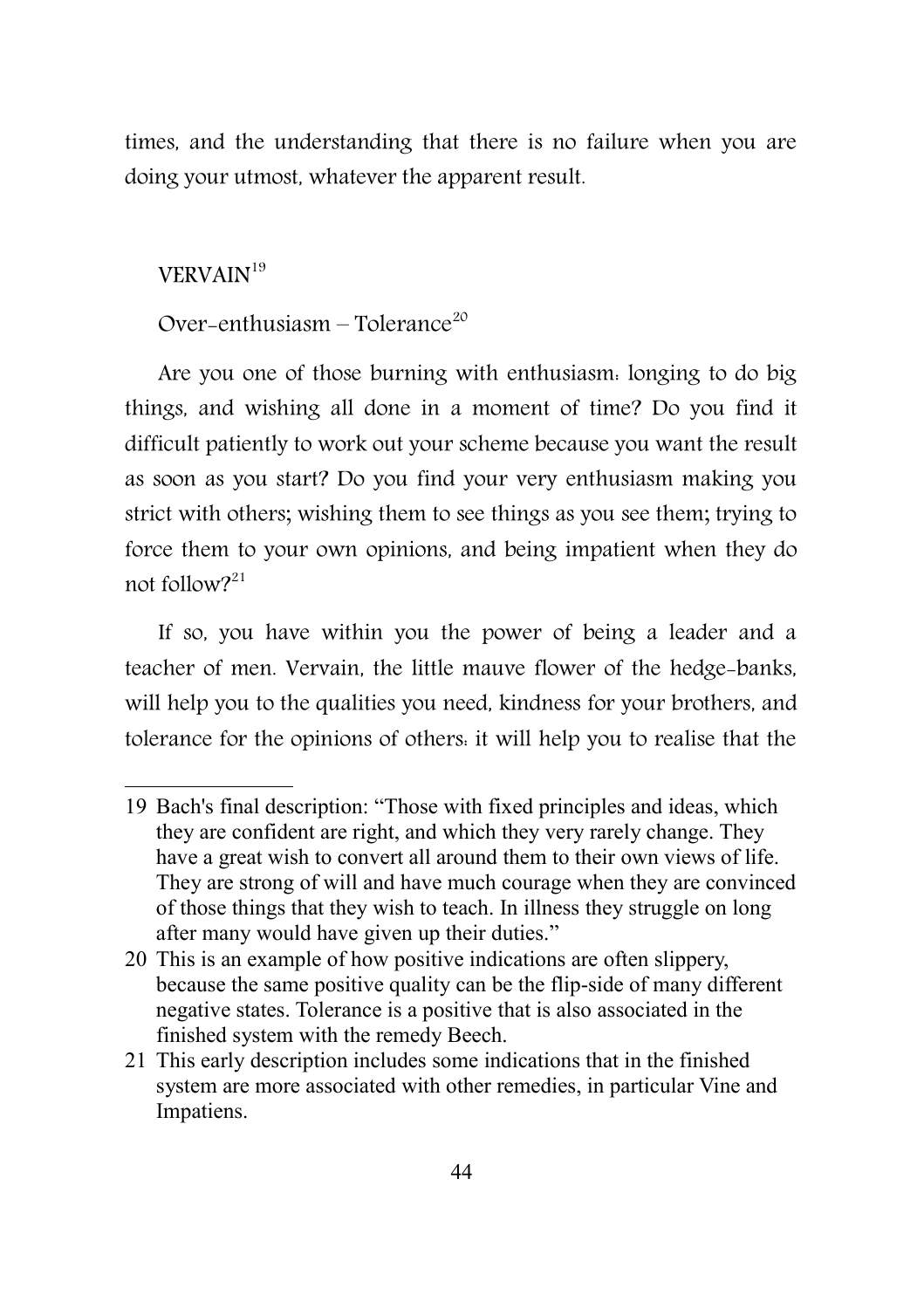big things of life are done gently and quietly without strain or stress.

#### $CERATO<sup>22</sup>$  $CERATO<sup>22</sup>$  $CERATO<sup>22</sup>$

#### Ignorance – Wisdom

Are you one of those who feel that you have wisdom; that you could be a philosopher and a guide to your fellow-men? Do you feel the power within you to advise them in their difficulties, to soothe their sorrows, and at all times to be a help to them in their troubles; and yet, through lack of confidence in yourself, you are unable to accomplish this, possibly because you are listening too much to the voice of others and paying too great attention to the conventions of the world?

Do you realise that it is only this lack of confidence in yourself, this ignorance of your own wisdom and knowledge, that tempts you to listen too intently to the advice of others?

Then Cerato will help you to find your individuality, your personality, and, freed from outside influences, enable you to use the great gift of wisdom that you possess for the good of mankind.

<span id="page-44-0"></span><sup>22</sup> Bach's final description emphasises that Cerato people actively ask for advice: "Those who have not sufficient confidence in themselves to make their own decisions. They constantly seek advice from others, and are often misguided." In the complete system, being swayed by other people's ideas and opinions is an indication for one of the later remedies, Walnut.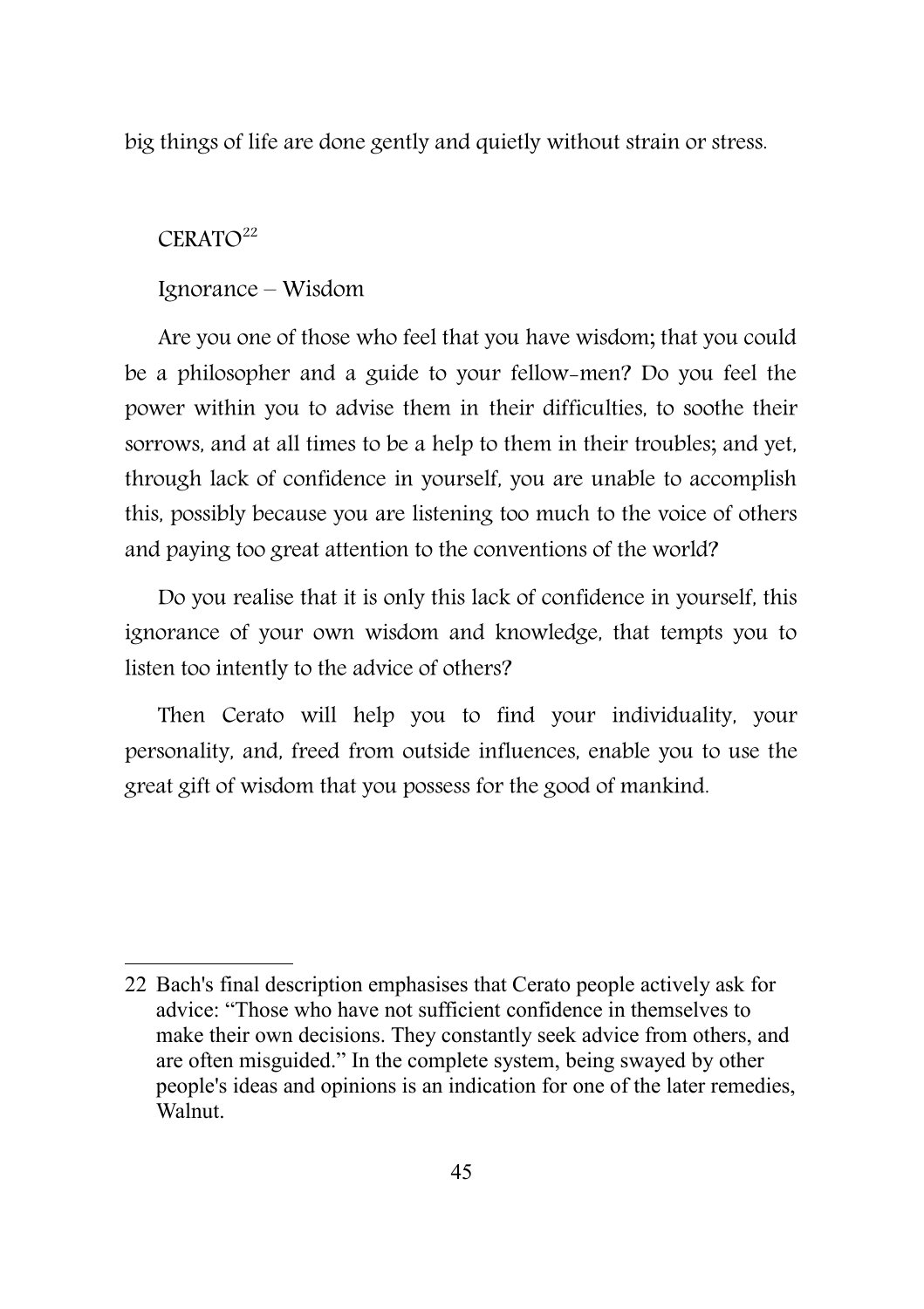#### Impatience – Forgiveness

Are you one of those who know that deep down in your nature there is still a trace of cruelty; when buffeted and harassed you find it difficult not to have a little malice?<sup>[24](#page-45-1)</sup> Have you still left within you the desire to use force to bring another to your way of thinking.<sup>[25](#page-45-2)</sup> are you impatient and does that impatience sometimes make you cruel: have you left in your nature any trace of the inquisitor?<sup>[26](#page-45-3)</sup>

If so, you are striving for exquisite gentleness and forgiveness, and that beautiful mauve flower, Impatiens, which grows along the sides of some of the Welsh streams. $27$  will, with its blessing, help you along the road.

<span id="page-45-0"></span><sup>23</sup> Bach's final understanding of this remedy shows a tighter focus on speed and patience: "Those who are quick in thought and action and who wish all things to be done without hesitation or delay. When ill they are anxious for a hasty recovery. They find it very difficult to be patient with people who are slow, as they consider it wrong and a waste of time, and they will endeavour to make such people quicker in all ways. They often prefer to work and think alone, so that they can do everything at their own speed."

<span id="page-45-1"></span><sup>24</sup> In the final system of 38 remedies malice and cruelty are associated more with the Holly remedy.

<span id="page-45-2"></span><sup>25</sup> Using force to change people's minds is more a Vine characteristic in the finished system.

<span id="page-45-3"></span><sup>26</sup> The attitude of an inquisitor would suggest Holly or Beech in the final system.

<span id="page-45-4"></span><sup>27</sup> Bach first found *Impatiens glandulifera* growing by a stream in the Abergavenny area of Wales, in 1928.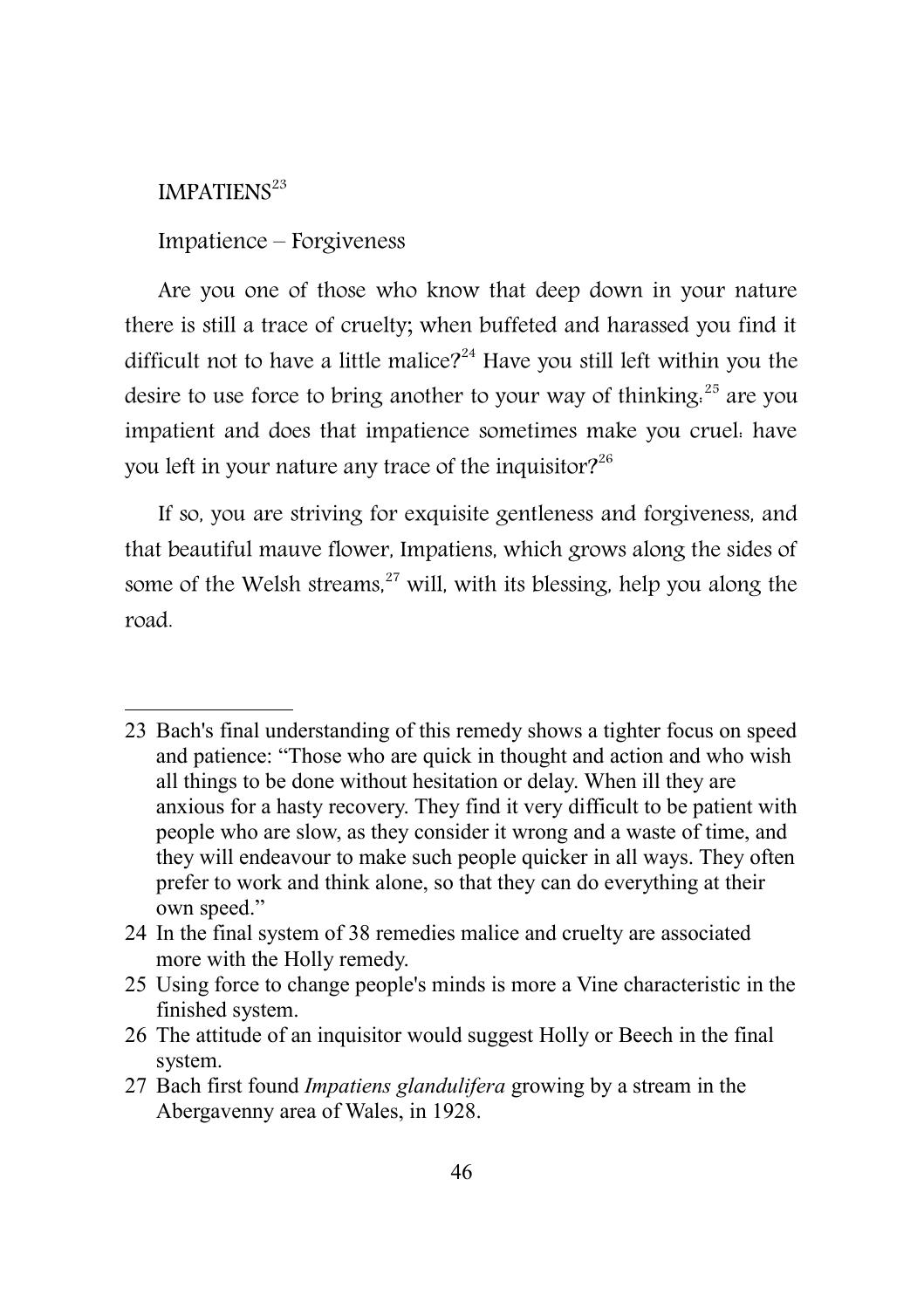Terror – Courage

Are you one of those in absolute despair, $29$  in terror: who feel that you can bear nothing more; terrified as to what will happen: of death; of suicide; of insanity;<sup>[30](#page-46-2)</sup> of some awful disease. or fearful of facing the hopelessness of material circumstances?

If so, you are learning to be brave against great odds, and fighting for your freedom, and the beautiful little yellow Rock Rose, which grows so abundantly on our hilly pastures, will give you the courage to win through.

<span id="page-46-0"></span><sup>28</sup> Bach's final description: "The rescue remedy. The remedy of emergency for cases where there even appears no hope. In accident or sudden illness, or when the patient is very frightened or terrified, or if the condition is serious enough to cause great fear to those around."

<span id="page-46-1"></span><sup>29</sup> Bach later found that Sweet Chesnut was the more exact remedy for complete anguish and despair.

<span id="page-46-2"></span><sup>30</sup> This is another good example of how remedy indications became more focused as the system grew. In 1935 Bach suffered an acute sinusitis and feared he was going out of his mind with the pain and mental anguish. This led to the discovery of the Cherry Plum remedy, which in the finished system is indicated for "fear of the mind being over-strained, of reason giving way, of doing fearful and dreaded things".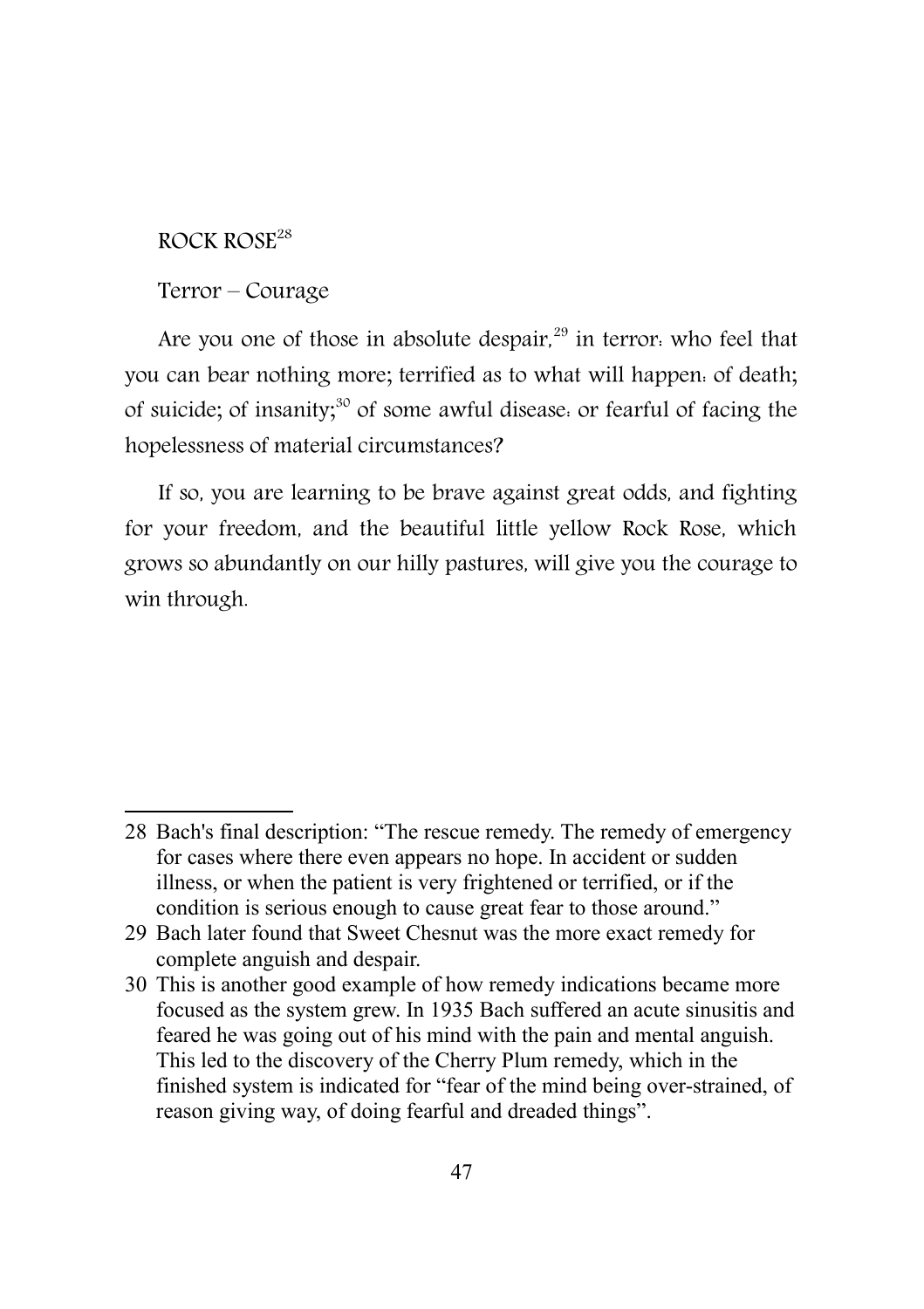Grief $3^2$  – Joy

Are you one of those great souls who bravely and without complaint, still endeavouring to serve your brother-men, bear suffering calmly and with resignation, not allowing your grief to interfere with your daily work? Have you had real losses, sad times, and yet go quietly on? $33$ 

If so, the beautiful Water Violet, which floats so freely on the surface of our clearest streams, will help you to understand that you are being purified through your grief, uplifted to a great ideal, so that you may learn to serve your fellow-men even in the hour of your affliction: that you are learning to stand absolutely alone in the world, gaining the intense joy of complete freedom, and therefore of perfect service to mankind. And when this is realised it is no longer sacrifice but the exquisite joy of helpfulness even under all conditions. Moreover that little plant will help you to the understanding that so much you think of in life as being cruel and sad, is truly for the good of those you pity.

<span id="page-47-0"></span><sup>31</sup> The indications for this remedy changed greatly by the time Bach had completed his research. In 1936 he described it thus: "For those who in health or illness like to be alone. Very quiet people, who move about without noise, speak little, and then gently. Very independent, capable and self-reliant. Almost free of the opinions of others. They are aloof, leave people alone and go their own way. Often clever and talented. Their peace and calmness is a blessing to those around them."

<span id="page-47-1"></span><sup>32</sup> In the finished system grief is more usually associated with Star of Bethlehem.

<span id="page-47-2"></span><sup>33</sup> To a user of the complete system this last sentence could also suggest Mimulus or Oak, among others.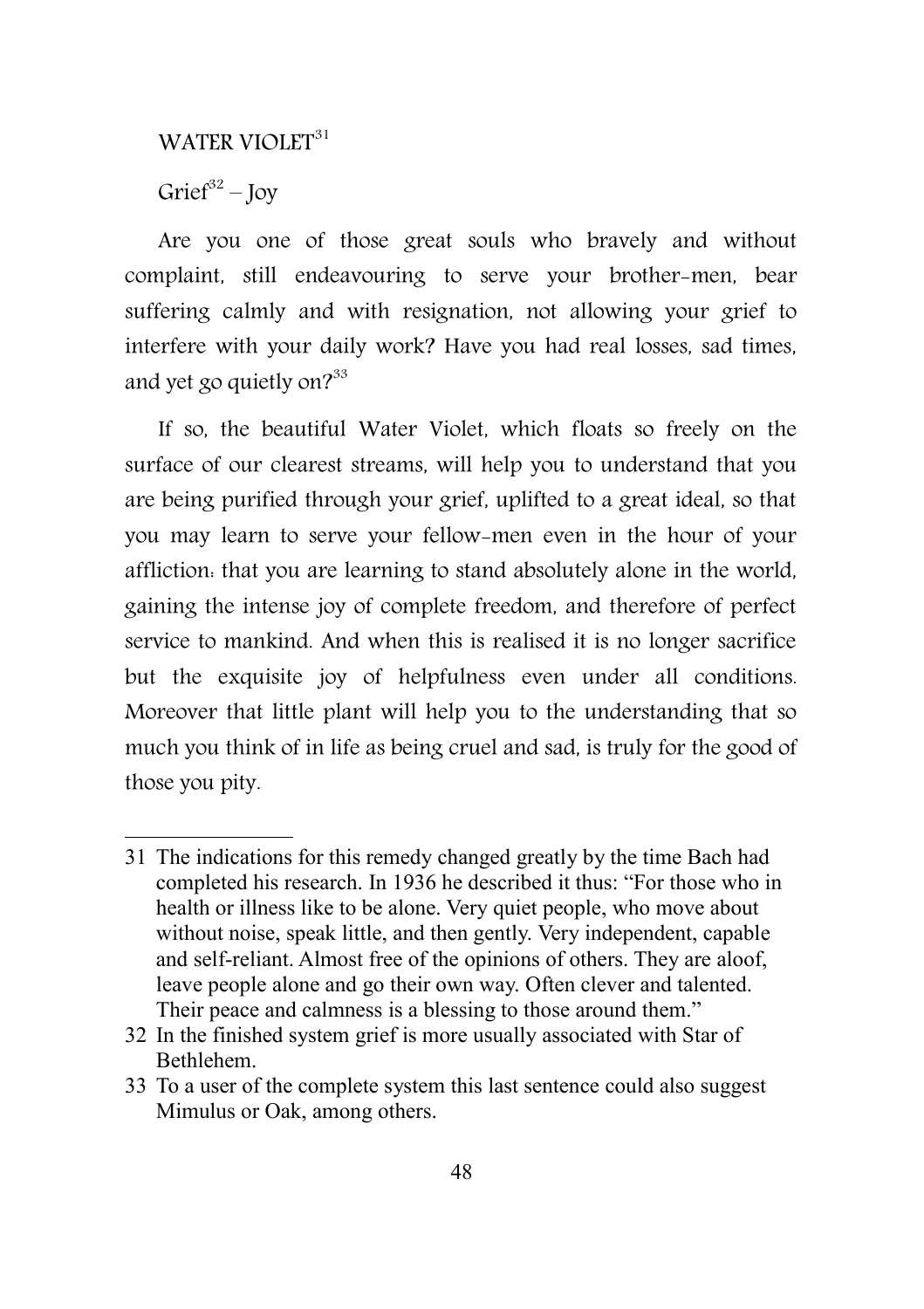We can all take courage and keep a stout heart, for He Who placed us in this world, did so for a great purpose.

He wants us to know that we are His children, to know our own Divinity; to be perfect; to have health and to have happiness. He wants us to know that, through His Love, we can accomplish all things, remembering that it is only when we forget this that we suffer and are unhappy. He wants the life of each one of us to be one of joy and health, and loving service, for as Christ told us:

"My yoke is easy, My burden is light."

Stocks of these remedies can be obtained from the leading London Homoeopathic chemists, though they can be prepared as follows by anyone who cares to make their own.

Take a thin glass bowl, fill with clear water from a stream or spring for preference, and float enough of the blooms of the plant to cover the surface. Allow this to stand in bright sunshine until the flowers begin to wilt. Very gently pick out the blooms, pour the water into bottles and add an equal quantity of brandy as a preservative.

One drop alone of this is sufficient to make potent an eight ounce bottle of water, from which doses may be taken by the teaspoonful as required.

The doses should be taken as the patient feels necessary: hourly